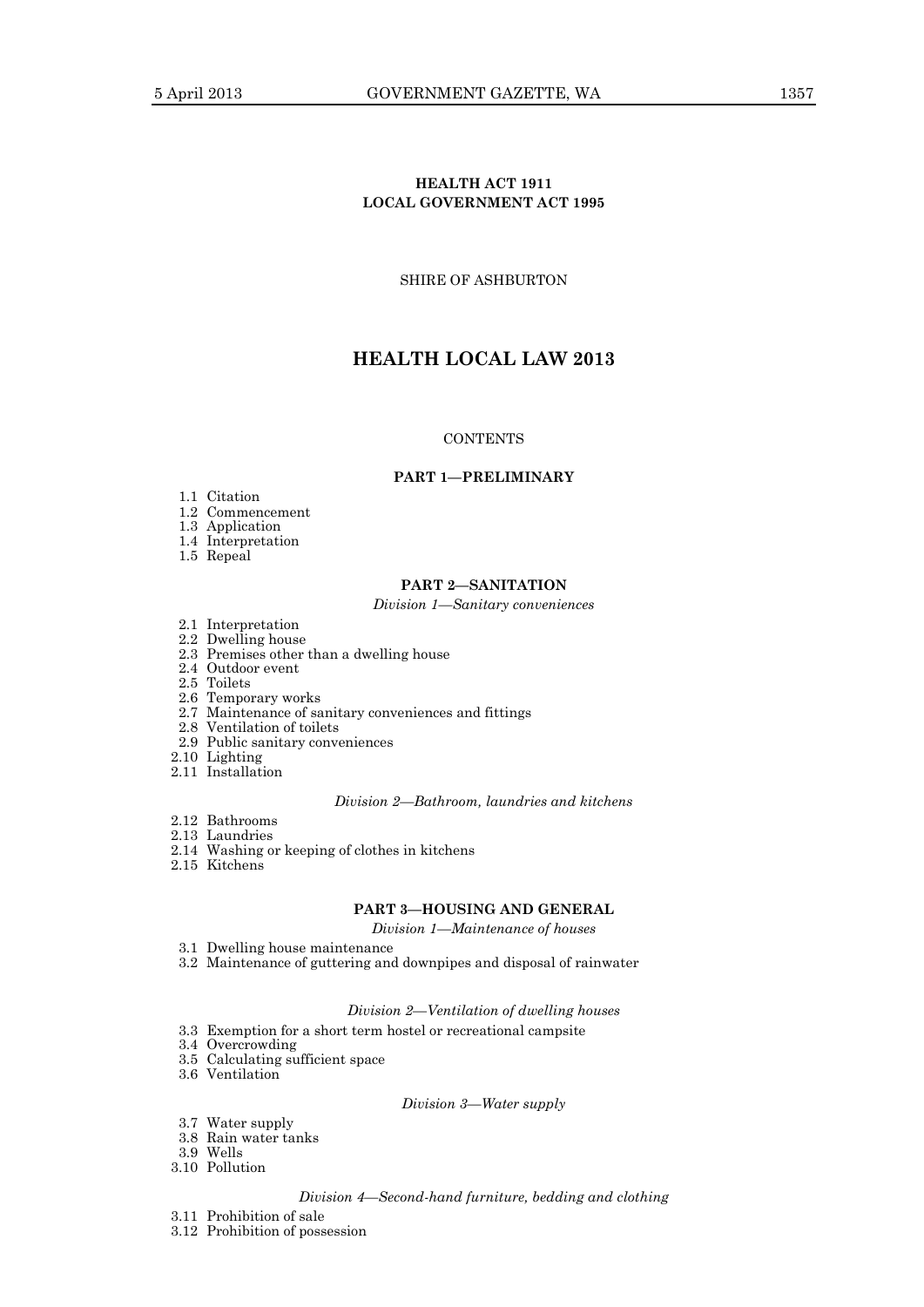*Division 5—Morgues*

- 3.13 Requirement for licence
- 3.14 Application for licence
- 3.15 Decision on application for licence
- 3.16 Inspection of morgues
- 3.17 Cancellation of a licence

# **PART 4—LIQUID REFUSE AND WASTE**

*Division 1—Liquid refuse*

- 4.1 Interpretation
- 4.2 Deposit of liquid refuse
- 4.3 Disposal of liquid waste
- 4.4 Approval for septic tank pumpouts and removal of liquid waste
- 4.5 Application for approval
- 4.6 Provision of quarterly reports

*Division 2—Transport of butchers' waste*

- 4.7 Interpretation
- 4.8 Restriction of vehicles
- 4.9 Transport of butchers' waste

# **PART 5—NUISANCES**

- 5.1 Interpretation
- 5.2 Footpaths etc. to be kept clean
- 5.3 Escape of smoke etc.
- 5.4 Public vehicles to be kept clean
- 5.5 Prohibition against spitting
- 5.6 Transportation, use and storage of offal, blood, or other offensive matter
- 5.7 Use or storage of fertiliser
- 5.8 Storage and dispatch of artificial fertiliser
- 5.9 Storage of fertiliser in a dwelling house

# **PART 6—KEEPING ANIMALS**

*Division 1—General provisions*

- 6.1 Interpretation
- 6.2 Cleanliness
- 6.3 Vehicles used for transporting of animals and birds

# *Division 2—Limit on number of animals kept*

- 6.4 Limit on numbers
- 6.5 Animal enclosures
- 6.6 Slaughter of animals
- 6.7 Disposal of dead animals

# *Division 3—Keeping of large animals*

- 6.8 Interpretation
- 6.9 Conditions for keeping of an animal
- 6.10 Stables
- 6.11 Manure receptacle

#### *Division 4—Keeping of poultry and pigeons and miscellaneous birds*

- 6.12 Interpretation
- 6.13 Limitation on numbers of poultry and pigeons
- 6.14 Conditions on keeping poultry
- 6.15 Roosters, geese, turkeys, peafowl's and gamebirds
- 6.16 Pigeons or doves
- 6.17 Removal of non-conforming structure or enclosure
- 6.18 Restrictions on pigeon nesting or perching
- 6.19 Restrictions on feeding wild birds

#### *Division 5—Feedlots*

- 6.20 Interpretation
- 6.21 Premises to be approved
- 6.22 Site conditions

# *Division 6—Piggeries*

- 6.23 Interpretation
- 6.24 Premises to be approved
- 6.25 Site conditions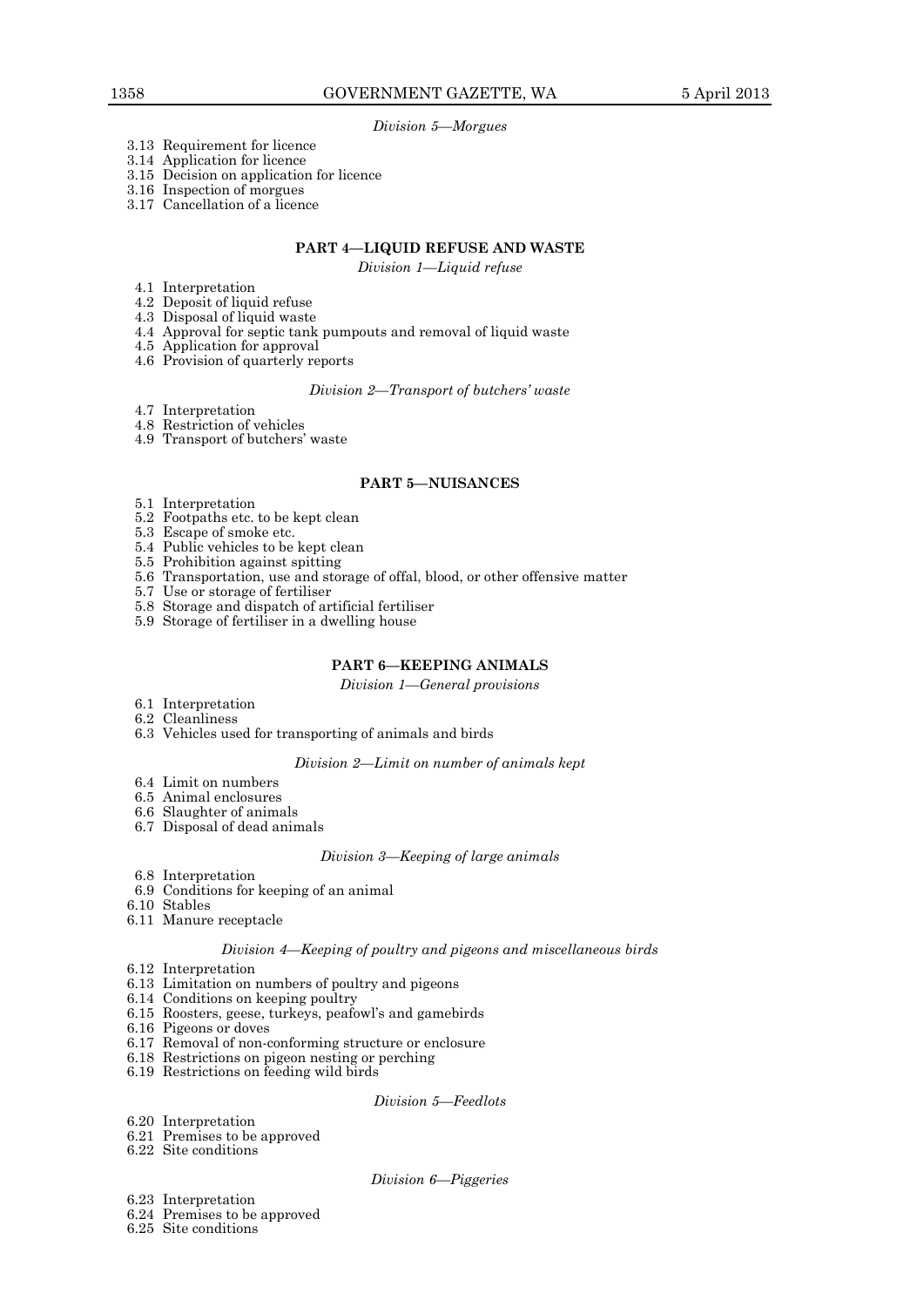# **PART 7—PEST CONTROL**

# *Division 1—Flies*

- 7.1 Interpretation
- 7.2 Fly breeding matter
- 7.3 Measures to be taken
- 7.4 Environmental Health Officer may give notice directing measures to be taken
- 7.5 Local government may execute work and recover costs

#### *Division 2—Mosquitoes*

- 7.6 Interpretation
- 7.7 Premises to be kept free of mosquito breeding matter
- 7.8 Measures to be taken by an owner or occupier
- 7.9 Measures to be taken by occupier
- 7.10 Removal of undergrowth or vegetation
- 7.11 Filling in excavations etc.
- 7.12 Drains, channels and septic tanks 7.13 Drainage of land

#### *Division 3—Rodents*

- 7.14 Interpretation
- 7.15 Measures to be taken to eradicate rodents
- 7.16 Food and wastes to be kept in rodent proof receptacles
- 7.17 Restrictions on the keeping of rodents
- 7.18 Food premises etc. to be cleaned after use
- 7.19 Restrictions on materials affording harbourage for rodents

#### *Division 4—Cockroaches*

- 7.20 Interpretation
- 7.21 Measures to be taken to eradicate cockroaches

#### *Division 5—Argentine ants*

- 7.22 Interpretation
- 7.23 Measures to be taken to keep premises free from Argentine Ants

# *Division 6—European wasps*

- 7.24 Interpretation
- 7.25 Measures to be taken to keep premises free from European Wasp nests

#### *Division 7—Bee keeping*

- 7.26 Interpretation
- 7.27 Restrictions on keeping of bees in hives

# *Division 8—Arthropod vectors of disease*

7.28 Interpretation

7.29 Responsibility of the owner or occupier

#### **PART 8—INFECTIOUS DISEASES**

*Division 1—General provisions*

- 8.1 Purpose of exercise of powers
- 8.2 Environmental Health Officer may visit and inspect
- 8.3 Requirements on owner or occupier to clean, disinfect and/or disinfest
- 8.4 Environmental Health Officer may disinfect or disinfest premises
- 8.5 Insanitary dwelling houses, premises and things
- 8.6 Medical Officer may authorise disinfecting
- 8.7 Persons in contact with an infectious disease sufferer
- 8.8 Declaration of infected dwelling house or premises
- 8.9 Destruction of infected animals
- 8.10 Disposal of a body
- 8.11 Local government may carry out work and recover costs

#### *Division 2—Disposal of used condoms and needles*

- 8.12 Disposal of used condoms
- 8.13 Disposal of used needles

# **PART 9—LODGING HOUSES**

*Division 1—Registration*

- 9.1 Interpretation
- 9.2 Lodging house not to be kept unless registered
- 9.3 Application for registration
- 9.4 Approval of application
- 9.5 Renewal of registration
- 9.6 Notification on sale or transfer
- 9.7 Revocation of registration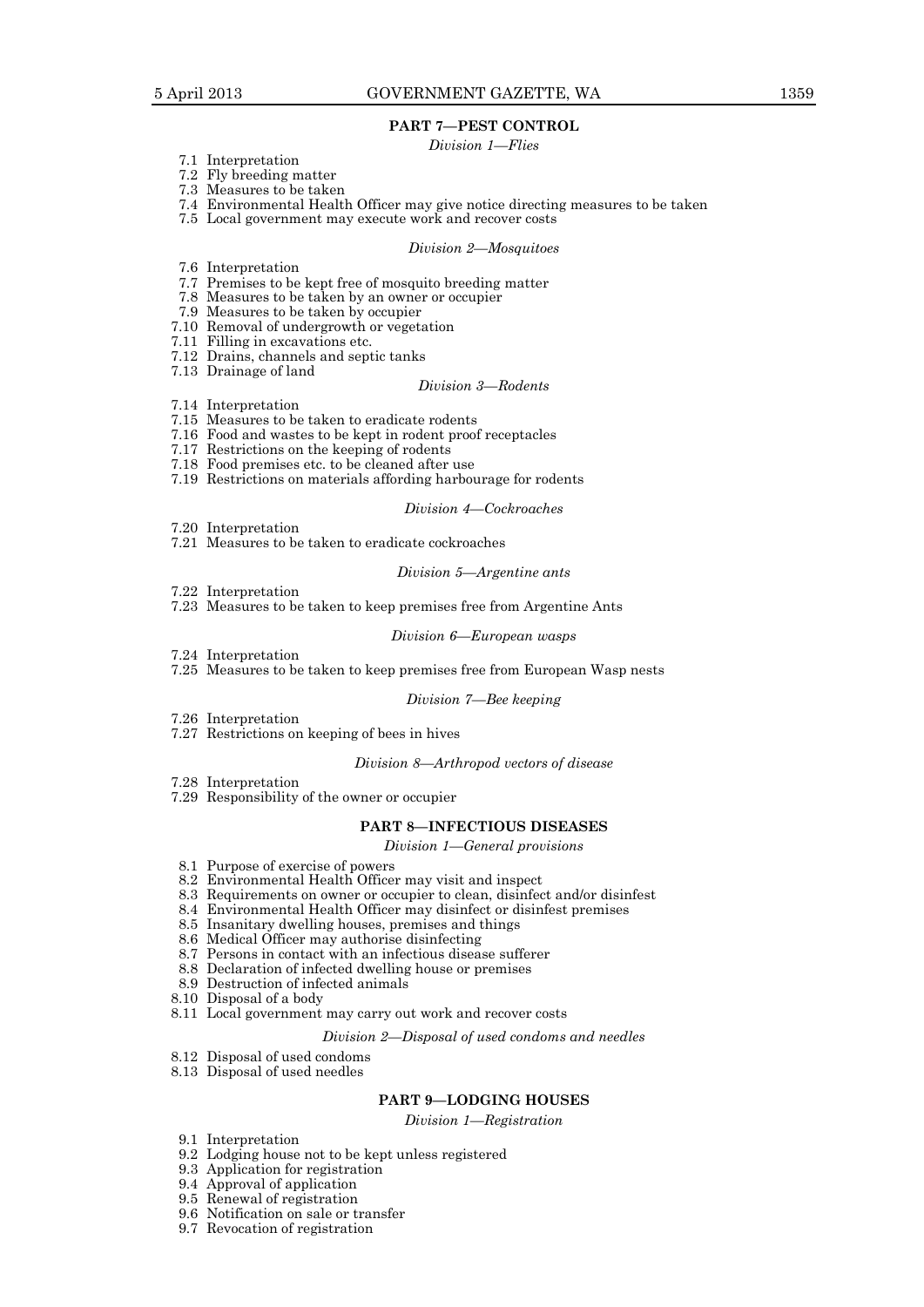# *Division 2—Construction and use requirements*

- 9.8 General construction requirements
- 9.9 Kitchen
- 9.10 Cooking facilities
- 9.11 Dining room
- 9.12 Lounge room
- 9.13 Sanitary conveniences
- 9.14 Laundry
- 9.15 Fire prevention and control
- 9.16 Obstruction of passages and stairways
- 9.17 Fitting of locks
- 9.18 Restriction on use of rooms for sleeping
- 9.19 Sleeping accommodation, short term hostels and recreational campsites
- 9.20 Furnishing etc. of sleeping apartments
- 9.21 Ventilation
- 9.22 Numbers to be placed on doors

#### *Division 3—Management and care*

- 9.23 Keeper or manager to reside in the lodging house
- 9.24 Register of lodgers
- 9.25 Keeper report
- 9.26 Certificate in respect of sleeping accommodation
- 9.27 Duplicate keys and inspection
- 9.28 Room occupancy
- 9.29 Maintenance of a room by a lodger or resident
- 9.30 Cleaning and maintenance requirements
- 9.31 Responsibilities of lodgers and residents
- 9.32 Approval for storage of food

# **PART 10—OFFENSIVE TRADES**

*Division 1—General*

10.1 Interpretation

#### *Division 2—Consent and registration*

- 10.2 Interpretation
- 10.3 Consent to establish an offensive trade
- 10.4 Notice of intention to apply
- 10.5 Decision on application for consent
- 10.6 Registration of premises
- 10.7 Decision on application for registration
- 10.8 Change of occupier
- 10.9 Alterations to premises

#### *Division 3—General duties of an occupier*

- 10.10 Interpretation
- 10.11 Cleanliness
- 10.12 Rats and other vectors of disease
- 10.13 Sanitary conveniences and hand wash basins
- 10.14 Painting of walls etc.
- 10.15 Effluvia, vapours, gases or dust
- 10.16 Offensive material
- 10.17 Storage of materials
- 10.18 Specified offensive trades
- 10.19 Directions by an Environmental Health Officer
- 10.20 Other duties of occupier

#### *Division 4—Fat rendering establishments*

- 10.21 Interpretation
- 10.22 Exhaust ventilation
- 10.23 Covering of apparatus
- 10.24 Rendering of walls

#### *Division 5—Fish premises*

- 10.25 Interpretation
- 10.26 Fish preparation room
- 10.27 Disposal of waste
- 10.28 Fish containers

#### *Division 6—Flock factories*

- 10.29 Interpretation
- 10.30 New and used material
- 10.31 Collection and removal of dust
- 10.32 Unclean rags
- 10.33 Bedding and upholstery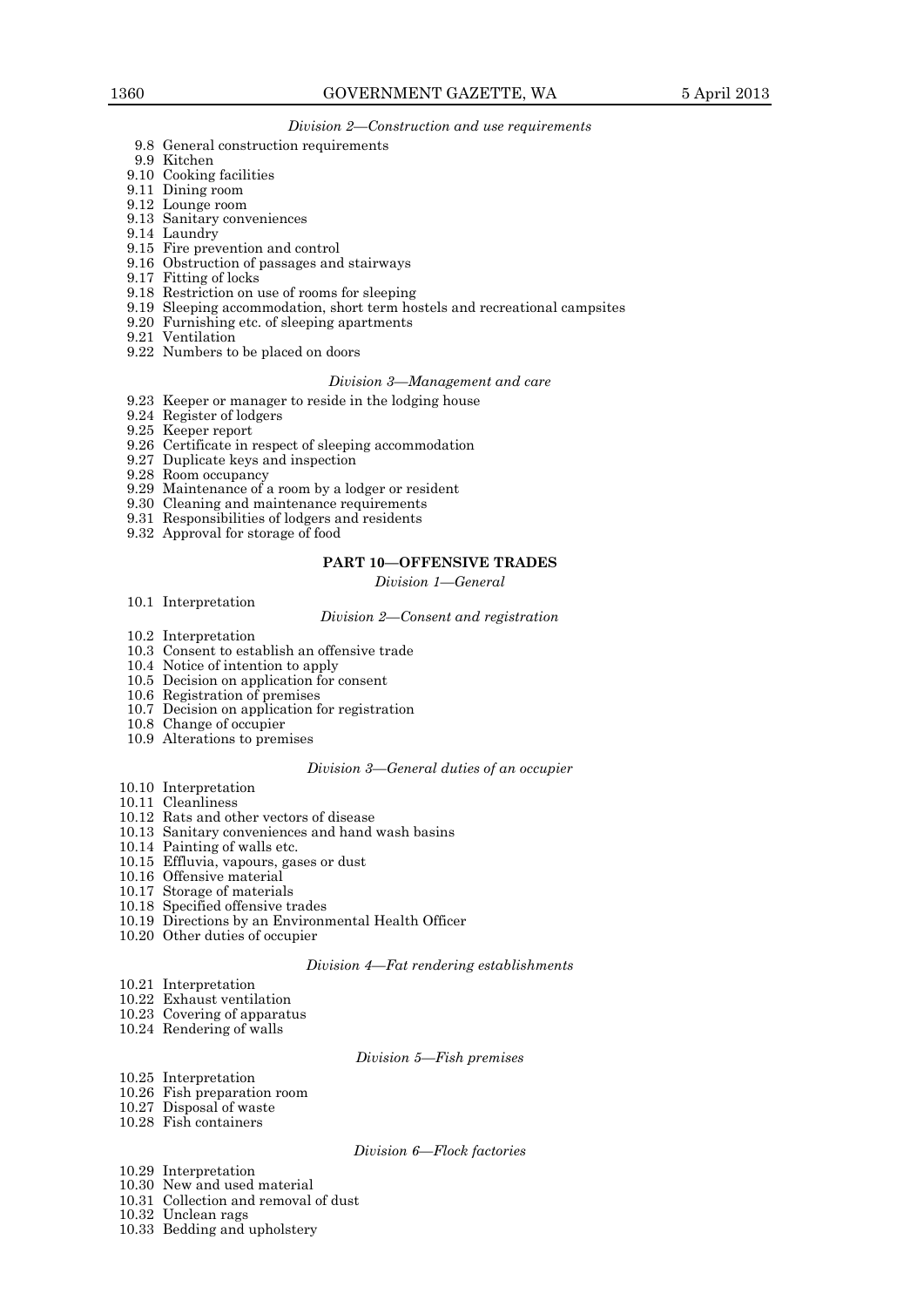# *Division 7—Laundries, dry cleaning establishments and dye works*

- 10.34 Interpretation
- 10.35 Receiving depot
- 10.36 Reception room 10.37 Walls and floors
- 10.38 Laundry floor
- 10.39 Escape of dust
- 10.40 Precautions against combustion
- 10.41 Trolleys
- 10.42 Sleeping on premises

# **PART 11—OFFENCES AND PENALTIES**

- 11.1 Offences
- 11.2 Penalties
- 11.3 Other enforcement actions

**Schedule 1—Required buffer distances for feedlots**

**Schedule 2—Required buffer distances for piggeries**

**Schedule 3—Required buffer distances for intensive piggeries**

**Schedule 4—Application for registration of a lodging house**

**Schedule 5—Certificate of registration of a lodging house** 

**Schedule 6—Notice of change of owner of a lodging house**

**Schedule 7—Required cooking facilities** 

**Schedule 8—Register of lodgers**

**Schedule 9—List of lodgers**

**Schedule 10—Certificate of sleeping accommodation for a lodging house** 

**Schedule 11—Application for licence of a morgue**

**Schedule 12—Certificate of licence of a morgue** 

**Schedule 13—Application for consent to establish an offensive trade**

**Schedule 14—Application for registration of premises for offensive trade** 

**Schedule 15—Certificate of registration of premises for offensive trade**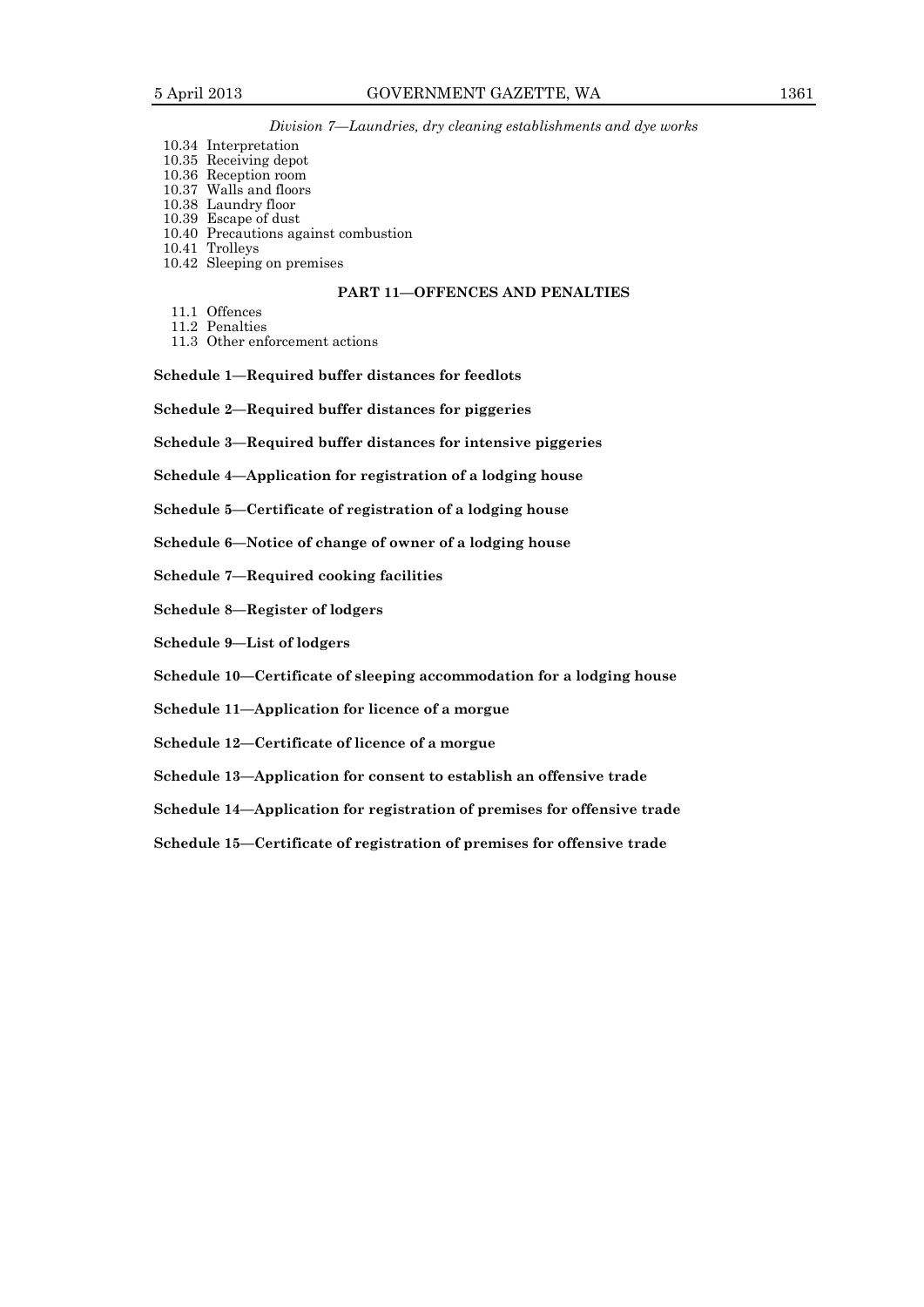# **HEALTH ACT 1911 LOCAL GOVERNMENT ACT 1995**

# SHIRE OF ASHBURTON

# **HEALTH LOCAL LAW 2013**

Under the powers conferred by section 342 of the *Health Act 1911* and in accordance with subdivision 2 of Division 2 of Part 3 of the *Local Government Act 1995* and under all other powers enabling it, the Council of the Shire of Ashburton resolved on 12 December 2012 to make the following local law.

# **PART 1—PRELIMINARY**

#### **1.1 Citation**

This local law is the *Shire of Ashburton Health Local Law 2013*.

## **1.2 Commencement**

This local law commences on the day that it is published in the *Government Gazette.*

### **1.3 Application**

This local law applies throughout the district.

# **1.4 Interpretation**

(1) In this local law unless the context otherwise requires—

*adequate supply of water* means a flow of water of not less than 0.076 litres per second;

*approved* means approved by the local government;

- *AS* or *AS/NSZ* means an Australian Standard or Australian/New Zealand Standard published by Standards Australia;
- *AS/NZS ISO 717.1:2004* means the standard published by Standards Australia as AS/NZS ISO 717.1:2004 and called "Acoustics—Rating of sound insulation in buildings and of building elements—Airborne sound insulation", as amended from time to time;
- *AS 1530.2:1993* means the standard published by Standards Australia as AS 1530.2:1993 and called "Methods for fire tests on building materials, components and structures—Tests for flammability of materials", as amended from time to time;
- *AS/NZS 1530.3:1999* means the standard published by Standards Australia as AS/NZS 1530.3:1999 and called "Methods for fire tests on building materials, components and structures—Simultaneous determination of ignitability, flame propagation, heat release and smoke release", as amended from time to time;
- *AS 1668.2-2002* means the standard published by Standards Australia as AS 1668.2-2002 and called "The use of ventilation and air conditioners in buildings—Ventilation design for indoor air contaminant control", as amended from time to time;
- *AS/NZS 3350.2.9:1999* means the standard published by Standards Australia as AS/NZS 3350.2:1999 and called "Safety of household and similar electrical appliances—Particular requirements—Grills, toasters and similar portable cooking appliances", as amended from time to time;
- *AS/NZS 3666.2:2011* means the standard published by Standards Australia as AS/NZS 3666.2:2011 and called "Air handling and water systems of buildings—Microbial control— Operation and maintenance", as amended from time to time;
- *Building Code* means the latest edition of the Building Code of Australia published by, or on behalf of, the Australian Building Codes Board, as amended from time to time, but not including explanatory information published with that Code;
- *CEO* means the Chief Executive Officer of the local government;
- *Council* means the Council of the local government;

#### *district* means—

(a) the district of the local government under the Local Government Act*;*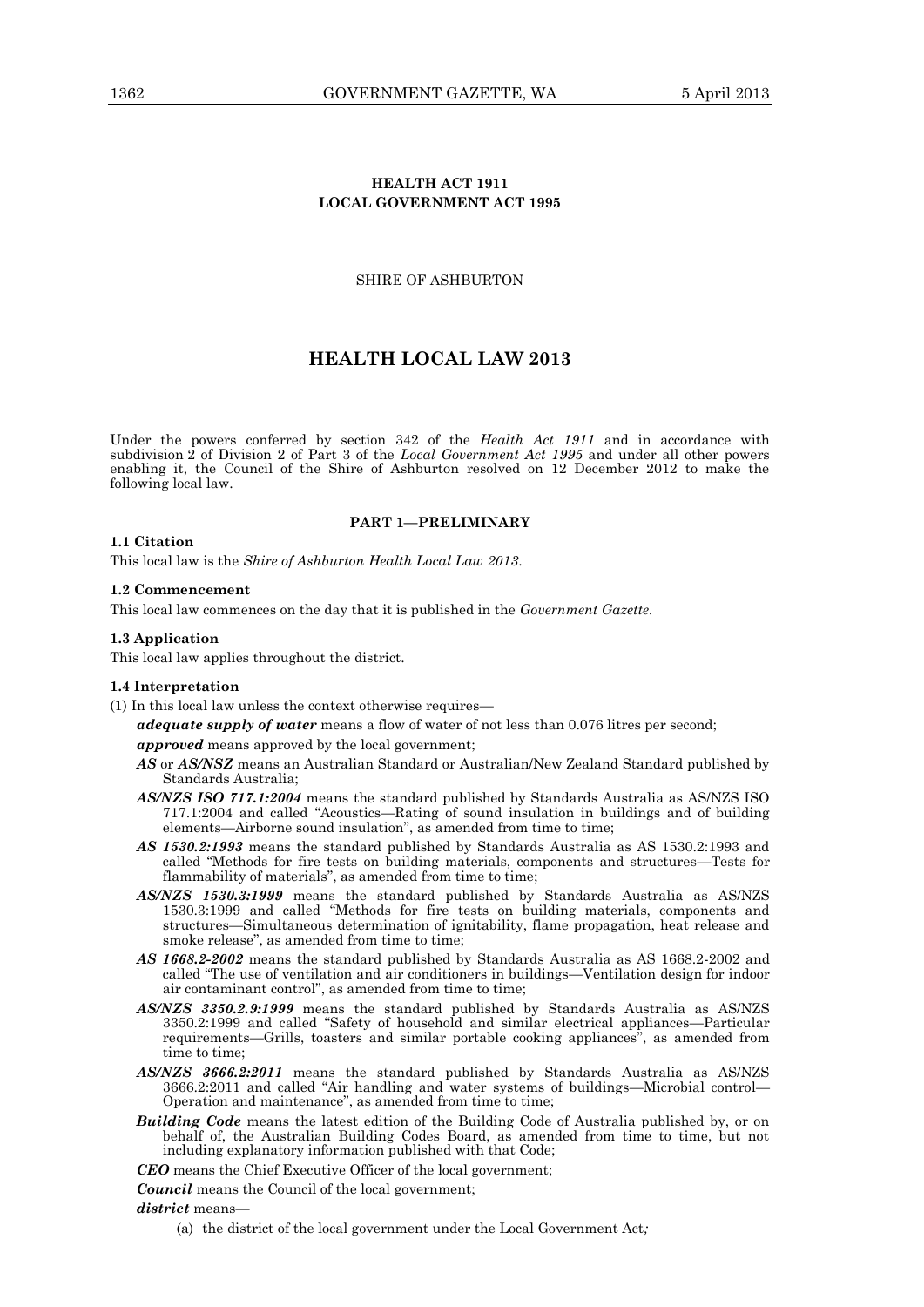- 
- (b) any area placed under the jurisdiction of the local government under section 22 of the Health Act; and
- (c) any river, harbour or other water deemed to be within the district of the local government under section 25 of the Health Act;
- *District Planning Scheme* means the local planning scheme, or each of the local planning schemes, made by the local government and in force from time to time under the *Planning and Development Act 2005;*
- *dwelling house* means a place of residence containing at least one sleeping room and includes a room or outbuilding separate from, but ancillary to, the building in which the sleeping room is located;
- *employee* means an employee of the local government;
- *Environmental Health Officer* means an Environmental Health Officer appointed by the local government under the Health Act and includes an Acting or Assistant Environmental Health Officer;
- *Food Standards Code* means the Australia New Zealand Food Standards Code as defined in the *Food Standards Australia New Zealand Act 1991;*

*habitable room* means a room used for normal domestic activities; and—

- (a) includes a bedroom, living room, lounge room, music room, television room, kitchen, dining room, sewing room, study, play-room, family room and sun-room; but
- (b) excludes a bathroom, laundry, water closet, pantry, walk-in-wardrobe, corridor, lobby, photographic dark room, clothes-drying room, and other spaces of a specialised nature occupied neither frequently nor for extended periods;

*Health Act* means the *Health Act 1911*;

*hot water* means water at a temperature of at least 65 degrees Celsius;

*local government* means the Shire of Ashburton;

*Local Government Act* means the *Local Government Act 1995;*

*Medical Officer* means a medical officer appointed by the local government under section 27 of the Health Act;

- *morgue* means a place for the temporary reception and keeping of the bodies of the dead awaiting burial or cremation;
- *nuisance* has the meaning given to it in section 182 of the Health Act;

*public place* includes every place to which the public ordinarily have access, whether by payment of a fee or not;

*sanitary convenience* has the meaning given to it in section 3(1) of the Health Act;

*sewage* has the meaning given to it in section 3(1) of the Health Act;

*sewer* has the meaning given to it in section 3(1) of the Health Act;

*street* has the meaning given to it in section 3(1) of the Health Act;

*toilet* means a water closet, earth closet, privy or urinal and includes a room or cubicle in which one or more of these is located;

*townsite* means the townsites within the district which are—

- (a) constituted under section 26(2) of the *Land Administration Act 1997*; or
- (b) referred to in clause 37 of Schedule 9.3 of the Local Government Act;
- *water* means drinking water within the meaning of the Australian Drinking Water Guidelines as published by the National Health and Medical Research Council in 2004 and as amended from time to time; and
- *window* means a glass panel, roof light, glass brick, glass louvre, glazed sash, glazed door, or other device which transmits natural light directly from outside a building to the room concerned when in the closed position.

(2) Where in this local law, a duty or liability is imposed on an owner or occupier, or on an owner and occupier, the duty or liability is deemed to be imposed jointly and severally on each of the owner or occupier.

(3) Where under this local law an act is required to be done or forbidden to be done in relation to any premises, the owner or occupier of those premises has, unless the contrary intention appears, the duty of causing to be done the act so required to be done, or of preventing from being done the act so forbidden to be done, as the case may be.

#### **1.5 Repeal**

The *Shire of Ashburton Health Local Laws 1998* published in the *Government Gazette* on 9 March 1988 is repealed.

# **PART 2—SANITATION**

*Division 1—Sanitary conveniences*

#### **2.1 Interpretation**

In this Part, unless the contrary otherwise requires—

*event* includes a fair, festival or function;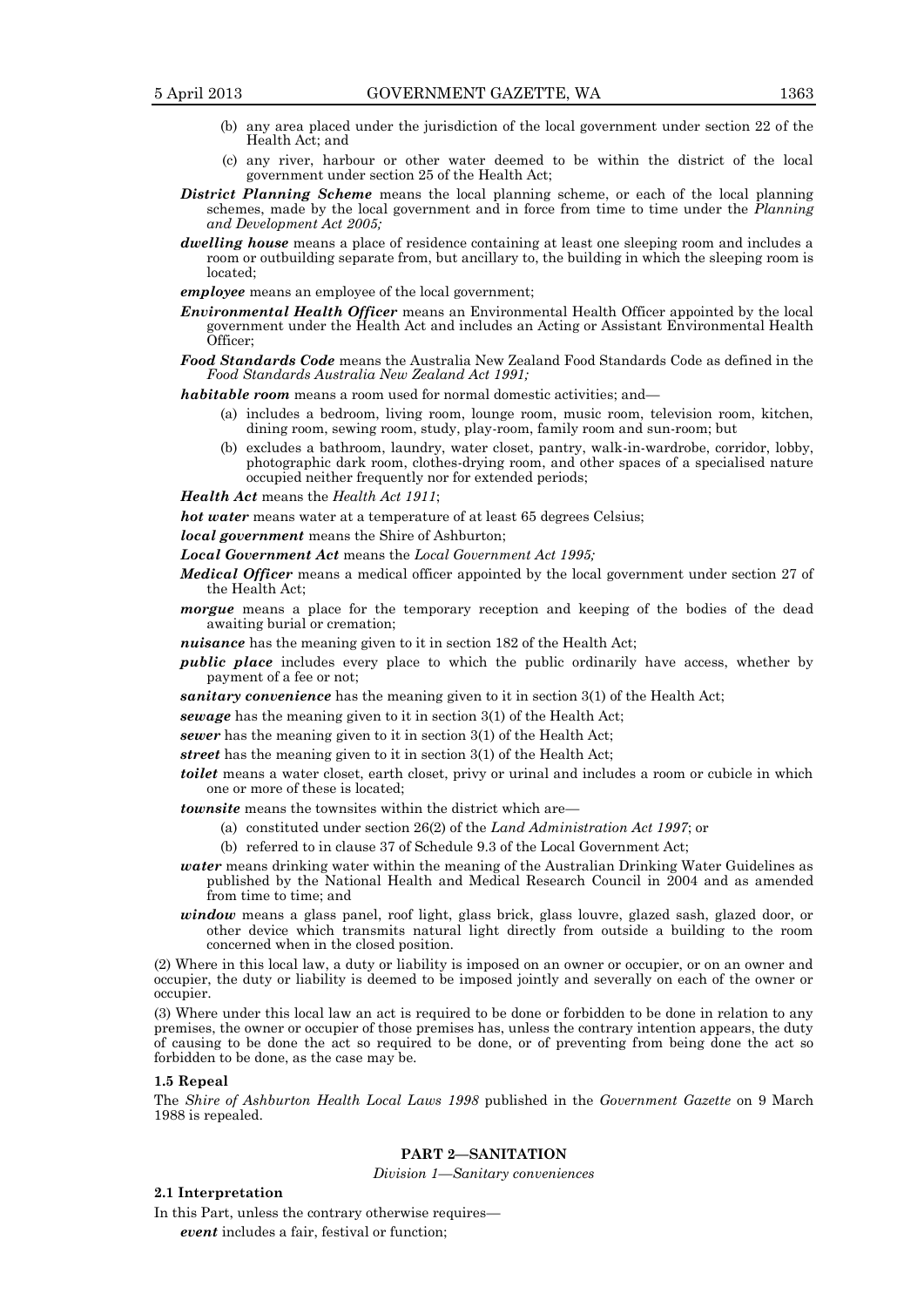*organiser* means a person—

- (a) to whom approval has been granted by the local government to conduct the event; or (b) responsible for the conduct of the event;
- *public sanitary convenience* means a sanitary convenience to which the public ordinarily have access, whether by payment of a fee or not; and

*temporary sanitary convenience* means a sanitary convenience, temporarily placed for use by—

- (a) patrons in conjunction with an event; or
- (b) employees at construction sites or the like.

#### **2.2 Dwelling house**

(1) A person must not use or occupy, or permit to be used or occupied, a dwelling house unless it has at least one toilet.

(2) A room in which a toilet is located shall have adequate lighting.

# **2.3 Premises other than a dwelling house**

(1) The owner of premises, other than a dwelling house, must not use or occupy, or permit to be used or occupied, premises other than a dwelling house unless—

- (a) the premises have sanitary conveniences in accordance with the Building Code and this Part;
- (b) the toilets required by this local law are situated within a reasonable distance and are easily accessible to the persons for whom they are provided; and
- (c) the premises have hand wash basins—
	- (i) in accordance with the Building Code;
	- (ii) for the use of persons employed or engaged on the premises;
	- (iii) provided with an adequate supply of water supplied by taps located over each hand wash basin;
	- (iv) separate from any trough, sink or basin used in connection with any process carried out on the premises; and
	- (v) situated within a reasonable distance of the sanitary conveniences and easily accessible to the person for whom they are provided.

(2) The occupier of premises, other than a dwelling house, must ensure that—

- (a) clean toilet paper is available at all times in each cubicle;
- (b) a sanitary napkin disposal facility is provided in each toilet set aside for the use of females; and
- (c) each hand wash basin is provided with—
	- (i) an adequate supply of soap or other hand cleaning substances; and
	- (ii) hand drying facilities, situated adjacent to and visible from the hand wash basin.

#### **2.4 Outdoor event**

(1) The organiser of an outdoor event must provide sanitary conveniences in accordance with the recommendations contained within the Department of Health Guidelines for public buildings and mass gatherings.

(2) Where, under subclause (1) the number of sanitary conveniences to be provided is not a whole number, that number shall be rounded up to the next higher whole number.

(3) An Environmental Health Officer may vary the requirements of subclause (1) upon the written request of the organiser.

# **2.5 Toilets**

(1) Each toilet on premises must be maintained in accordance with the following requirements—

- (a) the door to a toilet, other than an internal toilet, must be properly screened to a continuous height of 1.8 metres from the floors;
- (b) a toilet or its entrance which is visible from overlooking windows must be properly screened;
- (c) the floor of any internal toilet must be—
	- (i) of concrete or of other approved impervious material of an approved thickness; and
	- (ii) graded to a floor waste outlet and proper discharge pipe with flap valve fitted and, where necessary, protected by an approved sump; and
- (d) the floor of any external toilet must be—
	- (i) of concrete or of other approved impervious material of an approved thickness; and
	- (ii) graded to the door or alternatively an approved outlet.

(2) Each toilet on premises other than a dwelling house must be maintained in accordance with the following additional requirements—

- (a) a toilet for the exclusive use of males must not adjoin any toilet for the exclusive use of females unless the toilets are separated by a wall extending from floor to ceiling and have a Sound Transmission Class of not less than 50 as required by AS/NZS ISO 717.1:2004; and
- (b) where more than one toilet is provided on the premises, the entrance to each toilet must bear a suitable sign indicating for which sex its use is intended.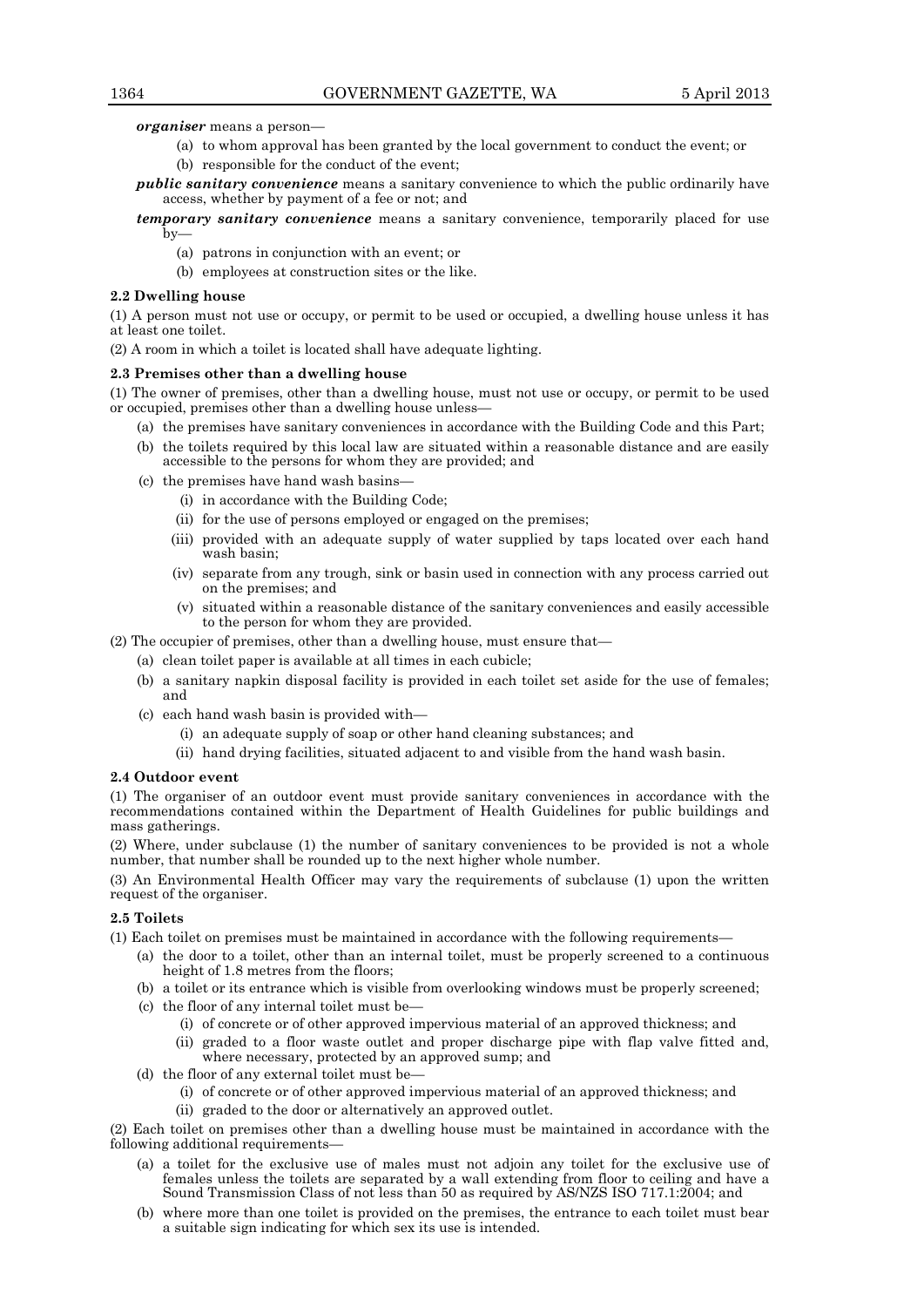#### **2.6 Temporary works**

A person who undertakes temporary work at any place must—

- (a) provide and maintain for the use of persons engaged, whether as employees or as independent contractors or otherwise, temporary sanitary conveniences in accordance with the *Health (Temporary Sanitary Conveniences) Regulations 1997;* and
- (b) remove the temporary sanitary conveniences at the conclusion of the work or at an earlier time in accordance with a direction from an Environmental Health Officer and ensure the site is left clean.

### **2.7 Maintenance of sanitary conveniences and fittings**

(1) The occupier of premises must—

- (a) keep clean, in good condition and repair; and
- (b) whenever required by an Environmental Health Officer, effectively disinfect and clean,

all sanitary conveniences including sanitary fittings in or on the premises.

(2) The owner of premises must—

- (a) keep or cause to be kept in good repair; and
- (b) maintain an adequate supply of water to,

all sanitary conveniences including sanitary fittings in or on the premises.

#### **2.8 Ventilation of toilets**

(1) A toilet in any premises shall be ventilated in accordance with the *Sewage (Lighting, Ventilation and Construction) Regulations 1971* and the Building Code.

(2) A mechanical ventilation system provided under subclause (1) must be maintained in good working order and condition.

# **2.9 Public sanitary conveniences**

(1) A person must not—

- (a) foul;
- (b) damage or vandalise; or
- (c) write on or otherwise deface,

a public sanitary convenience or sanitary fixtures or fittings or the premises in or on which the sanitary convenience is located.

(2) A person must not live or sleep in or on the premises in which a public sanitary convenience is located or use it for a purpose other than that for which it was intended.

#### **2.10 Lighting**

The owner and occupier of premises in which a sanitary convenience or a public sanitary convenience is located must provide and maintain adequate electric lighting for persons using the convenience.

#### **2.11 Installation**

(1) Each sanitary convenience must be installed in accordance with the requirements of the *Country Areas Water Supply Act 1947* and the *Country Towns Sewerage Act 1948* and must have an adequate supply of water.

(2) Each temporary sanitary convenience must be installed in accordance with the requirements of the *Health (Temporary Sanitary Conveniences) Regulations 1997.*

(3) Each toilet and plumbing fixture must be connected into the public sewer, unless otherwise approved by the local government.

#### *Division 2—Bathroom, laundries and kitchens*

# **2.12 Bathrooms**

(1) A person must not use or occupy, or permit to be used or occupied, a dwelling house without a bathroom that—

- (a) is adequately lined with an impervious material and has a ceiling that complies with the requirements of the Building Code;
- (b) complies with the *Health Act (Laundries and Bathrooms) Regulations*; and
- (c) is equipped with—
	- (i) a hand wash basin; and
	- (ii) either a shower in a shower recess or a bath.

(2) Each bath, shower, hand wash basin and similar fitting shall be provided with an adequate supply of hot and cold water.

(3) The floor of the bathroom must be properly surfaced, with an even fall to a floor waste, suitably trapped and discharging to—

- (a) the sewer of a licensed water service operator; or
- (b) a proper discharge pipe with flap valve fitted and, where necessary, protected by an approved sump.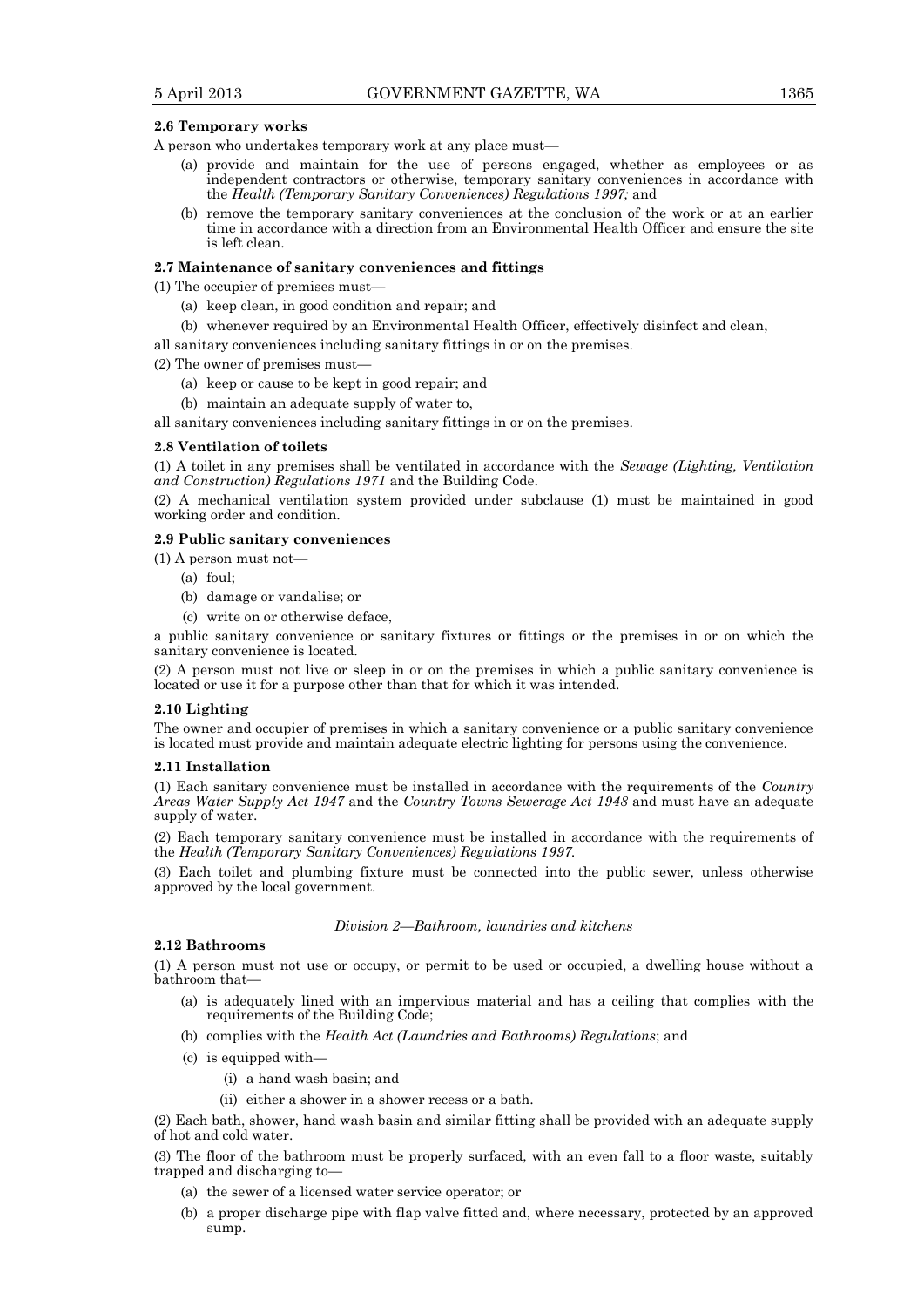# **2.13 Laundries**

(1) A person shall not use or occupy, or permit to be used or occupied, a dwelling house without a laundry that—

- (a) is properly enclosed and roofed;
- (b) is adequately lined with an impervious material;
- (c) has a floor of concrete or other approved impervious material of an approved thickness;
- (d) is properly surfaced, with an even fall to a floor waste, suitably trapped and discharging to— (i) the sewer of a licensed water service operator; or
	- (ii) a proper discharge pipe with flap valve fitted and, where necessary, protected by an approved sump;
- (e) is not a room in which food is stored, prepared, served or consumed; and
- (f) is provided with adequate ventilation.

(2) The laundry referred to in subclause (1) must conform to the provisions of the Building Code and the *Health Act (Laundries and Bathrooms) Regulations.*

# **2.14 Washing or keeping of clothes in kitchens**

A person must not in any kitchen or other place where food is kept—

- (a) wash or permit to be washed any clothing or bedding; or
- (b) keep or permit to be kept any soiled clothing or bedding.

# **2.15 Kitchens**

(1) In this section, *a cooking facility* includes a stove, oven, facility or appliance used for or in connection with the cooking of food.

(2) A person must not use or occupy, or permit to be used or occupied, a dwelling house without a kitchen equipped with cooking facilities and a sink supplied with hot and cold water, which are adequate in the opinion of an Environmental Health Officer.

(3) The occupier of a dwelling house must ensure that the cooking facilities and sink are kept clean, in good order and repair and fit for use.

(4) A cooking facility must—

- (a) be installed in accordance with AS/NZS 3350.2:1999 and the manufacturers specifications; and
- (b) not be installed or used in any room other than a kitchen.
- (5) Where mechanical extraction is provided in a kitchen, the exhaust air must be—
	- (a) carried to the outside air as directly as practicable; and
	- (b) ducted throughout.
- (6) Mechanical ventilation must be maintained in good working order and condition.

# **PART 3—HOUSING AND GENERAL**

*Division 1—Maintenance of houses*

# **3.1 Dwelling house maintenance**

The owner or occupier of a dwelling house must maintain the dwelling house and any appurtenant buildings in sound condition and fit for use and, in particular, must—

- (a) maintain all roofs, guttering and downpipes in sound weatherproof condition;
- (b) maintain any footings, foundations and walls, either external or internal, in a sound condition;
- (c) replace any missing, broken, decayed or termite-eaten timber or other deteriorated material in any veranda, roof, walls, steps, handrails, floors or their supports with material of sound quality;
- (d) comply with the directions of an Environmental Health Officer to treat the premises for the purpose of destroying any termites;
- (e) maintain any brick, stone, mortar or cement work in a sound condition;
- (f) maintain, repair or replace any flashings or ant caps which are missing or defective;
- (g) maintain all ventilators in good order and repair;
- (h) maintain all floors even and level in surface and free from cracks and gaps;
- (i) maintain all ceilings, internal wall finishes, skirtings, architraves and other fixtures and fittings complete and with smooth unbroken surfaces;
- (j) maintain all doors and windows in good working order and weatherproof condition;
- (k) retain all natural lighting free from any obstruction which would reduce the natural lighting, below the ratio of 10 percent of the floor area;
- (l) maintain all pipes, fittings and fixtures connected with water supply, drainage or sewerage so that they comply in all respects with the provisions of the *Country Areas Water Supply Act 1947* and *Country Towns Sewerage Act 1948* and any other legal requirements to which they are subject; and
- (m) maintain all electric wiring, gas services and fittings to comply in all respects with the requirements of the energy provider.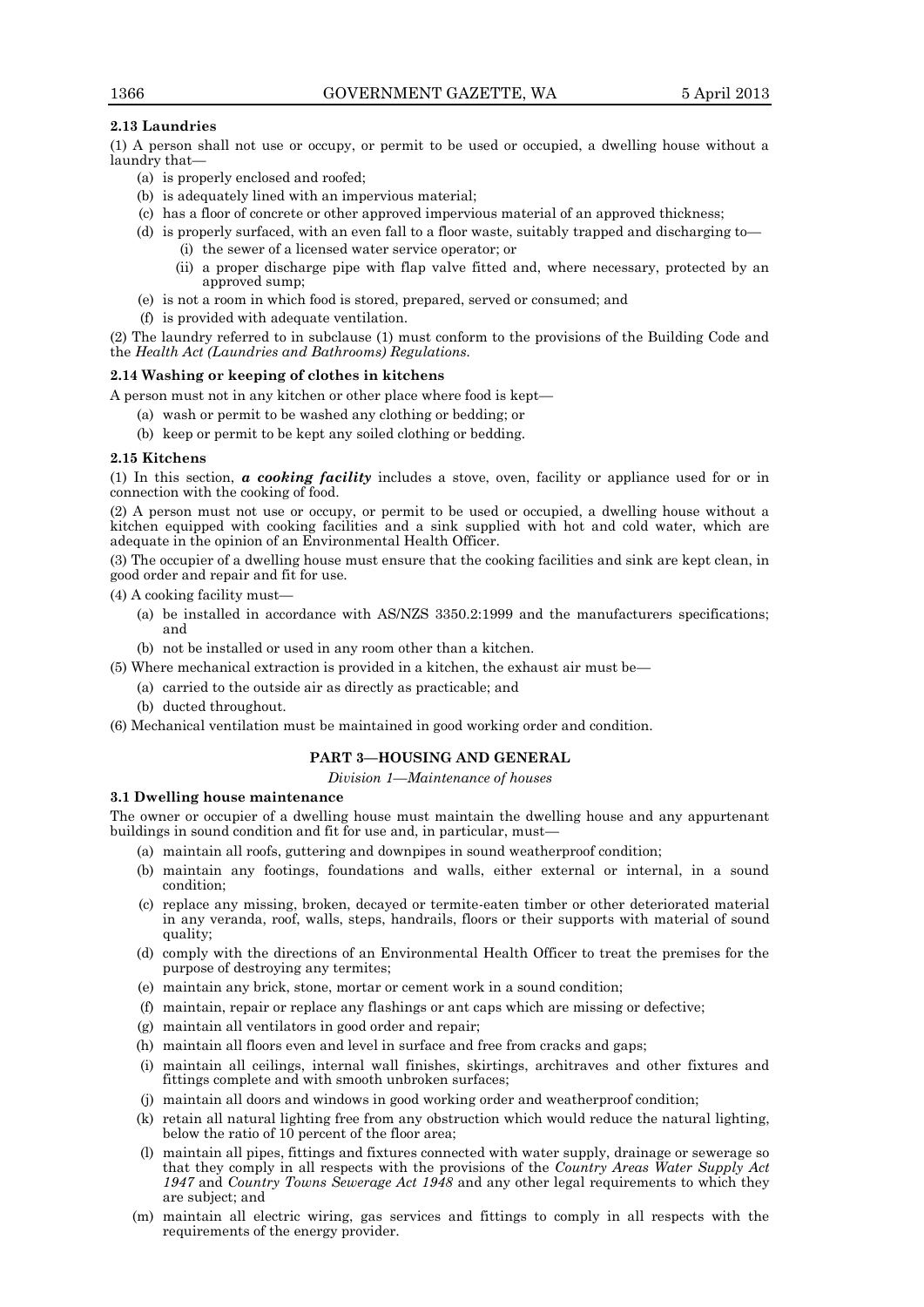# **3.2 Maintenance of guttering and downpipes and disposal of rainwater**

The owner or occupier of a house must-

- (a) maintain all guttering, downpipes and drains on the premises in a good state of repair, clean and free from obstructions; and
- (b) not permit any rainwater from the premises to discharge onto or over a footpath, street or other property, and ensure stormwater is disposed of directly into an appropriate water tank, drain or soak-well or directly onto a paved surface provided the surface has an adequate fall away from any building structure.

#### *Division 2—Ventilation of dwelling houses*

# **3.3 Exemption for a short term hostel or recreational campsite**

This Division does not apply to a short term hostel or recreational campsite referred to in Part 9.

#### **3.4 Overcrowding**

The owner or occupier of a dwelling house must not permit—

- (a) a room in the dwelling house that is not a habitable room to be used for sleeping purposes; or
- (b) a habitable room in the dwelling house to be used for sleeping purposes unless—
	- (i) for every person over the age of 10 years using the room there is at least 14 cubic metres of air space per person; and
	- (ii) for every person between the ages of 1 and 10 years there is at least 8 cubic metres of air space per person; or
- (c) any garage or shed to be used for sleeping purposes.

## **3.5 Calculating sufficient space**

For the purposes of clause 3.4, in calculating the space required for each person—

- (a) each room is to be considered separately and sufficient space is to be allowed in each room for the number of persons present in the room at any one time; and
- (b) a deduction is to be made for the space occupied by furniture, fittings and projections of the walls into a room.

# **3.6 Ventilation**

(1) A person must not use or occupy, or permit to be used or occupied, a dwelling house unless the house is properly ventilated.

(2) For the purposes of subclause (1) a dwelling house is to be deemed to be properly ventilated if it complies with the Building Code, including the provision of—

- (a) natural ventilation; or
- (b) a mechanical ventilation or air-conditioning system complying with AS1668.2-2002.

(3) The owner of a dwelling house provided with a mechanical ventilation or an air-conditioning system must ensure that the system is—

- (a) maintained in good working condition and in accordance with AS/NZS 3666:2002; and
- (b) in use at all times the dwelling house is occupied, if it is a dwelling house without approved natural ventilation.

(4) If, in the opinion of an Environmental Health Officer, a dwelling house is not properly ventilated, the Environmental Health Officer may by notice require the owner of the dwelling house to—

- (a) provide a different, or additional method of ventilation; or
- (b) cease using the dwelling house until it is properly ventilated.
- (5) The owner must comply with a notice made under subclause (4).

## *Division 3—Water supply*

# **3.7 Water supply**

(1) The owner of a dwelling house must ensure that it is connected with a separate and independent water supply from the mains of a licensed water service operator or a water supply to the satisfaction of an Environmental Health Officer.

(2) The water supply must at all times deliver an adequate supply of drinking water to each tap in the dwelling house or on the site on which the dwelling house is located.

(3) The water supply to toilets, or for garden use may be from an alternative source, not necessarily drinking water.

#### **3.8 Rain water tanks**

The owner or occupier of a dwelling house for which part of the water supply is drawn from a rain water tank must—

- (a) maintain in a clean condition—
	- (i) the roof forming the catchment for the tank; and
	- (ii) the guttering and downpipes appurtenant to the roof;
- (b) ensure that each rain water tank is fitted with a tight-fitting mosquito proof cover which must not be removed at any time except for the purpose of cleaning, repairing or maintaining the tank;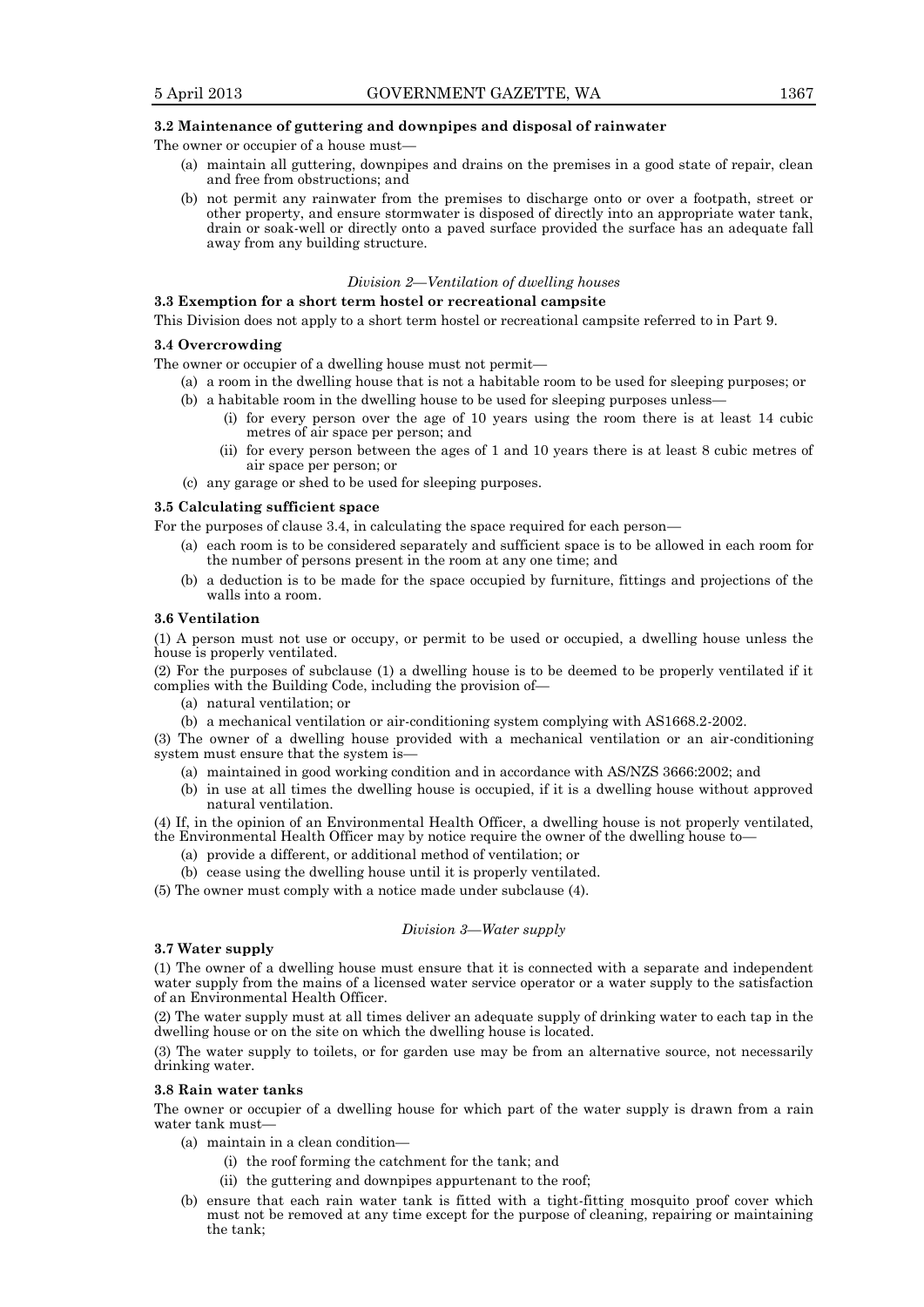- (c) annually clean any tank which is used to store water for human consumption; and
- (d) when directed by an Environmental Health Officer, empty, clean and disinfect any tank upon the premises, used to store water for human consumption.

# **3.9 Wells**

The owner or occupier of any premises must not use or permit for human consumption the use of the water from any bore or well unless the bore or well is—

- (a) at least 30 metres from any soak well or other possible source of pollution unless otherwise approved by the Executive Director of Public Health; and
- (b) covered with a tight-fitting cover without openings of any sort other than those essential for the insertion of a pump.

#### **3.10 Pollution**

A person must not deposit on any land, any sewage, offensive matter or any other thing which may pollute or render unfit for human consumption, water from a well or other underground source.

# *Division 4—Second-hand furniture, bedding and clothing*

#### **3.11 Prohibition of sale**

A person must not offer for sale or sell any second-hand furniture, bedding or clothing which is filthy or infested with vectors of disease.

# **3.12 Prohibition of possession**

A dealer in second-hand furniture, bedding or clothing must not have on any premises used for the operation of the business any second-hand furniture, bedding or clothing which is filthy or infested with vectors of disease.

# *Division 5—Morgues*

#### **3.13 Requirement for licence**

A person other than the State, must not own or operate a morgue unless it is licensed by the local government under this Division.

# **3.14 Application for licence**

(1) A person who is required to obtain a licence under this Division must apply for the licence in accordance with subclause (2).

(2) An application for a licence must be—

- (a) made in writing in the form prescribed in Schedule 11; and
- (b) forwarded to the CEO together with—
	- (i) the fee as fixed from time to time by resolution of the local government under section 344C of the Health Act; and
	- (ii) a floor plan and specifications of the morgue which must include the following details—
		- the use of each room;
		- the structural finish of each wall, floor and ceiling;
		- the position and type of each fitting and fixture; and
		- all ventilation inlets and outlets.
- (3) Before determining an application for a licence, the local government may require an applicant—
	- (a) to provide additional information reasonably related to the application; and
	- (b) to give local public notice of the application.

(4) The local government may refuse to consider an application for a licence which is not in accordance with subclause (2) or where the requirements of subclause (3) have not been satisfied.

# **3.15 Decision on application for licence**

(1) The local government may—

- (a) approve an application for a licence unconditionally or subject to any conditions; or
- (b) refuse to approve an application for a licence.

(2) A licence is not to be granted by the local government in respect of any premises unless—

- (a) provision has been made for the keeping of bodies of the dead at a temperature not exceeding zero degrees Celsius;
- (b) the walls are constructed of stone or brickwork or other approved material;
- (c) the interior surface of all walls is covered with glazed tiles or is rendered impervious so as to be non-absorbent and washable;
- (d) all floors are constructed of some impervious material, having a fall to an outlet discharging over a trapped gully;
- (e) the premises are adequately ventilated by direct communication with the outside air; and
- (f) the premises comply with the zoning and development provisions of the District Planning Scheme.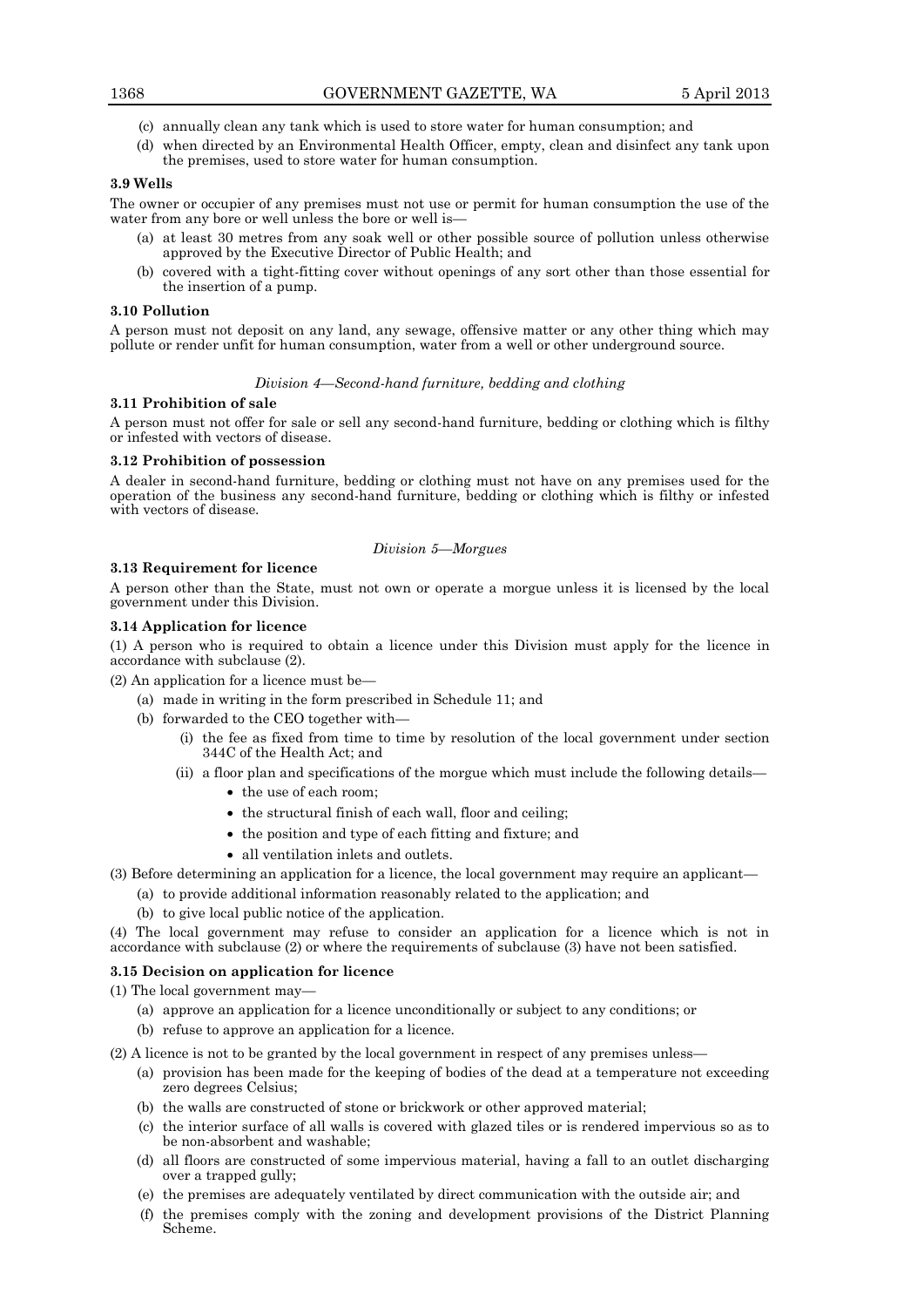(3) If the local government approves an application for a licence, it is to issue to the applicant a Certificate of Licence in the form prescribed in Schedule 12.

(4) If the local government refuses to approve an application for a licence, it is to give written notice of that refusal to the applicant.

(5) The local government may, at any time, amend a condition of approval and the amended condition takes effect when written notice of it is given to the licence holder.

# **3.16 Inspection of morgues**

An Environmental Health Officer may conduct an annual inspection of a morgue.

# **3.17 Cancellation of a licence**

(1) Subject to subclause (3), the local government may, at any time, cancel the licence of a morgue for any reason which, in the opinion of the local government, justifies the cancellation.

(2) Without limiting the generality of subclause (1), the local government may cancel a licence on any one or more of the following grounds—

- (a) that the morgue has not, to the satisfaction of the local government, been kept free from vectors of disease or in a clean, wholesome and sanitary condition;
- (b) that the owner or occupier of the morgue has-
	- (i) been convicted of an offence against this local law, or any other written law, in respect of a morgue;
	- (ii) not complied with a requirement of this Part; or
	- (iii) not complied with a condition of the licence;
- (c) that the local government, having regard to a report from the Police Service, is satisfied that the owner or occupier is not a fit and proper person; or
- (d) that, by reason of alterations or additions or neglect to repair and renovate, the condition of the morgue is such as to render it, in the opinion of the local government, unfit to remain licensed.

(3) Before cancelling the licence for a morgue under this clause, the local government must give notice to the owner or occupier requiring him or her, within a time specified in the notice, to show cause why the licence should not be cancelled.

(4) If the local government cancels the licence for a morgue, it must give the owner or occupier notice of the cancellation and the licence is to be revoked as from the date on which the notice is served on the owner or occupier.

# **PART 4—LIQUID REFUSE AND WASTE**

*Division 1—Liquid refuse*

#### **4.1 Interpretation**

In this Division, unless the context otherwise requires—

*approved carrier* means a carrier approved by the local government;

*carrier* means a provider of services for the removal of liquid waste from septic tanks;

- *liquid refuse* includes swimming pool discharges, all washings from windows, vehicles and carpet cleaning, overflow, bleed off, condensate and drainage from air conditioning equipment including cooling towers and evaporative coolers and other liquid used for cooling purposes; and
- *liquid waste* means bathroom, kitchen, scullery and laundry wastes, the contents of septic tanks, all washings from animal and poultry pens and any other domestic or trade wastes that are discharged by means of a drain to a receptacle for drainage.

# **4.2 Deposit of liquid refuse**

A person must not deposit or cause or permit to be deposited liquid refuse or liquid waste—

- (a) on a street;
- (b) in a stormwater disposal system; or
- (c) on any land or place other than a place or depot duly authorised for that purpose.

#### **4.3 Disposal of liquid waste**

(1) The owner or occupier of premises must—

- (a) provide, by one of the methods prescribed in this clause, for the disposal of all liquid waste produced on the premises; and
- (b) at all times maintain in good working order and condition any apparatus used for the disposal of liquid waste.
- (2) Liquid waste must be disposed of by one of the following methods—
	- (a) discharging it into the sewerage system of a licensed water service operator in a manner approved by the licensed water service operator;
	- (b) discharging it into an apparatus for the treatment of sewage and disposal of effluent and liquid waste approved by the Executive Director of Public Health or the local government; or
	- (c) collection and disposal at an approved liquid waste disposal site in a manner approved by the local government.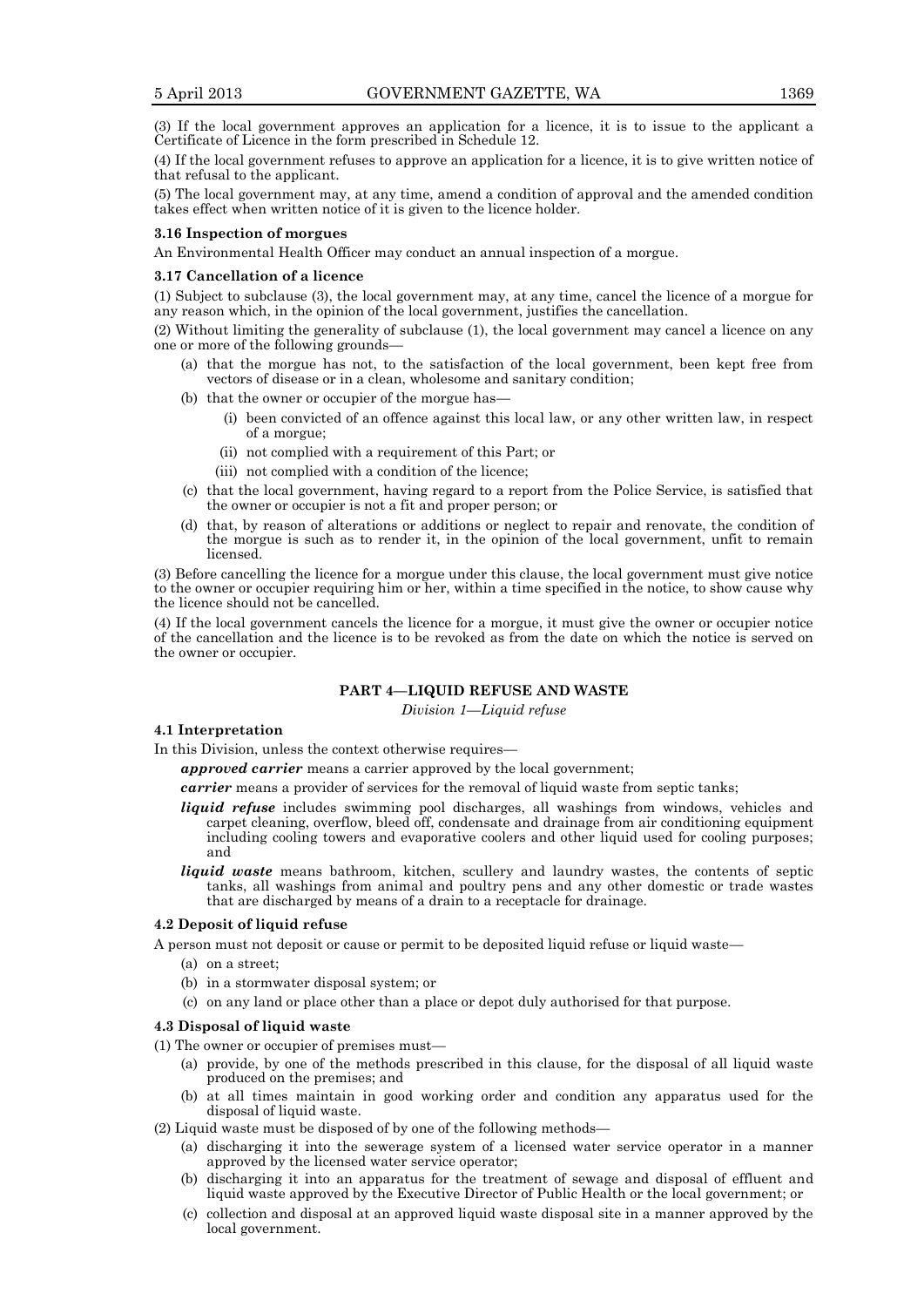# **4.4 Approval for septic tank pumpouts and removal of liquid waste**

A person must not collect, remove or dispose of the contents of a septic tank, the pumpouts from holding tanks or an apparatus for the treatment of sewage and other liquid wastes unless he or she is an approved carrier.

# **4.5 Application for approval**

(1) A carrier may apply in writing to the local government for approval to collect, remove or dispose of the contents of a septic tank, the pumpouts from holding tanks or an apparatus for the treatment of sewage.

(2) The local government may grant or refuse an application under this section subject to conditions relating to—

- (a) the time and method of collection, removal or disposal of the contents;
- (b) the route to be followed by a vehicle used in collection, removal or disposal of the contents; or
- (c) the type of liquid waste that can be collected.

(3) Any conditions imposed by the local government under this section must be—

- (a) specified in the written approval of the local government; and
- (b) in addition to any conditions imposed by the Executive Director of Public Health or conditions applying under any other law.

(4) The local government may from time to time vary conditions imposed by it under this section by giving written notice of the variation to the person to whom approval was given.

# **4.6 Provision of quarterly reports**

The approved carrier may be required to provide quarterly reports to the local government containing accurate details of—

- (a) the date of servicing the liquid waste system;
- (b) the address or location of the involved property; and
- (c) the type of system serviced.

# *Division 2—Transport of butchers' waste*

# **4.7 Interpretation**

In this Division, unless the context otherwise requires, *butchers' waste* includes animal skeletons, rib cages from a boning room and the inedible products of an abattoir.

# **4.8 Restriction of vehicles**

A person must not use, for the transport of butchers' waste—

- (a) a vehicle or container not approved by the local government;
- (b) a vehicle used for the transport of food or drugs; or
- (c) anything intended to be used for the packing or handling of food or drugs.

# **4.9 Transport of butchers' waste**

(1) A person must not transport butchers' waste other than in—

- (a) a compartment complying with the following specifications—
	- (i) all internal surfaces to be constructed of an approved, smooth, impervious material not less than 910 millimetres high;
	- (ii) all joints to be sealed and made water-tight;
	- (iii) the loading doors, if any, to be water-tight and kept closed at all times except when loading; and
	- (iv) the top to be completely covered by a tarpaulin or other impervious material approved by the local government, carried over, and secured to the outside of the walls at least 300 millimetres from the top so as to keep the load out of sight of the public; or
- (b) a sealed container fitted with a lid which can be tightly closed.

(2) A person must not transport any butchers' waste in a vehicle unless the vehicle and its fittings, including the compartment or container referred to in this clause, are—

- (a) maintained in good order and condition; and
- (b) thoroughly cleaned at the conclusion of each day's work.

(3) A person must not load, transport, or unload butchers' waste in a manner that is or maybe offensive due to—

- (a) the sight of animal skeletons, bones, offal or waste matter;
- (b) the odour of putrefaction, offal or waste matter; or
- (c) the presence of blood and particles of flesh or fat dropping onto the surface of the street pavement or ground.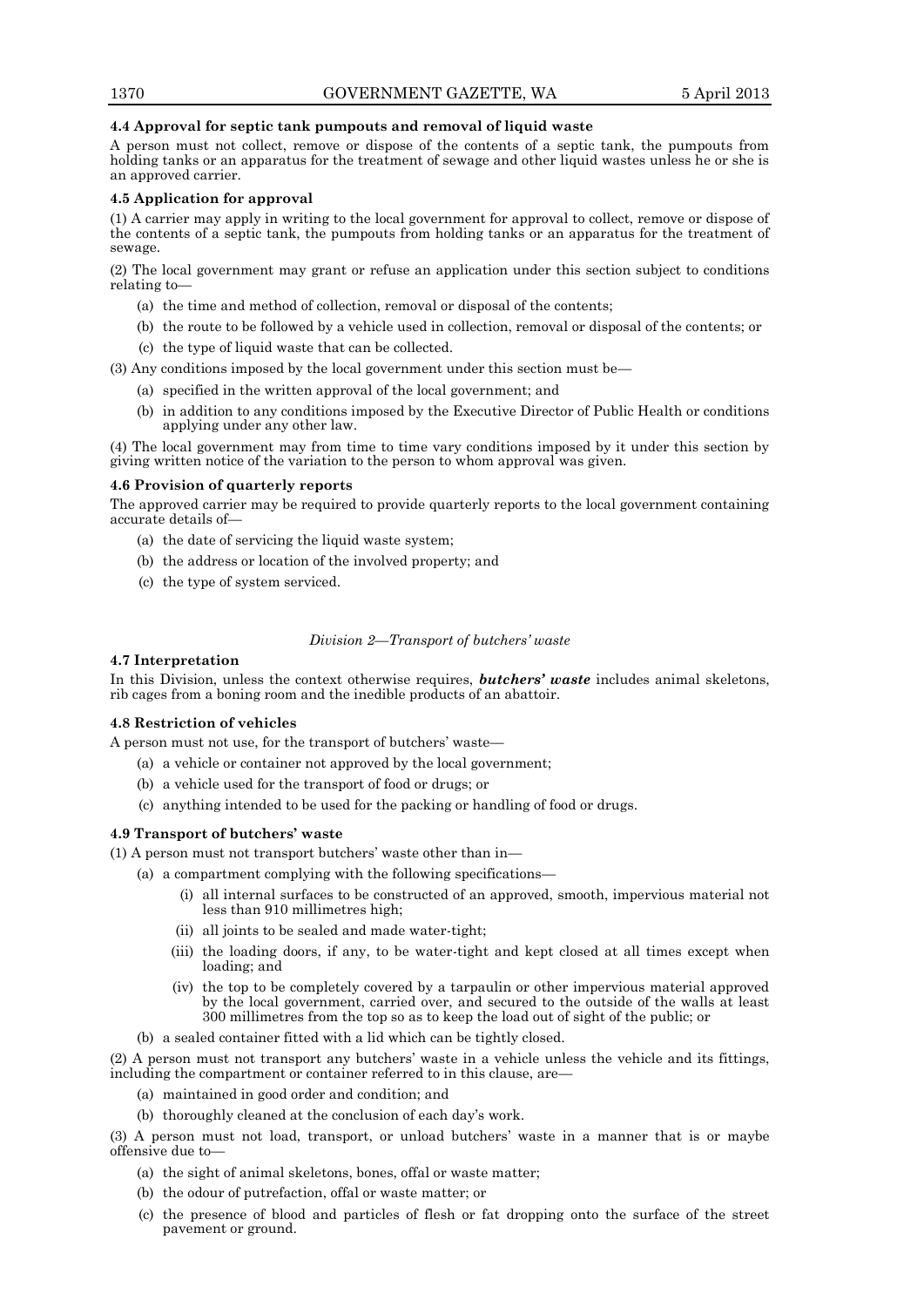# **PART 5—NUISANCES**

#### **5.1 Interpretation**

In this Part, unless the context otherwise requires—

*fertiliser* includes manure; and

*public vehicle* means a vehicle used by a public or private corporation that provides a service to the public.

# **5.2 Footpaths etc. to be kept clean**

An owner or occupier of premises must keep any footpath, pavement, area or right of way immediately adjacent to the premises clean and clear from refuse and other obstacles which—

- (a) are or have been in the possession or control of the owner or occupier; and
- (b) the owner or occupier has caused or allowed to be on the footpath, pavement, area or right of way.

# **5.3 Escape of smoke etc.**

An owner or occupier of premises must not cause or permit the escape of smoke, dust, fumes, offensive or foul odours, liquid waste or liquid refuse from the premises in a quantity or of a nature as to cause or to be a nuisance.

# **5.4 Public vehicles to be kept clean**

The owner or person in control of a public vehicle must—

- (a) maintain the vehicle at all times-
	- (i) in a clean condition; and
	- (ii) free from vectors of disease; and
- (b) whenever directed to do so by an Environmental Health Officer, thoroughly clean and disinfect the vehicle as directed.

# **5.5 Prohibition against spitting**

A person must not spit—

- (a) on a footpath, street or public place; or
- (b) in a train, bus or other public transport.

### **5.6 Transportation, use and storage of offal, blood, or other offensive matter**

(1) A person must not transport or store offal or blood, for the purpose of being used as manure, unless it has been sterilised by steam and properly dried.

(2) No person shall remove any offensive matter unless such offensive matter is carried in sealed containers to prevent the escape of any of the contents, or the emission of any offensive odour.

(3) Every person using any sealed containers or vehicle for the removal of offensive matter must keep such container or vehicle in a thoroughly clean condition and in good repair.

# **5.7 Use or storage of fertiliser**

An owner or occupier of premises must not use, or keep for the purpose of use as fertiliser, any—

- (a) pig manure;
- (b) human faeces; or
- (c) urine.

#### **5.8 Storage and dispatch of artificial fertiliser**

An owner or occupier of premises where artificial fertiliser is stored in bulk for sale must—

- (a) keep all artificial fertiliser in a building—
	- (i) of which the walls, floors and ceilings or undersides of the roof are constructed of durable and non-absorbent materials finished internally with a smooth surface; and
	- (ii) free from damp and properly ventilated;
- (b) take adequate measures to prevent the emission of dust or offensive effluvia from the building; and
- (c) ensure that all artificial fertiliser dispatched from the premises is handled and loaded in such a manner as to prevent any nuisance arising during transit.

# **5.9 Storage of fertiliser in a dwelling house**

The owner or occupier of a dwelling house where fertiliser or compost is stored or used must—

- (a) prevent the escape of odours, dust or particles of fertiliser or compost;
- (b) treat the fertiliser or compost in such a manner as to effectively prevent it attracting or being a breeding place for flies or other vectors of disease; and
- (c) store only such amounts of fertiliser or compost—
	- (i) as can be readily used within a reasonable period; or
	- (ii) as may be directed by an Environmental Health Officer.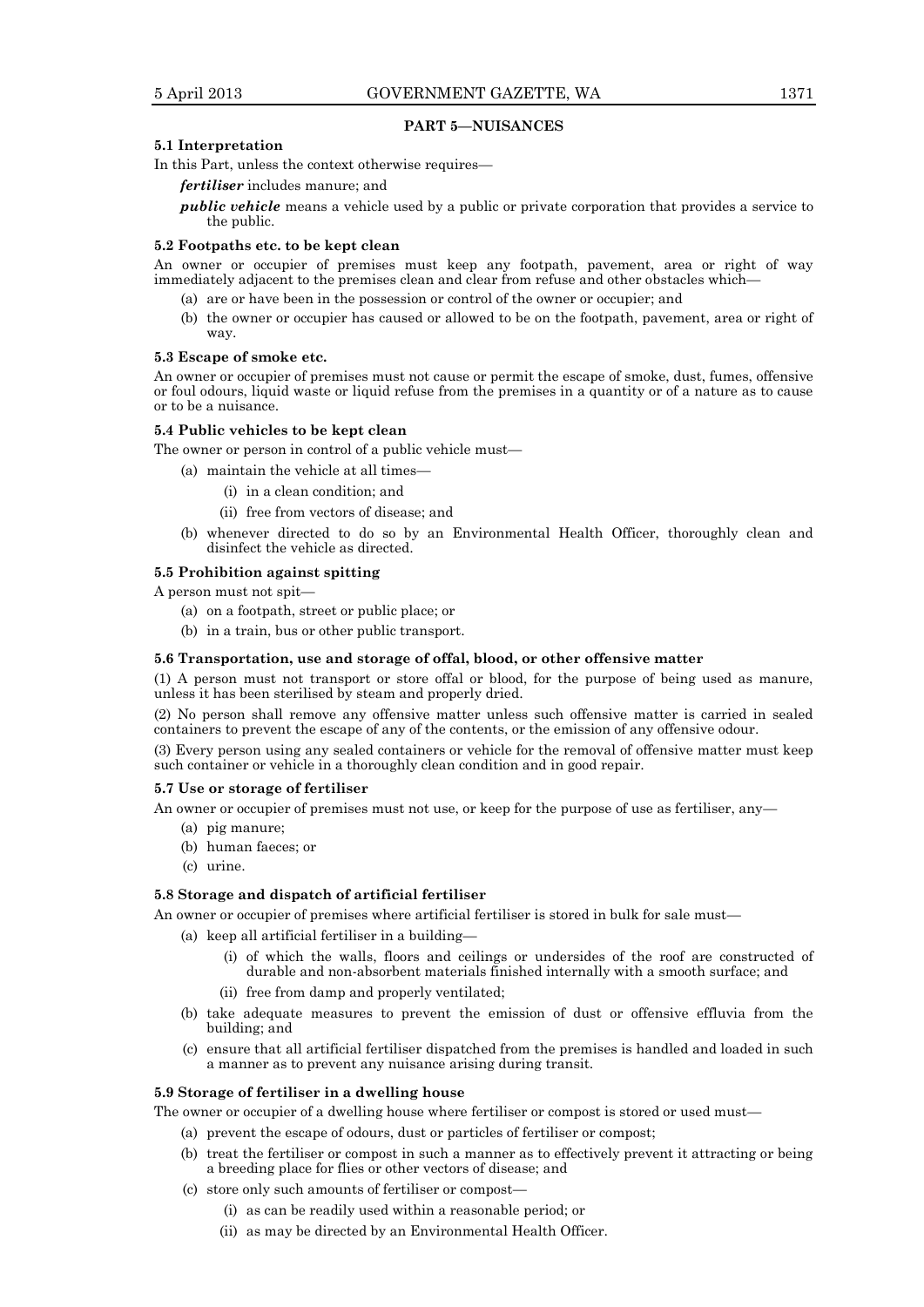# **PART 6—KEEPING ANIMALS**

*Division 1—General provisions*

# **6.1 Interpretation**

In this Division, unless the context otherwise requires—

*animal* includes cats, dogs, rabbits, and ferrets or the like; and

*bird* includes galahs, parrots, budgerigars, finches, pigeons and doves or the like.

# **6.2 Cleanliness**

An owner or occupier of premises in or on which an animal or bird is kept must—

- (a) keep the premises free from excrement, filth, food waste and all other matter which is, or is likely to become, a nuisance, injurious or dangerous to health or to attract rats or other vectors of disease;
- (b) dispose of excrement, filth, food waste or other matter in an approved manner;
- (c) when so directed by an Environmental Health Officer, clean and disinfect the premises; and
- (d) keep the premises, so far as possible, free from flies or other vectors of disease by spraying with a residual insecticide or other effective means.

#### **6.3 Vehicles used for transporting of animals and birds**

No person having the control or management of any vehicle in which animals or birds are being or have been transported or confined shall allow such a vehicle to stand within a townsite until the vehicle has been thoroughly cleaned.

# *Division 2—Limit on number of animals kept*

# **6.4 Limit on numbers**

A person must not keep animals, or permit animals to remain on any property in such numbers that they are, or are likely to be, a nuisance, injurious or dangerous to health.

#### **6.5 Animal enclosures**

(1) A person must not keep or cause or permit to be kept any animals or birds in an enclosure that is not effectively drained or where the drainage flows to the walls or foundations of any building.

(2) The owner or occupier of premises where animals or birds are kept must, when directed by the Environmental Health Officer, pave, grade and drain the floors of all structures and the surface of the ground of all enclosures used for the keeping of animals or birds.

(3) The owner or occupier of premises where a rabbit is kept must ensure that each rabbit is kept in a suitable enclosure that effectively prevents it from escaping.

# **6.6 Slaughter of animals**

(1) Subject to subclause (2), a person must not slaughter any animal within the district.

(2) Subclause (1) does not apply to—

- (a) euthanasia of animals by veterinarians or other duly authorised persons;
- (b) slaughter of animals for the purposes of pet meat and game meat operations;
- (c) slaughter of animals for human consumption in abattoirs approved by the local government;
- (d) farming or grazing property occupiers preparing meat for their own consumption; and
- (e) slaughter of animals at a knackery approved and licensed by the local government.

#### **6.7 Disposal of dead animals**

(1) An owner or operator of a veterinary practice where dead animals are kept for more than 12 hours, must refrigerate the carcass prior to its removal and disposal, at an approved disposal site.

(2) An owner or occupier of premises, other than a veterinary practice, on which there is a dead animal must immediately remove the carcass for its disposal at an approved disposal site.

(3) An owner, or a person having the care, of any animal that dies or is killed in a public or private place must immediately remove the carcass and arrange for its disposal at an approved disposal site.

(4) The requirements of subclauses (2) and (3) shall not limit the practice of farmers, pastoralists and the like of disposing carcasses on rural land in a manner that is not likely to pollute or be dangerous or injurious to health.

#### *Division 3—Keeping of large animals*

# **6.8 Interpretation**

In this Division, unless the context otherwise requires—

*approved animal* includes a horse, cow or large animal the subject of an approval by the local government under clause 6.9;

*cow* includes an ox, calf, or bull;

*horse* includes an ass, mule, donkey or pony;

*large animal* includes a sheep, cow, alpaca, horse, deer, camel, llama, emu, ostrich, kangaroo, including miniature species of the same animal, but does not include a pig; and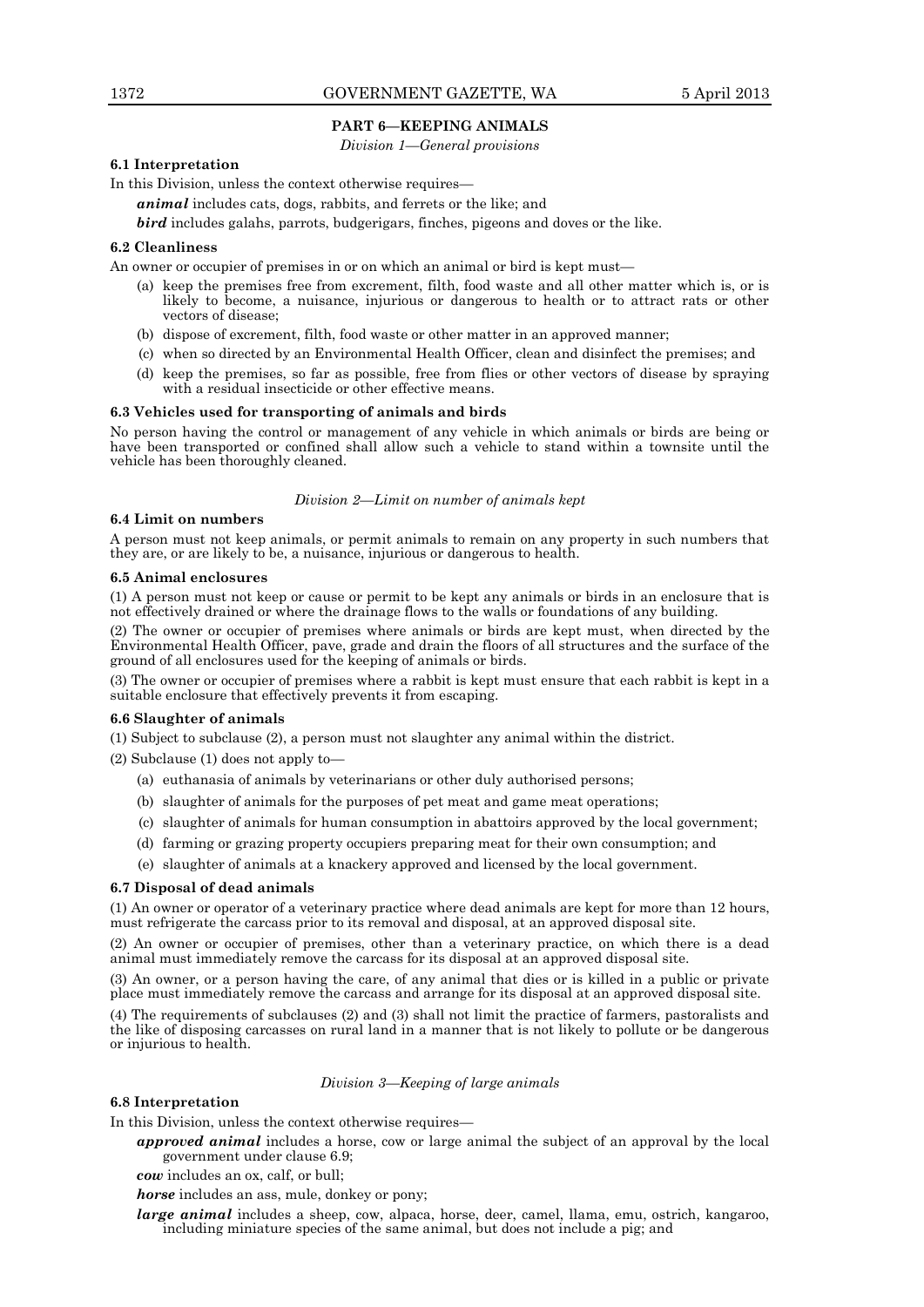*stable* means any building in which a large animal is stabled or kept and includes any shed, loose box, stall, or shelter used for the keeping, stabling, feeding, watering, grooming, sheltering, shoeing or veterinary treatment of large animals.

# **6.9 Conditions for keeping of an animal**

(1) An owner or occupier of premises, within a townsite must not keep a horse, cow or large animal on those premises without approval of the local government.

(2) An owner or occupier of premises who has an approved animal must ensure—

- (a) the premises has an area of not less than 0.2 hectares for the exclusive use of the approved animal; and
- (b) the approved animal does not approach within 30 metres of a dwelling.

#### **6.10 Stables**

(1) The owner or occupier of premises within a townsite, who has an approved animal may provide for its use a stable which must—

- (a) not be situated within 30 metres of a house or other premises;
- (b) have a proper separate stall—
	- (i) for each horse or cow; and
	- (ii) the floor area of which must be a minimum of 6 square metres;
- (c) have each wall and roof constructed of an approved impervious material;
- (d) have on all sides of the building between the wall and the roof a clear opening of at least 150 millimetres in height; and
- (e) subject to subclause (3), have a floor, the upper surface of which shall—
	- (i) be at least 75 millimetres above the surface of the ground;
	- (ii) be constructed of cement, concrete or other similar impervious materials;
	- (iii) have a fall of 1 in 100 to a drain, which shall empty into a trapped gully situated outside the stable and shall discharge in a manner approved by an Environmental Health Officer.

(2) The owner or occupier of any premises on which a stable is located must—

- (a) maintain the stable in a clean condition and when so directed by an Environmental Health Officer, clean, wash and disinfect it;
- (b) keep all parts of the stable so far as possible free from flies or other vectors of disease by spraying with a residual insecticide or other effective means; and
- (c) when so ordered by an Environmental Health Officer, spray the stable or such parts as may be directed, with a residual insecticide.

(3) A stable constructed with a sand floor may be permitted by the local government, subject to the following—

- (a) the site must be well drained with the highest known water table at least 1.5 metres below the sand floor level, which may be achieved artificially;
- (b) a 300 millimetre thick bed of crushed limestone shall be laid under the stand of the stable;
- (c) sand, whether natural or imported, must be clean, coarse and free from dust;
- (d) footings to each stable shall be a minimum of 450 millimetres below ground level;
- (e) the stable design must allow for the access of small earth moving machinery, such as a skid steer loader, into each individual stall, to maintain the correct floor height;
- (f) the minimum floor area of each stall shall be not less than 28 square metres and walls shall not be less than 3 metres vertically or 4 metres horizontally;
- (g) the roofed area of each stall shall not be less than 50 percent of the floor area of the stall.

#### **6.11 Manure receptacle**

An owner or occupier of premises on which an approved animal is kept must—

- (a) provide in a position convenient to the stable a receptacle for manure, which is constructed of smooth, impervious, durable, easily cleanable materials and, provided with a tight-fitting cover, and with no part of the receptacle base being lower than the surface of the adjoining ground;
- (b) keep the lid of the receptacle closed except when manure is being deposited or removed;
- (c) cause the receptacle to be emptied at least once a week and as often as may be necessary to prevent it becoming offensive or a breeding place for flies or other vectors of disease;
- (d) keep the receptacle so far as possible free from flies or other vectors of disease by spraying with a residual insecticide or other effective means; and
- (e) cause all manure produced on the premises to be collected, stored or removed so as not to cause a nuisance or present a hazard to health.

# *Division 4—Keeping of poultry and pigeons and miscellaneous birds*

# **6.12 Interpretation**

In this Division, unless the context otherwise requires, *poultry* includes bantams, ducks and other domestic fowls.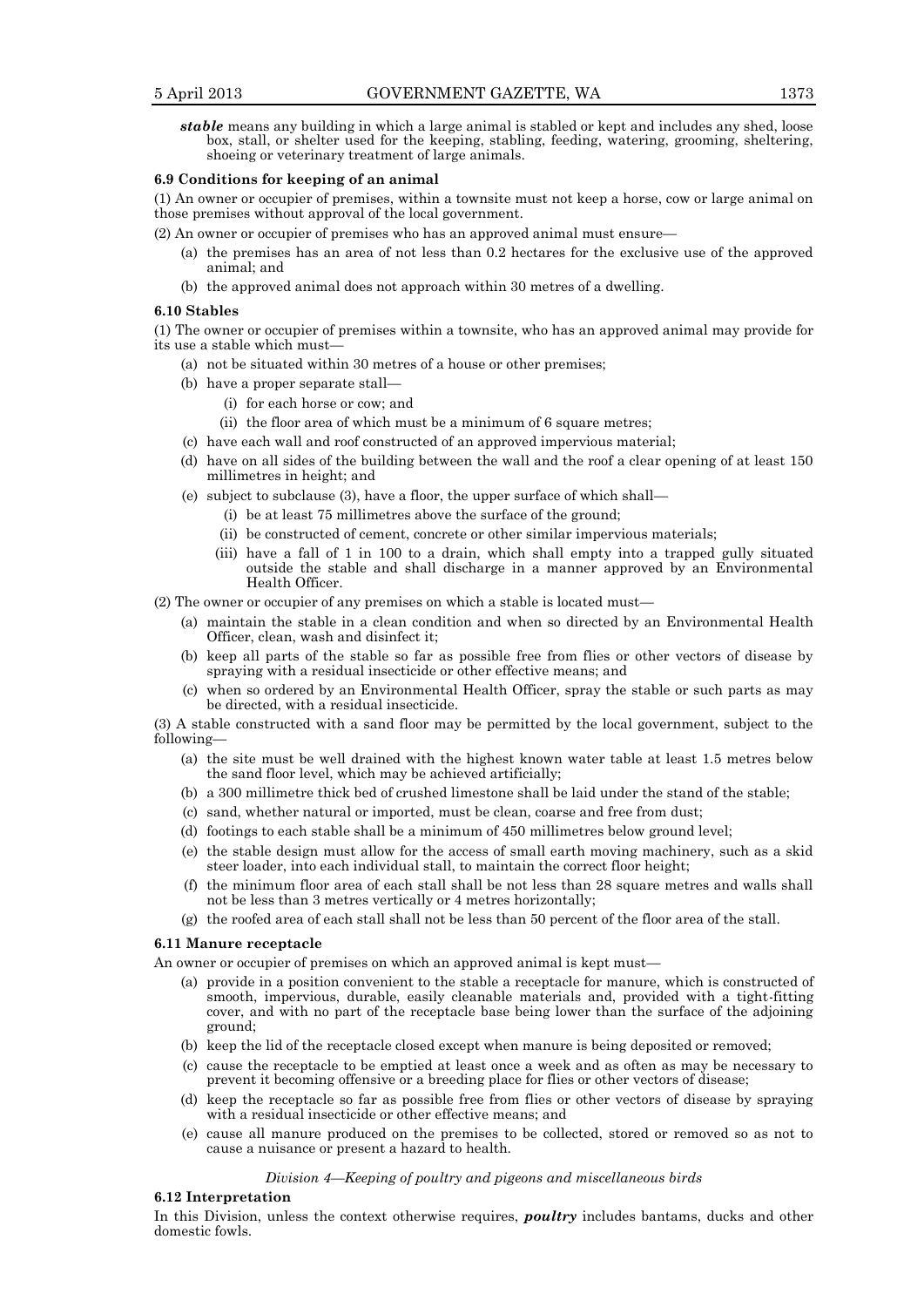# **6.13 Limitation on numbers of poultry and pigeons**

An owner or occupier of premises within a townsite must not keep a combined total of more than 12 poultry and pigeons without the approval of the local government, on any one lot of land.

# **6.14 Conditions on keeping poultry**

A person who keeps poultry, or permits poultry to be kept, must ensure that—

- (a) no poultry is able to approach within 15 metres of a habitable room of a dwelling house, a public building or premises where people are employed or where food is stored, prepared, manufactured or sold;
- (b) all poultry is kept in a properly constructed and securely fastened structure or enclosure;
- (c) the structure is in a yard having an otherwise unobstructed area of at least 30 square metres;
- (d) no poultry is able to approach within 15 metres of a street other than a right of way unless, in the case of land at the junction of 2 or more streets, the local government has approved a lesser distance; and
- (e) all enclosures or cages within which poultry are kept must be maintained at all times in a clean condition.

# **6.15 Roosters, geese, turkeys, peafowl's and gamebirds**

(1) An occupier of premises within a townsite must not, without the written approval of the local government, keep or permit to be kept on those premises, any one or more of the following fowl—

- (a) a rooster;
- (b) a goose or gander;
- (c) a turkey;
- (d) a peacock or peahen; or
- (e) a gamebird (includes emus and ostriches).

(2) The local government may upon written application, grant approval with or without conditions to the owner or occupier of premises to keep any one or more birds as specified in subclause (1).

(3) A person who has been granted approval under this clause to keep a bird may keep the bird on the premises only while he or she is the occupier thereof.

(4) The local government may revoke an approval granted under this clause if it is of the opinion that the keeping of the birds specified in the approval is causing a nuisance or is injurious, offensive or dangerous to health.

#### **6.16 Pigeons or doves**

A person who keeps, or permits to be kept, pigeons or doves must ensure that—

- (a) none is able to approach within 15 metres of a dwelling house, public building or premises where people are employed or where food is stored, prepared, manufactured or sold; and
- (b) except where registered homing pigeons are freed for exercise, the pigeons or doves are kept in a properly constructed pigeon loft or dove cote that—
	- (i) is in a yard having an otherwise unobstructed area of at least 30 square metres; and
	- (ii) is maintained in such a manner so as not to create a nuisance by the emission of dust, effluvia or odours.

# **6.17 Removal of non-conforming structure or enclosure**

(1) If a structure or enclosure is used for the keeping of poultry or pigeons or doves contrary to clause 6.14, 6.15 or 6.16, an Environmental Health Officer may direct the owner or occupier to remove it.

(2) An owner or occupier must comply with a direction from the Environmental Health Officer under this clause.

# **6.18 Restrictions on pigeon nesting or perching**

(1) An Environmental Health Officer may order an owner or occupier of premises in or on which pigeons or doves are, or are in the habit of, nesting or perching to take adequate steps to prevent them continuing to do so.

(2) An owner or occupier must comply with an order under this clause.

#### **6.19 Restrictions on feeding wild birds**

A person must not feed a pigeon, dove, seagull, ibis, raven or other wild bird, so as to cause a nuisance or be injurious or dangerous to health.

## *Division 5—Feedlots*

# **6.20 Interpretation**

In this Division, unless the context otherwise requires—

*animal* includes sheep, lambs, goats, deer, cattle and buffalo;

*birds* includes roosters, hens, geese, turkeys, ducks, poultry, emus and ostriches; and

*feedlot* means a confined area with watering and feeding facilities where animals or birds are held and fed for the purpose of weight gain.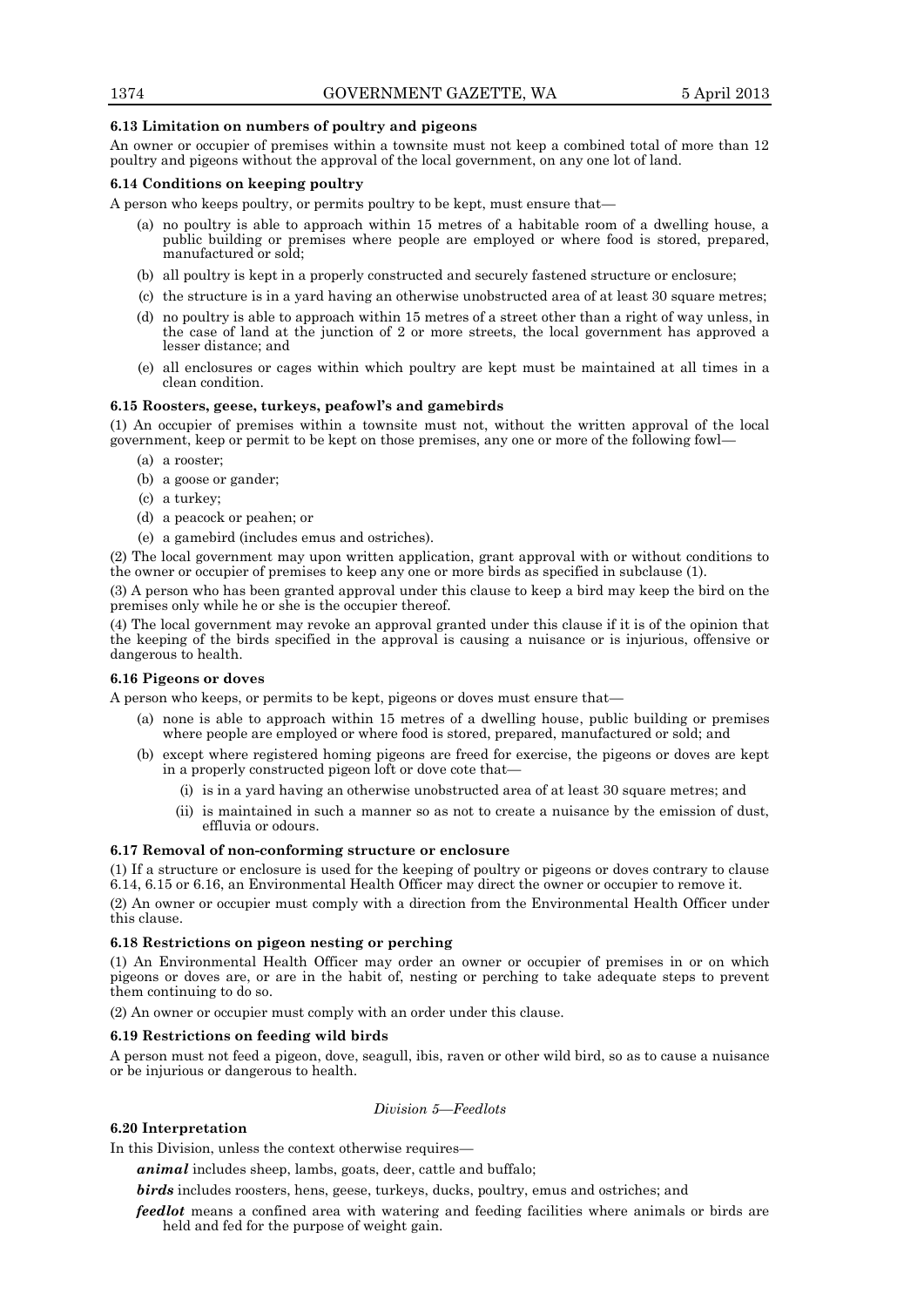# **6.21 Premises to be approved**

(1) No premises shall be used as a feedlot unless approved by the local government.

(2) Subject to subclause (3), no premises shall be approved as a feedlot by the local government unless every portion of such feedlot complies with the minimum separation distances listed in Schedule 1.

(3) Sites unable to satisfy the separation requirements may be approved at the discretion of the local government, if the local government is satisfied that approving the feedlot will not give rise to a health nuisance.

# **6.22 Site conditions**

(1) The owner or occupier of the approved feedlot must ensure the premises—

- (a) is sited on gently sloping land, no greater than 1:20 but not less than 1:100;
- (b) is sited on soils composed of sandy loam soils with sufficient infiltration to avoid surface ponding and run-off;
- (c) has a minimum groundwater clearance of 3 metres;
- (d) drainage diverts all uncontaminated stormwater from the general waste stream; and

(e) has solid and liquid waste disposal arrangements that are not offensive or injurious to health. (2) The owner or occupier of the approved feedlot must take effective measures to prevent the discharge of dust which may involve—

- (a) reducing the stocking rate immediately to a level that does not cause the discharge of dust;
- (b) stabilisation of the soil surface to a level that does not cause the discharge of dust; or
- (c) provision of adequate windbreaks to effectively prevent the discharge of dust.

#### *Division 6—Piggeries*

#### **6.23 Interpretation**

In this Division, unless the context otherwise requires—

*intensive piggery* means pigs are housed, fed and watered in breeding and growing pens in sheds; and

*piggery* in relation to premises shall include any portion of premises to which the pigs have access.

## **6.24 Premises to be approved**

(1) No premises shall be used as a piggery unless approved by the local government.

(2) Subject to subclause (3), no premises shall be approved as a piggery by the local government unless every portion of such piggery complies with the minimum separation distances listed in Schedule 2; or if it is an intensive piggery, the minimum separation distances listed in Schedule 3.

(3) Sites unable to satisfy the separation requirements may be approved at the discretion of the local government, if the local government is satisfied that approving the piggery will not give rise to a health nuisance.

# **6.25 Site conditions**

The owner or occupier of premises must take effective measures to prevent the discharge of dust which may involve—

- (a) reducing the stocking rate immediately to a level that does not cause the discharge of dust;
- (b) stabilisation of the soil surface to a level that does not cause the discharge of dust; or
- (c) provision of adequate windbreaks to effectively prevent the discharge of dust.

# **PART 7—PEST CONTROL**

*Division 1—Flies*

# **7.1 Interpretation**

In this Division, unless the context otherwise requires, *flies* means any of the two-winged insects constituting the order Diptera commonly known as flies.

# **7.2 Fly breeding matter**

An owner or occupier of premises must not place, throw or leave, or permit or cause to be placed, thrown or left, in, on or about the premises any matter or thing which is liable to attract or be a breeding place for flies, unless that matter or thing is covered, protected, treated or dealt with in such a manner as to effectively prevent it from attracting or being a breeding place for flies.

# **7.3 Measures to be taken**

An owner or occupier of premises must ensure that—

- (a) rubbish receptacles are kept clean and tightly sealed at all times except when refuse is being deposited or emptied;
- (b) food scraps and uneaten pet food are wrapped tightly and deposited in a rubbish receptacle without delay;
- (c) lawn clippings used on gardens as mulch are raked out thinly;
- (d) fertilisers are dug well into the soil;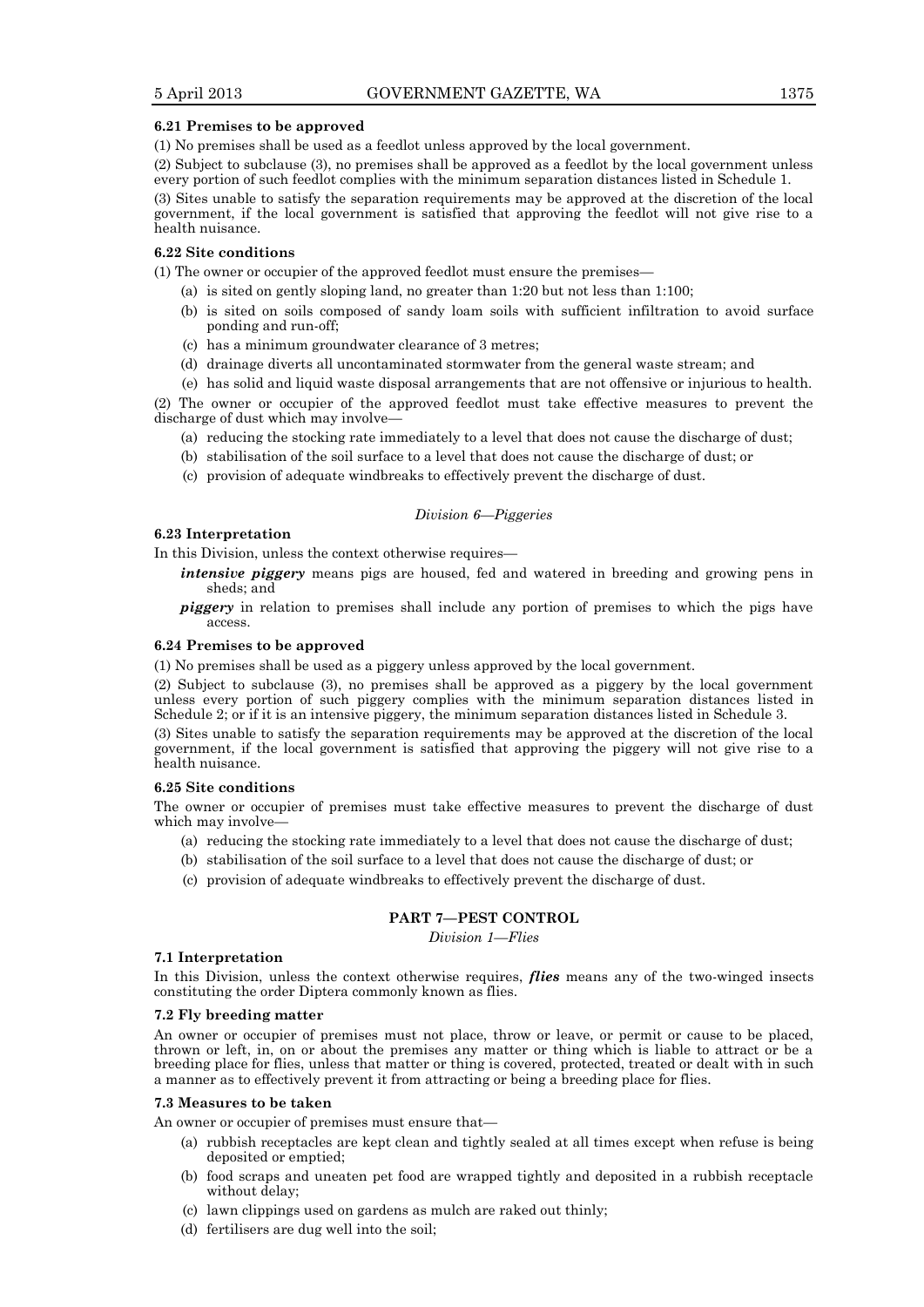- (e) compost heaps are kept well covered;
- (f) barbecues are kept clean and free from food scraps;
- (g) anything that is buried and may attract or be a breeding place for flies is covered with at least 100 millimetres of soil; and
- (h) excrement from pets is collected and properly disposed of without delay.

#### **7.4 Environmental Health Officer may give notice directing measures to be taken**

If, in the opinion of an Environmental Health Officer, flies are prevalent or are breeding on any premises, the Environmental Health Officer may give to the owner or occupier of the premises notice in writing directing him or her to take, within the time specified in the notice, such measures as in the opinion of the Environmental Health Officer are necessary to—

- (a) control the prevalence of flies;
- (b) effect the eradication of flies; or
- (c) effectively prevent the breeding of flies;

#### **7.5 Local government may execute work and recover costs**

(1) Where—

- (a) a person is required under this Division, or directed by a notice given under clause 7.4, to execute any work; and
- (b) that person fails or neglects to comply with the requirement,

the local government may execute the work and may recover from that person the cost of executing the work, in addition to any penalty for which that person may be liable under this local law.

(2) The costs and expenses incurred by the local government in the execution of a power under subclause (1) may be recovered in a court of competent jurisdiction from the person referred to in subclause (1).

(3) The local government shall not be liable to pay compensation or damages of any kind to the person referred to in subclause (1) in relation to any action taken by the local government under this clause, other than compensation or damages for loss or damage suffered because the local government acted negligently or in breach of duty.

#### *Division 2—Mosquitoes*

#### **7.6 Interpretation**

In this Division, unless the context otherwise requires, *mosquitoes* means any of the two-winged insects constituting the family Diptera Culicidae commonly known as mosquitoes.

#### **7.7 Premises to be kept free of mosquito breeding matter**

- An owner or occupier of premises must keep the premises free of—
	- (a) refuse; and
	- (b) water located so as to be, liable to become the breeding place of mosquitoes.

#### **7.8 Measures to be taken by an owner or occupier**

An owner or occupier of premises—

- (a) where there is a fountain, artificial pool, artificial pond or excavation of any kind which contains water suitable for the breeding of mosquitoes, must take adequate and reasonable measures to prevent mosquitoes breeding; and
- (b) where there is a water tank, well, cistern, vat or barrel, must—
	- (i) keep it protected with a mosquito-proof cover; and
	- (ii) screen all openings, other than the delivery exit, with wire mesh having openings no larger than 1.2 millimetres.

# **7.9 Measures to be taken by occupier**

An occupier of premises where water is kept in a horse trough, poultry drinking vessel or other receptacle must—

- (a) frequently change the water; and
- (b) keep the water clean and free from vegetable matter and slime.

# **7.10 Removal of undergrowth or vegetation**

(1) Where it appears to an Environmental Health Officer that there is, on any premises, undergrowth or vegetation likely to harbour mosquitoes, the Environmental Health Officer may direct, orally or in writing, the owner or occupier of the premises to cut down and remove within a specified time the undergrowth or vegetation.

(2) An owner or occupier of premises must comply with a direction from, and within the time allowed by, the Environmental Health Officer under this clause.

# **7.11 Filling in excavations etc.**

Unless written permission to the contrary is obtained from the local government, a person who cuts turf or removes soil or other material from any land must ensure that each excavation is filled in with clean sound material and made level with the surrounding surface so as not to retain water.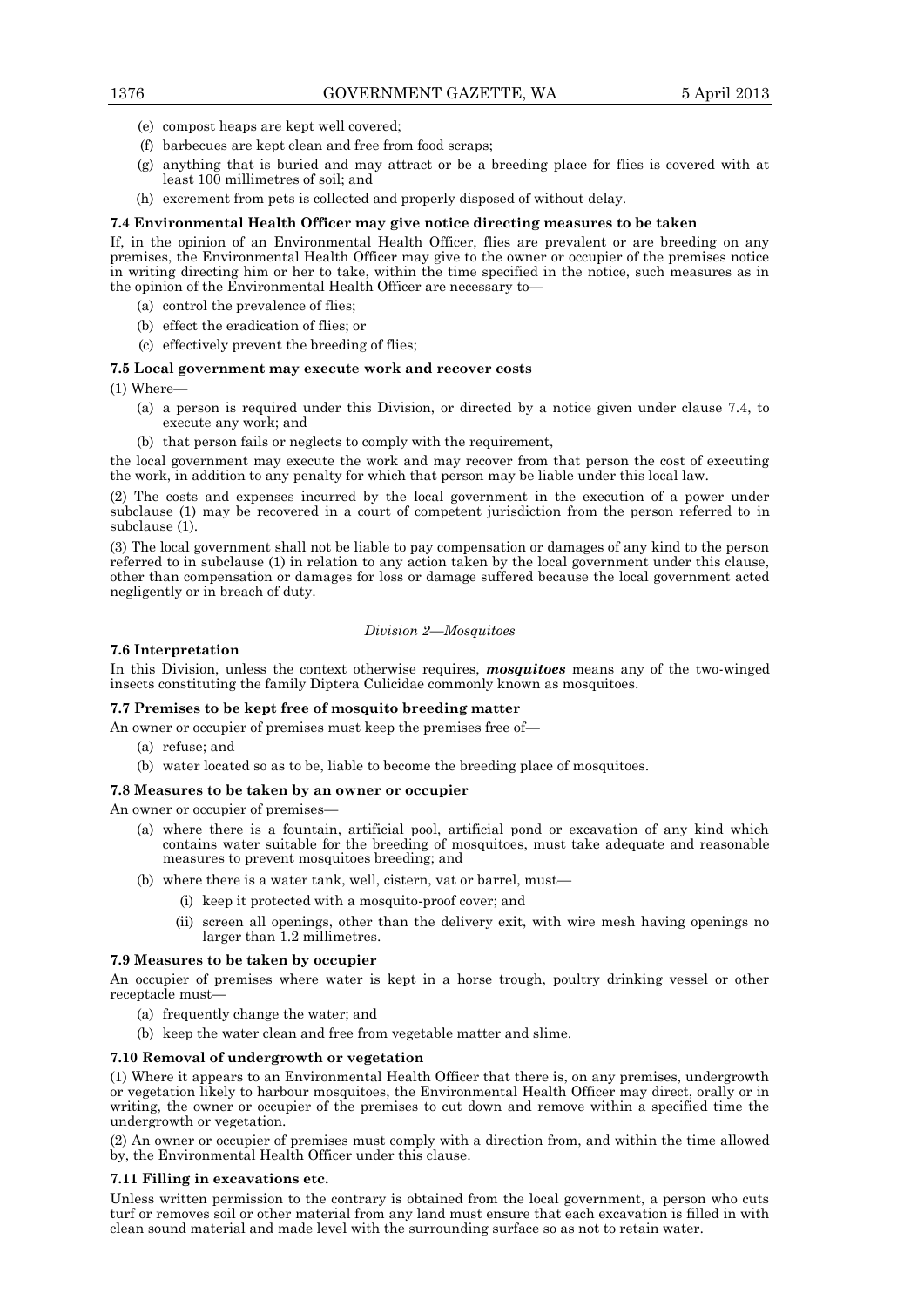# **7.12 Drains, channels and septic tanks**

An owner or occupier of land must—

- (a) cause all drains and channels in or on the land to be kept in good order and free from obstruction; and
- (b) where a septic tank is installed on the land—
	- (i) apply an approved larvicide according to the directions on the container, into the septic tank system, whenever directed to do so by an Environmental Health Officer; and
	- (ii) provide, and keep in sound condition at all times, wire mesh having openings no larger than 1.2 millimetres covering any inlet vent to the tank.

#### **7.13 Drainage of land**

An owner or occupier of land on which there is water liable to become a breeding place for mosquitoes must, when required by the local government, effectively drain the land and, for that purpose, must—

- (a) make or provide drains on the land;
- (b) remove all irregularities in the surface of the land;
- (c) if necessary, adjust the surface of the land or raise the level of the surface in such a manner that—
	- (i) the water on the land may flow into the drains without obstruction; and
	- (ii) no water remains on any portion of the land other than the drains; and
- (d) keep all drains in good order and free from obstruction.

# *Division 3—Rodents*

In this Division, unless the context otherwise requires—

- *contemporary rodenticide bait* means the exclusion of Warfarin baits due to resistance and inclusion of Bromadiolone or Coumatetralyl or any future Department of Health approved rodenticide; and
- *rodents* means those animals belonging to the order *Rodentia* and includes rats and mice but does not include animals kept as pets in an enclosure designed for the purpose of keeping as pets animals of that kind.

#### **7.15 Measures to be taken to eradicate rodents**

(1) An owner or occupier of premises must at all times take effective measures to eradicate any rodents in or on the premises.

(2) An owner or occupier of premises, whenever there are indications of the presence of rodents in, on or about the premises, and while such indications continue, must—

- (a) take effective measures to keep the premises free from rodents including—
	- (i) protecting stored food stuffs;
	- (ii) removing accumulated refuse or a potential rodent food source;
	- (iii) using a rodenticide bait or a properly baited trap if found to be effective; and
	- (iv) minimizing rodent access to water on the premises;
- (b) inspect daily each rodenticide bait or trap used and, whenever a rodent is found, must—
	- (i) if it is not already dead, kill it immediately; and
	- (ii) dispose of the carcass in such a manner as will not create a nuisance; and
- (c) take whatever measures for the eradication of rodents.

(3) An owner or occupier must within the time specified comply with any direction given by an Environmental Health Officer under this clause.

#### **7.16 Food and wastes to be kept in rodent proof receptacles**

A person must not store or allowed to be stored, on any premises, any food, refuse or waste matter unless it is contained in a rodent proof receptacle or compartment, which is kept effectively protected against access by rodents.

# **7.17 Restrictions on the keeping of rodents**

A person or body which keeps rodents must—

- (a) at all times ensure that all live rodents are kept in the effective control of a person or in locked cages; and
- (b) if a rodent escapes, forthwith comply with the requirements of clause 7.15 and ensure that all reasonable steps are taken to destroy or recapture the rodent.

# **7.18 Food premises etc. to be cleaned after use**

An owner or occupier of a food premises, theatre or place of entertainment, whether indoor or outdoor, must cause the premises to be cleaned immediately after the last occasion on which the premises has been used on that day or, if the use extends after midnight, then immediately after that use.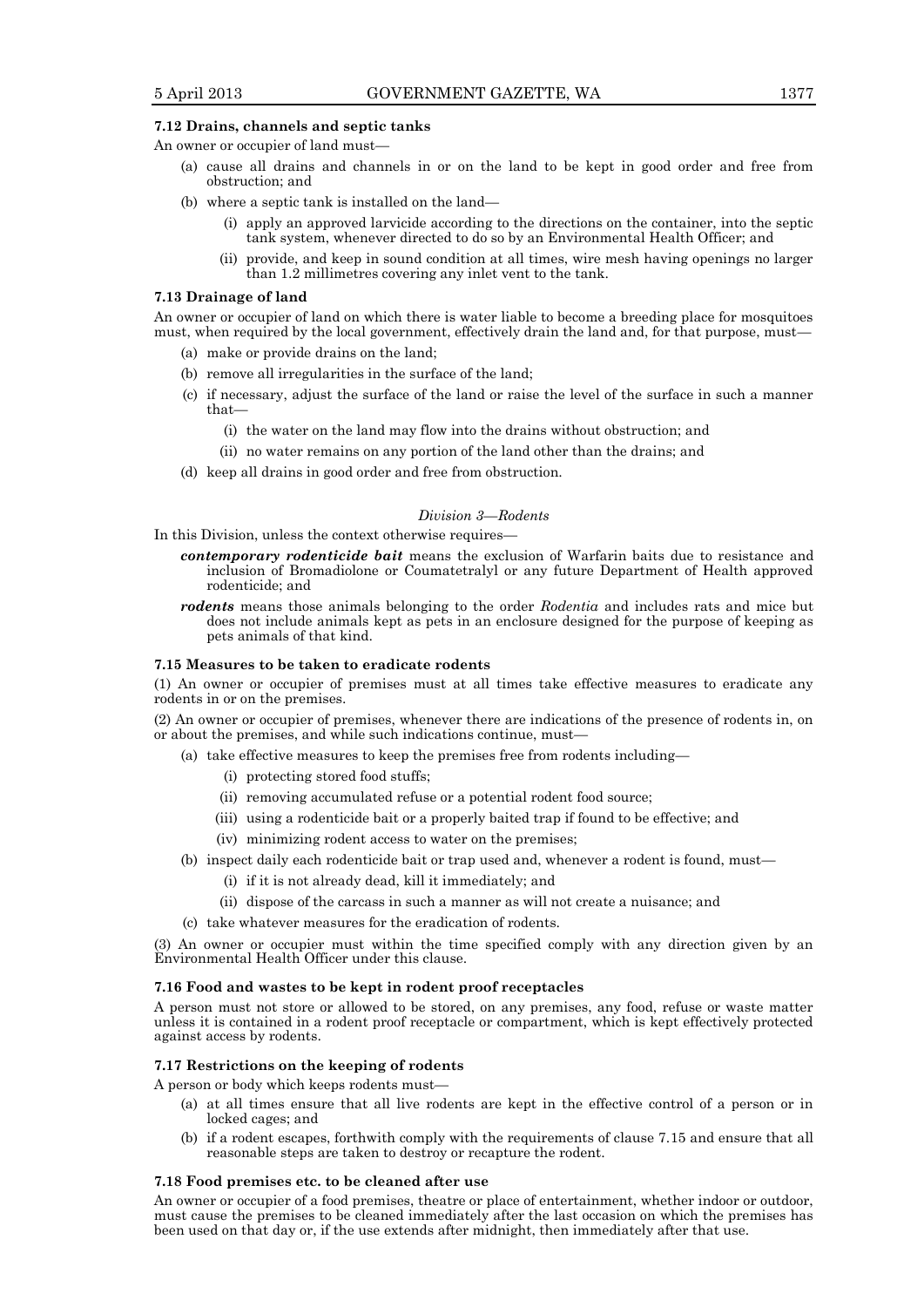# **7.19 Restrictions on materials affording harbourage for rodents**

(1) An owner or occupier of premises must cause—

- (a) any part of the premises; or
- (b) any material, sewer, pipe or other thing in or on the premises,

that might afford access or harbourage to rodents to be altered, repaired, protected, removed or otherwise dealt with so as to prevent it being used as access for, or harbourage of, rodents.

(2) An Environmental Health Officer may direct, orally or in writing, an owner or occupier of premises to take whatever action that, in the opinion of the Environmental Health Officer, is necessary or desirable to prevent or deter the presence of rodents in or on the premises.

(3) An owner or occupier must, within the time specified, comply with a direction given by an Environmental Health Officer under this clause.

# *Division 4—Cockroaches*

#### **7.20 Interpretation**

In this Division, unless the context otherwise requires, *cockroach* means any of the various orthopterous insects commonly known as cockroaches.

# **7.21 Measures to be taken to eradicate cockroaches**

(1) An owner or occupier of premises must take effective measures to eradicate any cockroaches in or on the premises.

(2) An Environmental Health Officer may direct, orally or in writing, an owner or occupier of premises to take whatever action that, in the opinion of the Environmental Health Officer, is necessary or desirable to prevent or deter the presence of cockroaches in or on the premises.

(3) An owner or occupier must, within the time specified, comply with any direction given by an Environmental Health Officer under this clause.

#### *Division 5—Argentine ants*

#### **7.22 Interpretation**

In this Division, unless the context otherwise requires, *Argentine Ant* means an ant belonging to the species *Limepithema humile* (formally *Iridomyrmex humilis),* and commonly known as an Argentine Ant.

# **7.23 Measures to be taken to keep premises free from Argentine Ants**

An owner or occupier of premises must ensure that the premises are kept free from Argentine Ant colonies and must—

- (a) take all steps to locate any nests, if Argentine Ants are noticed in, on or about the premises;
- (b) properly treat all nests of Argentine Ants with an approved residual based insecticide; and
- (c) whenever required by an Environmental Health Officer—
	- (i) treat any area or infestation with an insecticide referred to in subclause (b); and
	- (ii) remove any objects, including timber, firewood, compost or pot plants in accordance with a direction from the Environmental Health Officer.

# *Division 6—European wasps*

## **7.24 Interpretation**

In this Division, unless the context otherwise requires, *European Wasp* means a wasp Vespula germanica and commonly known as a European Wasp.

# **7.25 Measures to be taken to keep premises free from European Wasp nests**

An owner or occupier of premises must ensure that the premises are kept free from European Wasp nests and must—

- (a) follow any direction of an Environmental Health Officer for the purpose of destroying the European Wasps and their nest; and
- (b) assist an Environmental Health Officer to trace any nest that may be present in, on or about the premises.

#### *Division 7—Bee keeping*

# **7.26 Interpretation**

In this Division, unless the context otherwise requires—

- *bee hive* means a moveable or fixed structure, container or object in which a colony of bees is kept; and
- *bees* means an insect belonging to any of the various hymenopterous insects of the super family Apoidea and commonly known as a bee.

# **7.27 Restrictions on keeping of bees in hives**

(1) A person must not keep or permit the keeping of bees anywhere within the district unless approval to do so has been given by the local government.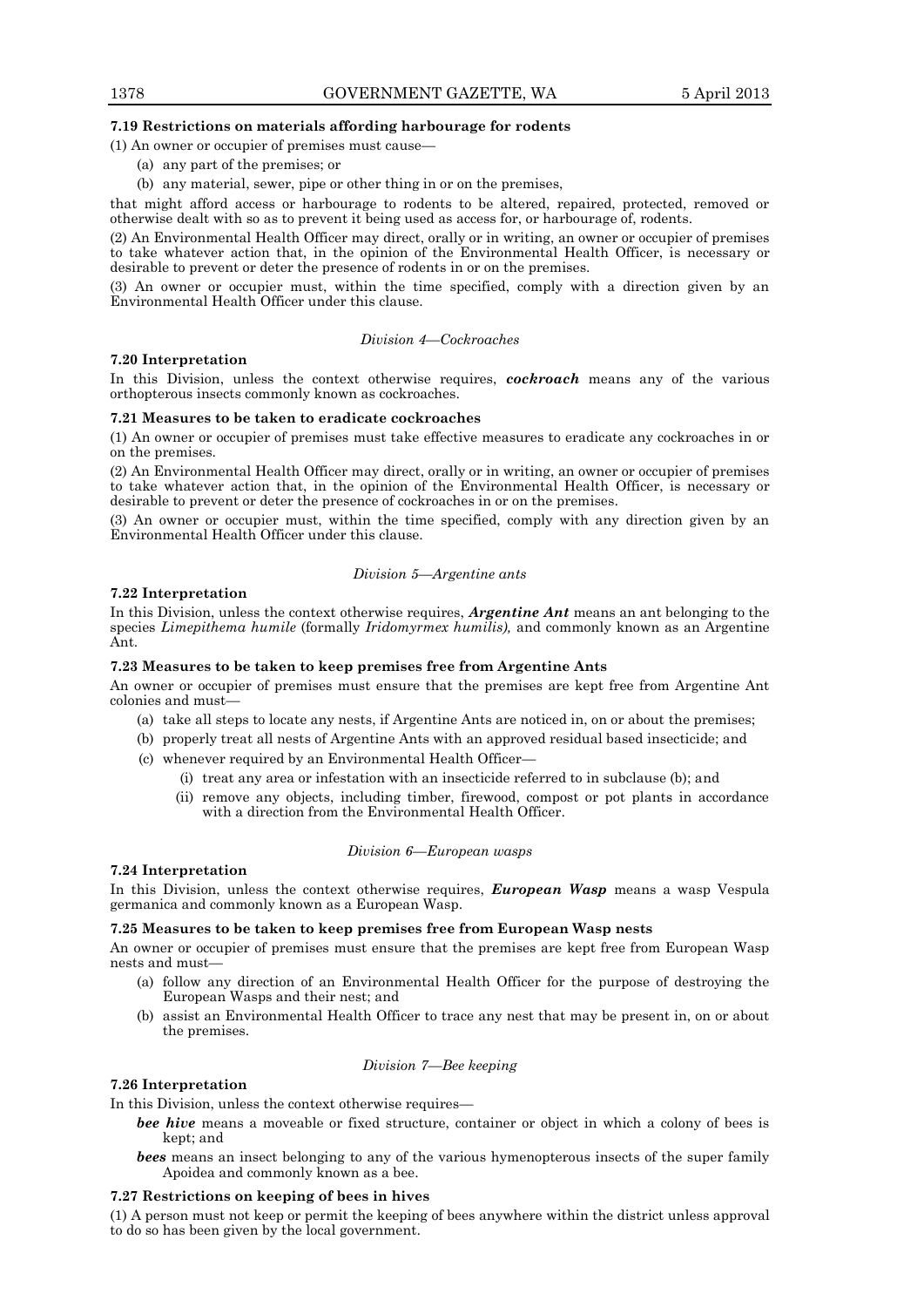(2) If, in the opinion of an Environmental Health Officer, the approved bee hives are causing a nuisance, the Environmental Health Officer may direct any bees or approved bee hives to be removed. (3) A person must comply with a direction by an Environmental Health Officer within the time specified.

# *Division 8—Arthropod vectors of disease*

# **7.28 Interpretation**

In this Division, unless the context otherwise requires, *arthropod vectors of disease* includes—

- (a) fleas (Siphonaptera);
- (b) bedbugs (Cimex lectularius);
- (c) crab lice (Phthirus pubis);
- (d) body lice (Pediculus humanus var. corporis); and
- (e) head lice (Pediculus humanus var capitis).

## **7.29 Responsibility of the owner or occupier**

The owner or occupier of premises must—

- (a) keep the premises and any person residing in or on the premises, free from any arthropod vectors of disease; and
- (b) comply with the direction of an Environmental Health Officer to treat the premises, or anything on the premises, for the purpose of destroying any arthropod vectors of disease.

# **PART 8—INFECTIOUS DISEASES**

*Division 1—General provisions*

# **8.1 Purpose of exercise of powers**

The powers under this Part are to be exercised for the purpose of preventing or controlling the spread of an infectious disease.

# **8.2 Environmental Health Officer may visit and inspect**

An Environmental Health Officer may visit and inspect any house, its occupants, fixtures and fittings—

- (a) for the purpose of preventing or controlling the spread of an infectious disease; or
- (b) where the Environmental Health Officer has reason to believe that there has been a breach of the Health Act, any regulation made under the Health Act or this local law relating to infectious diseases.

#### **8.3 Requirements on owner or occupier to clean, disinfect and/or disinfest**

(1) An Environmental Health Officer may, by notice in writing, direct an owner or occupier of premises, within the time and in the manner specified in the notice, to clean, disinfect and disinfest—

- (a) the premises; or
- (b) such things in or on the premises as are specified in the notice, or both, to the satisfaction of an Environmental Health Officer.

(2) An owner or occupier must comply with a notice given under subclause (1).

# **8.4 Environmental Health Officer may disinfect or disinfest premises**

(1) If an Environmental Health Officer or a Medical Officer is satisfied that any case of infectious disease has occurred on any premises, the Environmental Health Officer or the Medical Officer may direct an employee or other person to disinfect and disinfest the premises or any part of the premises and anything in or on the premises.

(2) An owner or occupier of premises must permit, and provide access to enable, an Environmental Health Officer, other local government officer or other person to carry out the direction given under subclause (1).

(3) The local government may recover, in a court of competent jurisdiction, the cost of carrying out the work under this clause from the owner or occupier of the premises in or on which the work was carried out.

(4) The local government shall not be liable to pay compensation or damages of any kind to the owner or occupier of premises in relation to any action taken by the local government or any of its staff or employees under this clause, other than compensation or damages for loss or damage because the local government or any of its staff acted negligently or in breach of duty.

#### **8.5 Insanitary dwelling houses, premises and things**

(1) An owner or occupier of any house or premises must maintain the dwelling house or premises free from any insanitary condition or thing.

(2) If an Environmental Health Officer considers that a dwelling house, building or thing is insanitary, he or she may, by notice in writing—

(a) direct an owner of the dwelling house, building or thing, within the time and in the manner specified in the notice, to demolish or otherwise destroy the dwelling house, building or thing; or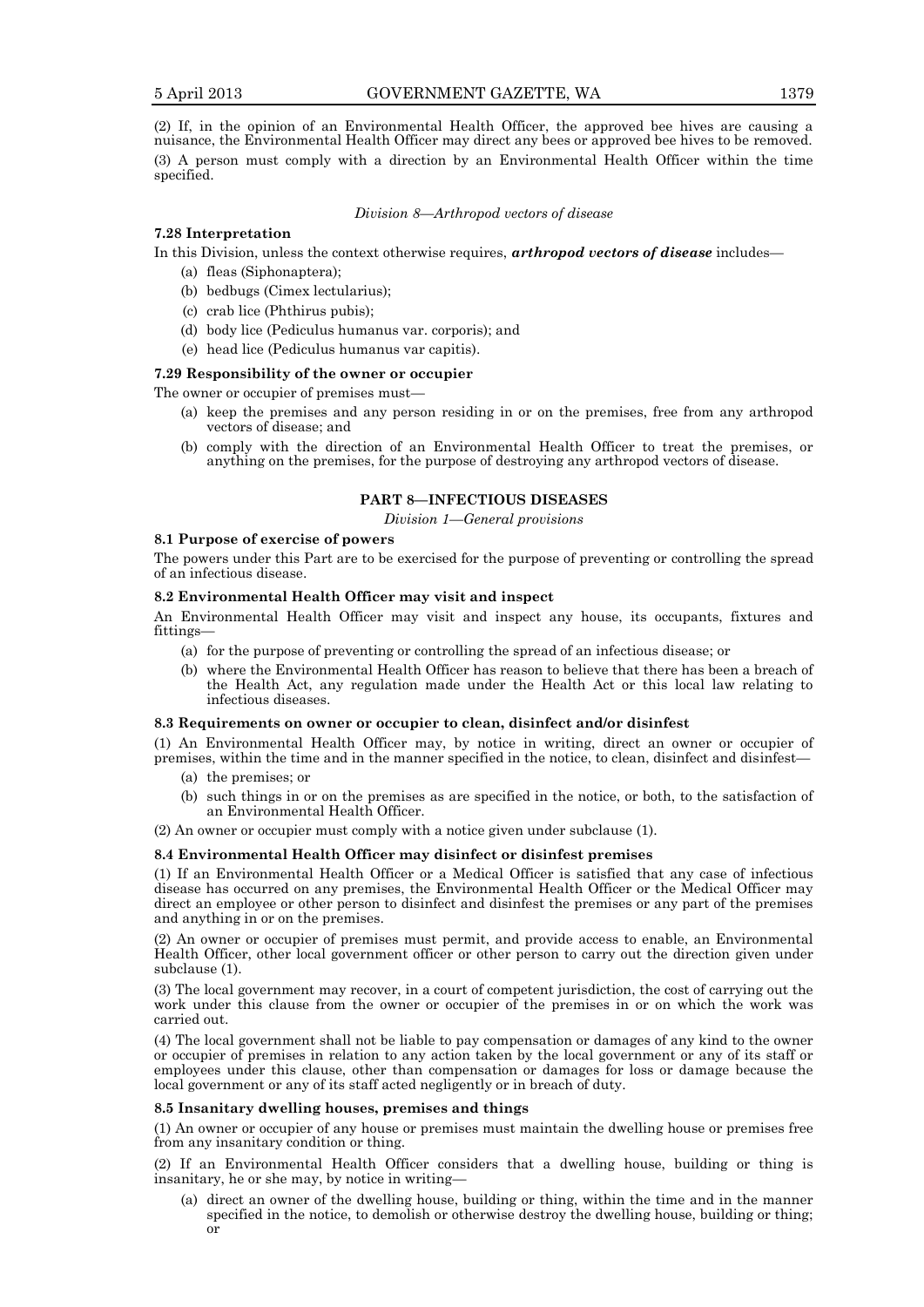(b) direct an owner or occupier of the dwelling house, building or thing, within the time and in the manner specified in the notice, to amend, clean or secure the dwelling house, building or thing.

(3) A person to whom a notice has been given under subclause (2) must comply with the terms of the notice.

# **8.6 Medical Officer may authorise disinfecting**

(1) Where a Medical Officer believes that a person is or may be infected by an infectious disease, the Medical Officer may direct the person to have his or her body, clothing and effects disinfected at a place and in a manner directed by the Medical Officer.

(2) A person must comply with a direction of the Medical Officer under this clause.

# **8.7 Persons in contact with an infectious disease sufferer**

If a person in a dwelling house is, or is suspected of, suffering from an infectious disease, any occupant of the dwelling house or any person who enters or leaves the dwelling house—

- (a) must obey such instructions or directions as an Environmental Health Officer or the Medical Officer may issue;
- (b) may be removed, at the direction of an Environmental Health Officer or a Medical Officer to isolation in an appropriate place to prevent or minimise the risk of the infection spreading; and
- (c) if so removed, must remain in that place until a Medical Officer otherwise directs.

# **8.8 Declaration of infected dwelling house or premises**

(1) To prevent or check the spread of infectious disease, an Environmental Health Officer or a Medical Officer may, from time to time, declare any dwelling house or premises to be infected.

(2) A person must not enter or leave any dwelling house or premises declared to be infected without the written consent of a Medical Officer or an Environmental Health Officer.

# **8.9 Destruction of infected animals**

(1) An Environmental Health Officer, if satisfied that an animal is or may be infected or is liable to be infected or to convey infection may, by notice in writing, direct that the animal be examined by a registered veterinary officer and that all steps be taken to enable the condition to be controlled or eradicated or the animal destroyed and disposed of—

- (a) in the manner and within the time specified in the notice; and
- (b) by the person in whose possession, or upon whose premises, the animal is located.

(2) A person who has in his or her possession, or upon premises occupied by him or her, an animal that is the subject of a notice under subclause (1) must comply with the terms of the notice.

# **8.10 Disposal of a body**

(1) An occupier of premises in or on which is located the body of a person who has died of any infectious disease must, subject to subclause (2), cause the body to be buried or disposed of in such manner, within such time and with such precautions as may be directed by the Medical Officer.

(2) A body must not be removed from premises where death occurred, except to a cemetery or a morgue.

# **8.11 Local government may carry out work and recover costs**

(1) Where—

- (a) a person is required under this Part or by a notice given under this Part, to carry out any work; and
- (b) that person fails or neglects to comply with the requirement,

that person commits an offence and the local government may carry out the work or arrange for the work to be carried out by another.

(2) The costs and expenses incurred by the local government in the execution of a power under this clause may be recovered in a court of competent jurisdiction from the person referred to in subclause (1)(a).

(3) The local government is not liable to pay compensation or damages of any kind to the person referred to in subclause (1)(a) in relation to any action taken by the local government under this clause, other than compensation or damages for loss or damage suffered because the local government acted negligently or in breach of its duty.

# *Division 2—Disposal of used condoms and needles*

# **8.12 Disposal of used condoms**

(1) An occupier of premises on or from which used condoms are produced must ensure that the condoms are-

- (a) placed in a sealed impervious container and disposed of in a sanitary manner; or
- (b) disposed of in such a manner as may be directed by the local government.

(2) A person must not dispose of a used condom in a public place except in accordance with subclause (1).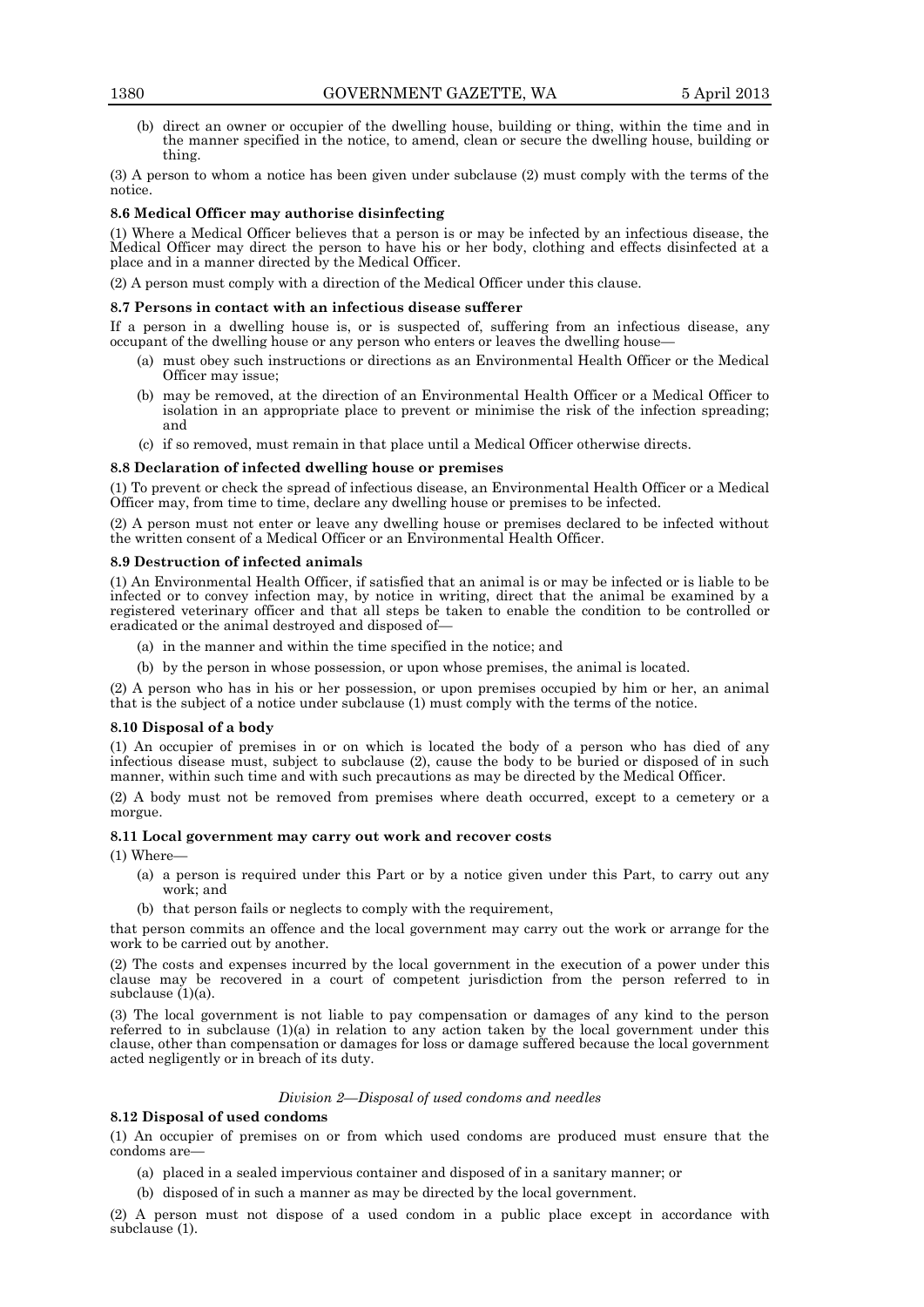# **8.13 Disposal of used needles**

A person must not dispose of a used hypodermic syringe or needle in a public place unless it is placed in an impenetrable, leak-proof container and deposited in a refuse receptacle.

# **PART 9—LODGING HOUSES**

*Division 1—Registration*

#### **9.1 Interpretation**

(1) In this Part, unless the context otherwise requires—

- *bed* means a single sleeping berth only. A double bed provided for the use of couples, shall have the same floor space requirements as two single beds;
- **bunk** means a sleeping berth comprising 1 of 2 beds arranged vertically;
- *Certificate of Registration* means a certificate of registration of a lodging house issued under clause 9.4;
- *dormitory* means a building or room used for sleeping purposes at a short term hostel or recreational campsite;
- *keeper* means a person whose name appears on the register of keepers, in respect of a lodging house, as the keeper of that lodging house;

*lodger* means a person who obtains, for hire or reward, board or lodging in a lodging house;

*lodging house* has the same meaning as is given to that expression in the Health Act;

*manager* means a person appointed by the keeper in accordance with this Division to reside in, and have the care and management of, a lodging house;

*recreational campsite* means a lodging-house—

- (a) situated on a campsite principally used for—
	- (i) recreational, sporting, religious, ethnic or educational pursuits; or
		- (ii) conferences or conventions; and
- (b) where the period of occupancy of any lodger is not more than 14 consecutive days,
- and includes youth camps, youth education camps, church camps and riding schools;
- *register of lodgers* means the register kept in accordance with section 157 of the Health Act and this Part;

*resident* means a person, other than a lodger, who resides in a lodging house;

- *serviced apartment* means a lodging house in which each sleeping apartment, or group of sleeping apartments in common occupancy, is provided with its own sanitary conveniences and may have its own cooking facilities;
- *short term hostel* means a lodging house where the period of occupancy of any lodger is not more than 14 consecutive days and shall include youth hostels and backpacker hostels; and
- *vector of disease* means an arthropod or rodent that transmits, or may transmit, by biological or mechanical means, an infectious agent from a source or reservoir to a person, and includes fleas, bedbugs, crab lice, body lice and head lice.

(2) Where in this Part an act is required to be done or forbidden to be done in relation to any lodging house, the keeper of the lodging house has, unless the contrary intention appears, the duty of causing to be done the act so required to be done, or of preventing from being done the act so forbidden to be done, as the case may be.

# **9.2 Lodging house not to be kept unless registered**

A person must not keep or cause or allow to be kept, a lodging house unless—

- (a) the lodging house is constructed in accordance with the requirements of this Part;
- (b) the lodging house is registered by the local government under clause 9.4;
- (c) the name of the person keeping or proposing to keep the lodging house is entered in the register of keepers; and
- (d) either—
	- (i) the keeper; or
	- (ii) a manager who, with the written approval of an Environmental Health Officer, has been appointed by the keeper to have the care and management of the lodging house,

resides or intends to reside continuously in the lodging house whenever there is one or more lodgers in the lodging house.

# **9.3 Application for registration**

An application for registration of a lodging house must be—

- (a) in the form prescribed in Schedule 4;
- (b) duly completed and signed by the proposed keeper; and
- (c) accompanied by—
	- (i) the fee as fixed from time to time by the local government under Section 344C of the Health Act; and
	- (ii) detailed plans and specifications of the lodging house.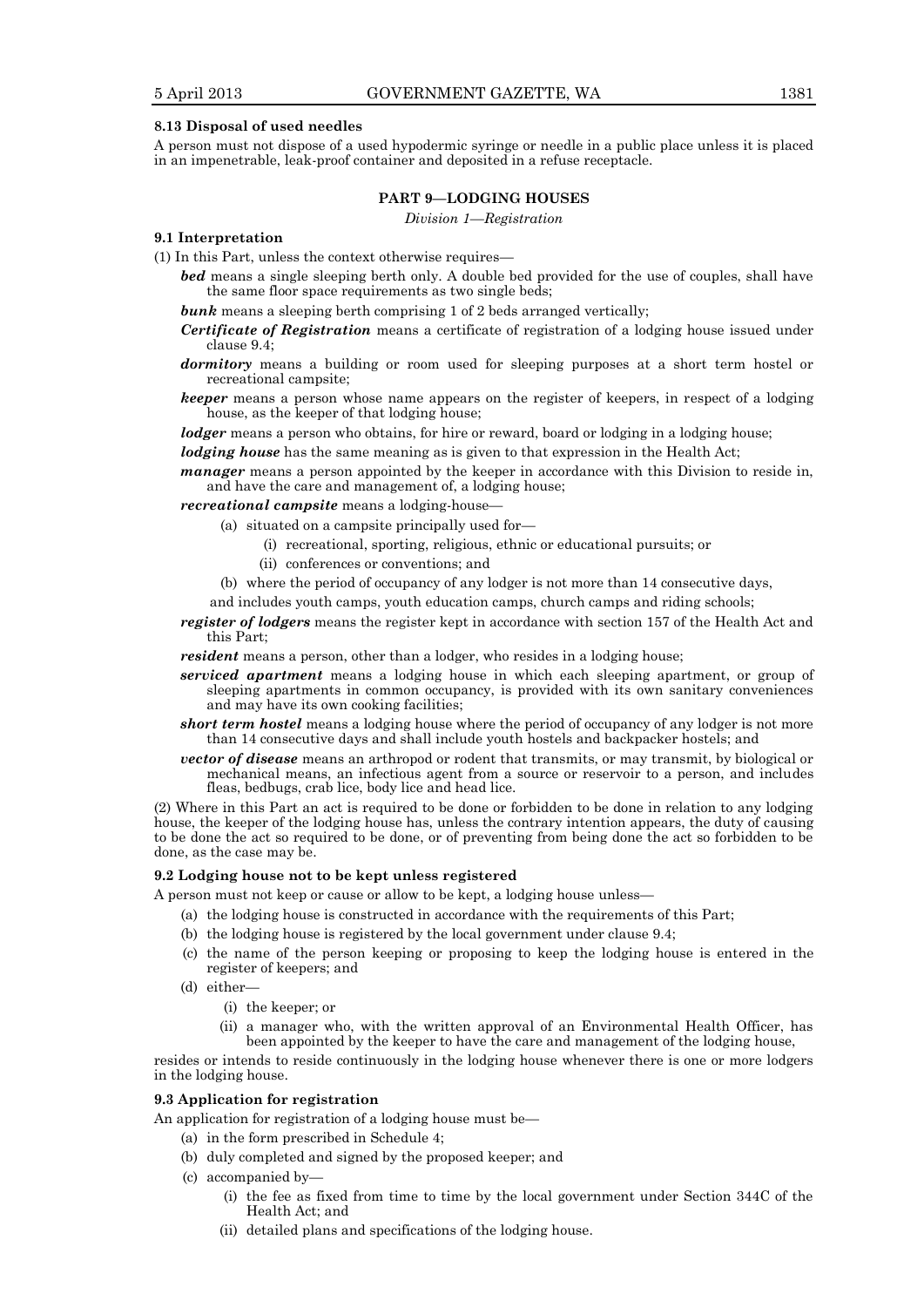# **9.4 Approval of application**

The CEO or an Environmental Health Officer may approve, with or without conditions, an application under clause 9.3 by issuing to the applicant, a certificate in the form prescribed in Schedule 5.

# **9.5 Renewal of registration**

A person who keeps a lodging house which is registered under this Part must—

- (a) before the 30th of June each year, apply to the local government for the renewal of the registration of the lodging house; and
- pay the fee as fixed from time to time by the local government under Section 344C of the Health Act at the time of making each application for renewal.

# **9.6 Notification on sale or transfer**

If the owner of a lodging house sells or transfers or agrees to sell or transfer the lodging house to another person, the owner must, within 14 days of the date of sale, transfer or agreement, give to the local government written notice, in the form prescribed in Schedule 6, of the full name, address and occupation of the person to whom the lodging house has been, or is to be sold or transferred.

# **9.7 Revocation of registration**

(1) Subject to subclause (3), the local government may, at any time, revoke the registration of a lodging house for any reason that, in the opinion of the local government, justifies the revocation.

(2) Without limiting the generality of subclause (1), the local government may revoke a registration upon any one or more of the following grounds—

- (a) that the lodging house has not, to the satisfaction of the local government, been kept free from vectors of disease or in a clean, wholesome and sanitary condition;
- (b) that the keeper has-
	- (i) been convicted of an offence against this local law in respect of the lodging house;
	- (ii) not complied with a requirement of this Part; or
	- (iii) not complied with a condition of registration;
- (c) that the local government, having regard to a Police report, is satisfied that the keeper or manager is not a fit and proper person; and
- (d) that, by reason of alterations or additions or neglect to repair and renovate, the condition of the lodging house is such as to render it, in the opinion of the local government, unfit to remain registered.

(3) Before revoking the registration of a lodging house under this clause, the local government must give notice to the keeper requiring him or her, within a time specified in the notice, to show cause why the registration should not be revoked.

(4) If the local government revokes the registration of a lodging house, the local government must give the keeper notice of the revocation and the registration is to be revoked as from the date on which the notice is served on the keeper.

# *Division 2—Construction and use requirements*

# **9.8 General construction requirements**

A lodging house must comply with the general construction requirements of the Building Code.

# **9.9 Kitchen**

The keeper of a lodging house must provide in that lodging house a kitchen which—

- (a) has adequate—
	- (i) food storage facilities and cupboards to prevent contamination of food, or cooking or eating utensils, by dirt, dust, flies or other vectors of disease of any kind; and
	- (ii) refrigerator space for storage of perishable goods;
- (b) complies with any of the requirements of Standard 3.2.3 of the Food Standards Code; and
- (c) has a hand wash basin and a double bowl sink or dish washing facility, each provided with an adequate supply of hot and cold water.

# **9.10 Cooking facilities**

(1) The keeper of a lodging house where lodgers prepare their own meals, must provide a kitchen with electrical, gas or other stoves and ovens approved by an Environmental Health Officer in accordance with Schedule 7.

(2) The keeper of a lodging house where meals are provided by the keeper or manager must provide a kitchen with cooking appliances of a number and type approved by an Environmental Health Officer.

# **9.11 Dining room**

The keeper of a lodging house must provide in that lodging house a dining room—

- (a) located in close proximity to, or combined with, the kitchen;
- (b) the floor area of which must be not less than the greater of—
	- (i) 0.5 square metres per person; or
	- (ii) 10 square metres; and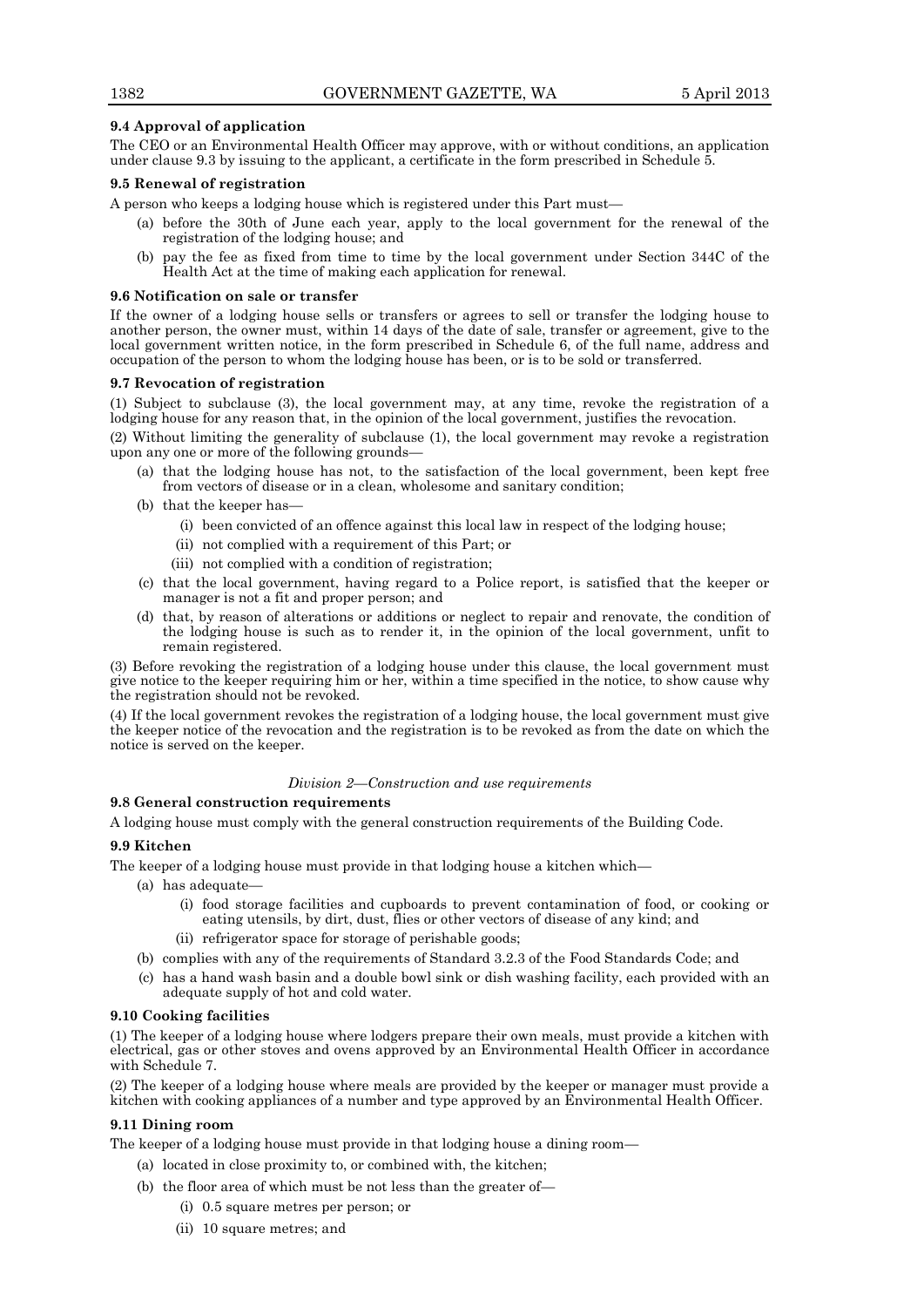- (c) which must be—
	- (i) adequately furnished to accommodate, at any one time, half of the number of lodgers; and
	- (ii) provided with a suitable floor covering.

#### **9.12 Lounge room**

The keeper of a lodging house must provide in that lodging house a lounge room—

- (a) with a floor area of—
	- (i) where the lounge is not combined with the dining room—not less than 0.6 square metres per person; or
	- (ii) where the lounge room is combined with a dining room—not less than 1.2 square metres per person,
	- but in either case having a minimum of 13 square metres; and
- (b) which must be-
	- (i) adequately furnished to accommodate, at any one time, half of the number of lodgers; and
	- (ii) provided with a suitable floor covering.

#### **9.13 Sanitary conveniences**

- (1) In this clause, unless the context otherwise requires
	- *communal bathroom* means a room which has more than one shower or more than one bath or any combination of more than one shower and one bath, whether or not they are divided by cubicles, designed with the intention that the bathroom may be used by more than one person at any particular time;
	- *communal toilet* means a room which has more than one toilet with each toilet being divided from the other toilets with a cubicle surrounding it, whether or not the walls of that cubicle extend to the floor or the ceiling or both of the room;
	- *individual bathroom* means a room which has only one shower, or only one bath, or only one shower and one bath, and is designed to be used by only one person at any particular time; and
	- *individual toilet* means a room that has walls extending from the floor to the ceiling and contains a single toilet.

(2) A keeper must maintain in good working order and condition and in convenient positions on the premises—

- (a) one or more communal toilets, or one or more individual toilets, or both; and
- (b) one or more communal bathrooms, or one or more individual bathrooms, or both, each fitted with a hand wash basin and either a shower or a bath,

in accordance with the requirements of the Building Code.

(3) A bathroom or toilet which is used as a private bathroom or toilet to the exclusion of other lodgers or residents is not to be counted for the purposes of subclause (2).

(4) Each bath, shower and hand wash basin must be provided with an adequate supply of hot and cold water.

(5) The walls of each shower and bath must be of an impervious material to a minimum height of 1.8 metres above the floor level.

- (6) Subject to subclause (8), each communal toilet and communal bathroom must—
	- (a) be situated, separated and screened as to ensure privacy;
	- (b) be apportioned to each sex;
	- (c) have a distinct sign displayed in a prominent position denoting the sex for which the toilet or bathroom is provided; and
	- (d) be provided with adequate electric lighting.
- (7) Subject to subclause (8), each individual toilet and individual bathroom must—
	- (a) be situated, separated and screened so as to ensure privacy;
		- (b) be fitted with a mechanism by which the door may be locked from inside the individual toilet or individual bathroom as approved by an Environmental Health Officer; and
		- (c) be provided with adequate electric lighting.
- $(8)$  Subclauses  $(6)(a)$ ,  $(b)$  and  $(c)$  and  $(7)(a)$  and  $(b)$  do not apply to a serviced apartment.

# **9.14 Laundry**

- (1) In this clause, unless the context otherwise requires
	- *laundry unit* means a group of facilities consisting of—
		- (a) a washing machine with a capacity of not less than 4 kilograms of dry clothing;
		- (b) one wash trough of not less than 36 litres, connected to both hot and cold water; and
		- (c) either an electric drying cabinet or not less than 30 metres of clothes line,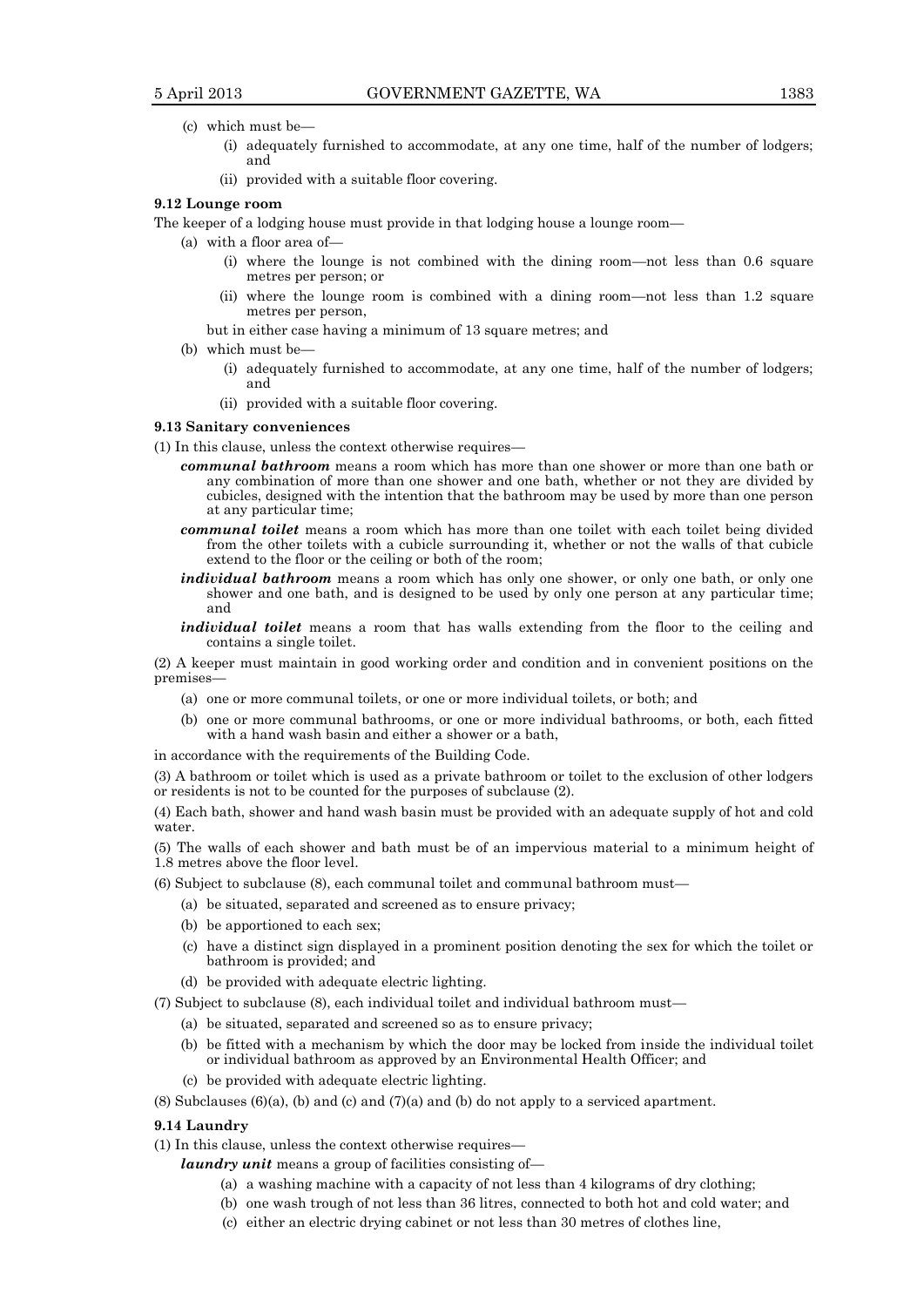and for which a hot water system is provided that—

- (d) is capable of delivering 136 litres of water per hour at a temperature of at least 75 degrees Celsius for each washing machine provided with the communal facilities; and
- (e) has a delivery rate of not less than 18 litres per minute for each washing machine.
- (2) A keeper must—
	- (a) subject to subclause (3)—
		- (i) in the case of a recreational campsite, provide on the premises a laundry consisting of at least one 45 litre stainless steel trough; and
		- (ii) in any other case, provide on the premises a laundry unit for each 15 lodgers;
	- (b) at all times maintain each laundry in a proper sanitary condition and in good repair;
	- (c) provide an adequate supply of hot and cold water to each wash trough, sink and washing machine; and
	- (d) ensure that the floor area of each laundry is properly surfaced with an impervious material with an even fall to a floor waste.

(3) An Environmental Health Officer may approve the provision of a reduced number of laundry units if suitable equipment of a commercial type is installed.

#### **9.15 Fire prevention and control**

(1) A keeper of a lodging house must—

- (a) in each passage of the lodging house provide an emergency light—
	- (i) in such a position and of such a pattern, as approved by an Environmental Health Officer; and
	- (ii) which must be kept separate from the general lighting system and kept illuminated during the hours of darkness;
- (b) provide an approved fire blanket positioned within 2 metres of the cooking area in each kitchen;
- (c) ensure that each exit sign and fire fighting appliance is clearly visible, accessible and maintained in good working order at all times; and
- (d) ensure all fire fighting equipment and fire detection and alarm systems are adequately maintained at all times in such a condition as will enable their proper performance.

(2) A keeper of a lodging house must ensure that all buildings comprising the lodging house are fitted with fire protection equipment in accordance with the Building Code.

#### **9.16 Obstruction of passages and stairways**

A keeper must not cause or allow furniture, fittings or other things to be placed either temporarily or permanently in or on—

- a) a stairway, stair landing, fire-escape, window or common passageway; or
- (b) part of the lodging house in common use or intended or adapted for common use,

in such a manner as to form an obstruction to the free passage of lodgers, residents or persons in or occupying the lodging house.

# **9.17 Fitting of locks**

A person must not fit, or cause or permit to be fitted, to an exit door a lock or other device which prevents the door being opened from within a lodging house.

# **9.18 Restriction on use of rooms for sleeping**

(1) Subject to subclause (3) and clause 9.32 and unless otherwise approved by the Environmental Health Officer, a keeper must not use, or permit to be used as a sleeping apartment, a room in a lodging house—

- (a) which contains food;
- (b) which contains or is fitted with a cooking appliance or kitchen sink;
- (c) which is used as a kitchen, scullery, store room, dining room, general sitting room, lounge room or for the preparation or storage of food;
- (d) which is not reasonably accessible without passing through a sleeping or other room in the private occupation of another person;
- (e) which, except in the case of a short term hostel or a recreational campsite, contains less than 5.5 square metres of clear space for each lodger occupying the room;
- (f) which is naturally illuminated by windows, which have an area of less than 10 percent of the floor area of the room;
- (g) which has an unobstructed ventilating area, which is less than 5 percent of the floor area of the room;
- (h) in which the lighting or ventilation referred to in paragraphs (f) and (g) is obstructed or is not in good and efficient order;
- (i) which is not free from internal dampness;
- (j) of which any part of the floor is below the level of the adjoining ground; or
- (k) the floor of which is not fitted with an approved carpet or vinyl floor covering or other floor treatment approved by an Environmental Health Officer.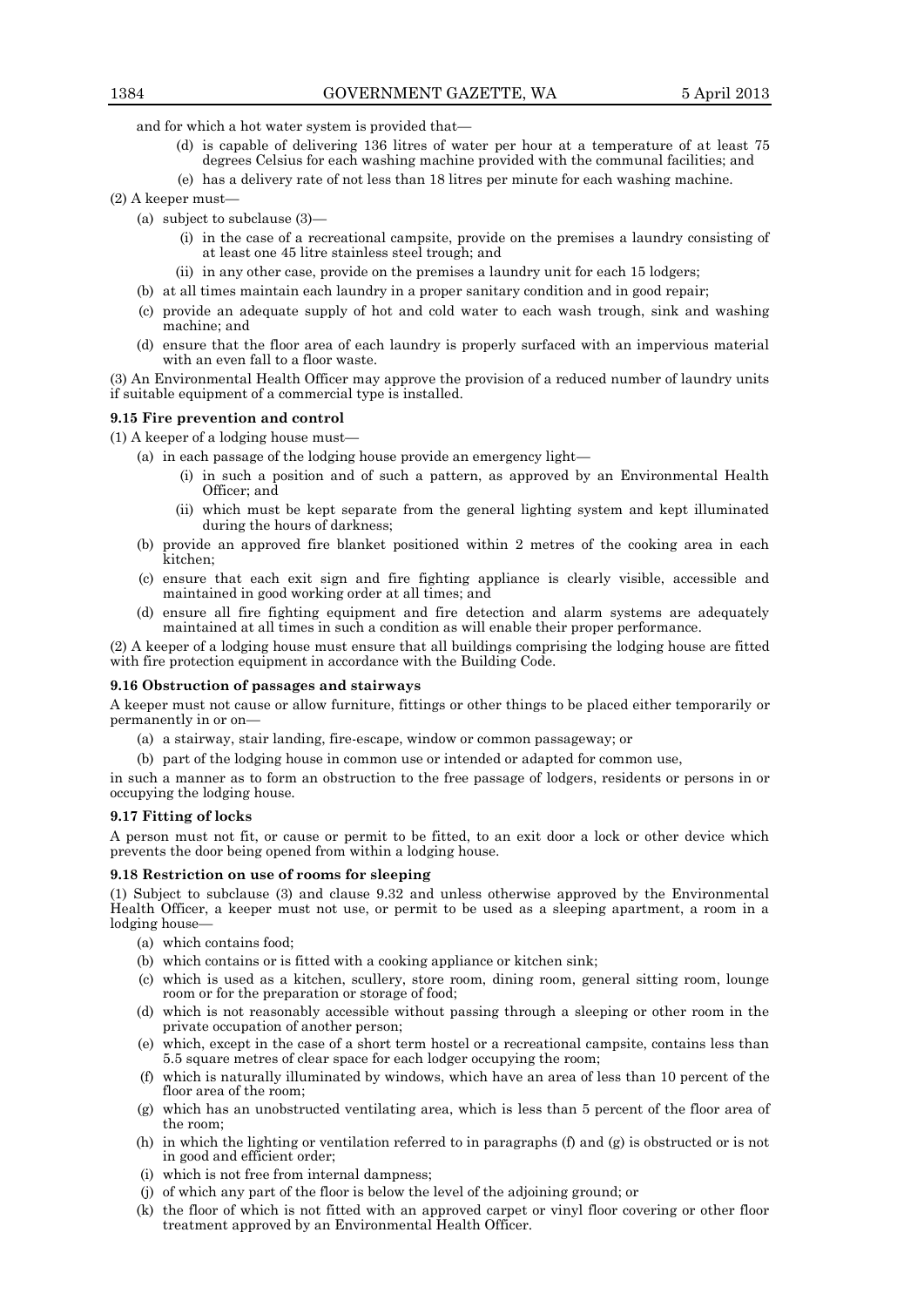(2) For the purpose of this clause, 2 children under the age of 10 years shall be counted as 1 lodger.

(3) Paragraphs (a), (b) and (c) of subclause (1) do not apply to a serviced apartment.

# **9.19 Sleeping accommodation, short term hostels and recreational campsites**

(1) A keeper of a short term hostel or recreational campsite must provide clear floor space of not less than—

- (a) 4 square metres per person in each dormitory utilising beds; and
- (b) 2.5 square metres per person in dormitories utilising bunks.

(2) For the avoidance of doubt, a double bed provided for the use of a couple is to have the same floor space requirements as 2 single beds.

(3) The calculation of floor space in subclause (1) is to exclude the area occupied by any large items of furniture, such as wardrobes, but may include the area occupied by beds.

(4) The minimum height of any ceiling in a short term hostel or recreational campsite is to be 2.4 metres in any dormitory utilising beds and 2.7 metres in any dormitory utilising bunks.

(5) The minimum floor area requirements in subclause (1) will only apply if there is ventilation, separation distances, fire egress and other safety requirements in accordance with the Building Code.

- (6) The keeper of any short term hostel or recreational campsite must provide—
	- (a) fixed outlet ventilation at a ratio of 0.15 square metres to each 10 square metres of floor area of the dormitories, and must ensure that dormitories are provided with direct ventilation to the open air from a point within 230 millimetres of the ceiling level through a fixed open window or vents, carried as direct to the open air as practicable; or
	- (b) mechanical ventilation in lieu of fixed ventilation, subject to the local government's approval.
- (7) The keeper of any short term hostel or recreational campsite must provide—
	- (a) beds with a minimum size of—
		- (i) in short term hostels—800 millimetres x 1.9 metres; and
		- (ii) in recreational campsites—750 millimetres x 1.85 metres; and
		- (b) storage space for personal effects, including backpacks, so that cleaning operations are not hindered and access spaces are not obstructed.
- (8) The keeper of any short term hostel or recreational campsite must—
	- (a) maintain at all times a minimum distance of 750 millimetres between beds, and a minimum distance of 900 millimetres between bunks;
	- (b) ensure that, where bed or bunk heads are placed against the wall on either side of a dormitory, there is a passageway of at least 1.35 metres between each row of beds and a passageway of at least 2 metres between each row of bunks;
	- (c) ensure that the passageway is kept clear of obstructions at all times; and
	- (d) ensure all doors, windows and ventilators are kept free of obstruction at all times.
- (9) The keeper of any short term hostel or recreational campsite must ensure that—
	- (a) materials used in dormitory areas comply with AS 1530.2-1993 and AS 1530.3:1999 as follows—
		- (i) drapes, curtains, blinds and bed covers— a maximum Flammability Index of 6;
		- (ii) upholstery and bedding— a maximum Spread of Flame Index of 6 and a maximum Smoke Developed Index of 5; and
		- (iii) floor coverings—a maximum Spread of Flame Index of 7 and a maximum Smoke Developed Index of 5;
		- (b) fire retardant coatings used to make a material comply with these indices must be—
			- (i) certified by the manufacturer as approved for use with the fabric to achieve the required indices;
			- (ii) certified by the manufacturer to retain its fire retardant effect after a minimum of 5 commercial dry cleaning or laundering operations carried out in accordance with AS 2001.5.4-1987; and
			- (iii) certified by the applicator as having been carried out in accordance with the manufacturer's specification;
		- (c) emergency lighting is provided in accordance with the Building Code;
		- (d) a lodger or other person does not smoke in any dormitory, kitchen, dining room or other enclosed public place, within a short term hostel or recreational campsite; and
		- (e) all mattresses are fitted with a mattress protector.

# **9.20 Furnishing etc. of sleeping apartments**

The keeper must—

- (a) furnish each sleeping apartment with a sufficient number of beds and sufficient bedding of good quality;
- (b) ensure that each bed—
	- (i) has a bed head, mattress and pillow; and
	- (ii) except in the case of short term hostels and recreational campsites, is provided with a pillow case, 2 sheets, a blanket or rug and, from 1 May to 30 September, not less than one additional blanket or rug;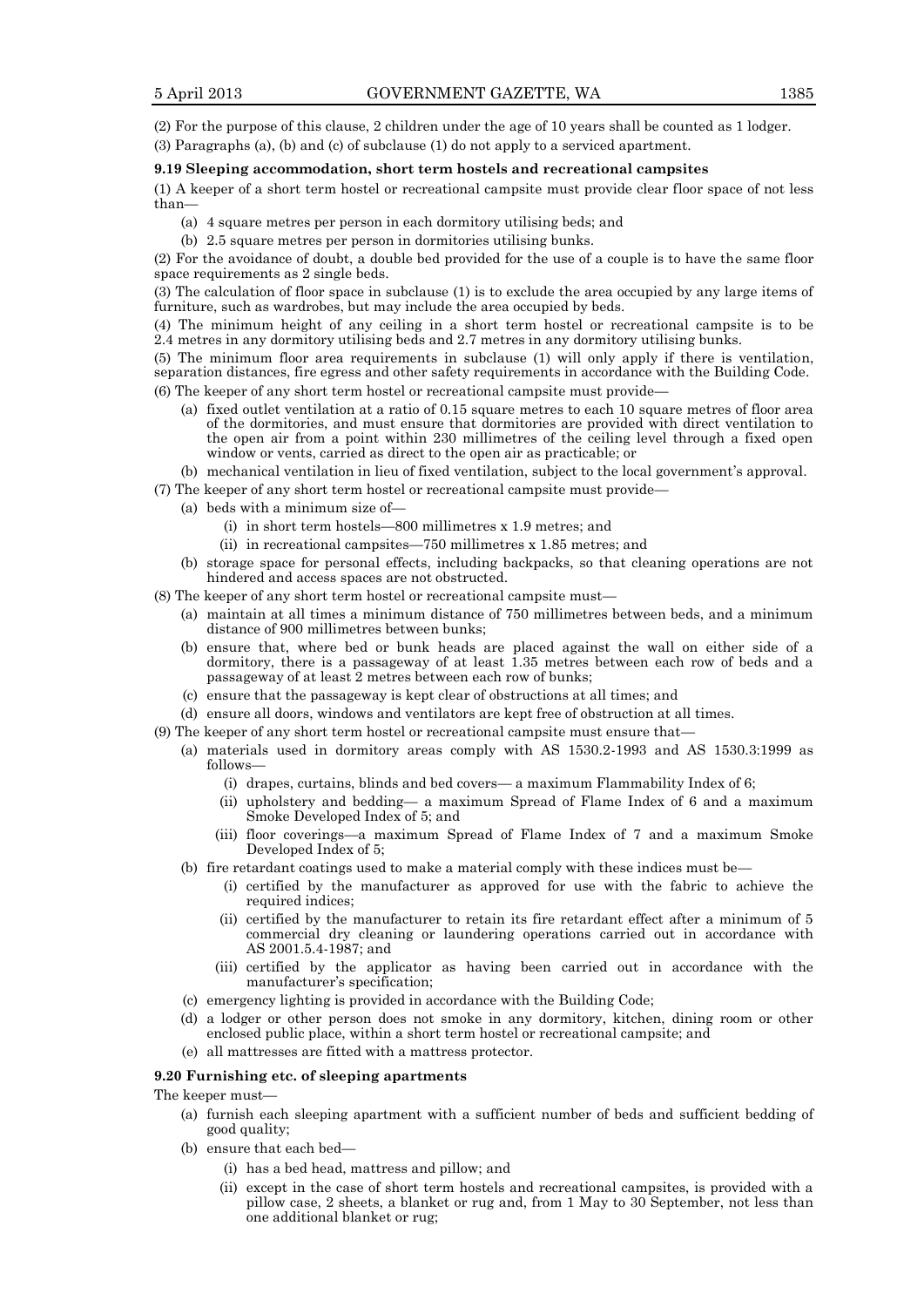- (c) in the case of a short term hostel or recreational campsite, ensure that there is for each bed a pillow case, 2 sheets and 2 blankets available for the use of lodgers either free of charge or on payment of a fee;
- (d) in the case of a short term hostel or recreational campsite, ensure that lodgers use some form of bedding to cover the pillow and mattress;
- (e) except in the case of a short term hostel or recreational campsite, furnish each bedroom so that there are adequate storage facilities for lodgers' belongings within the room; and
- (f) in the case of short term hostels and recreational campsites, ensure that there is a room or rooms provided for the secure storage of lodgers' luggage.

(2) The keeper shall not cause or allow a bunk to be used in a sleeping apartment other than in a lodging house used exclusively as a short term hostel or recreational campsite.

#### **9.21 Ventilation**

(1) If, in the opinion of an Environmental Health Officer, a kitchen, bathroom, toilet, laundry or habitable room is not adequately or properly ventilated, he or she may direct the keeper to provide a different or additional method of ventilation.

(2) The keeper must comply with any direction given under subclause (1) within such time as directed.

# **9.22 Numbers to be placed on doors**

(1) A keeper must place, or cause to be placed, on the outside of the doors of all rooms available to lodgers in the lodging house, serial numbers so that—

- (a) the number "1" is placed on the outside of the door of the room nearest to the front or main entry door of the lodging house; and
- (b) the numbers continue in sequence throughout each floor (if there is more than one) of the lodging house.

(2) The numbers to be placed on the doors under subclause (1) must be—

- (a) not less than 40 millimetres in height;
- (b) 1.5 metres from the floor; and
- (c) permanently fixed either by being painted on the doors or by other legible means.

# *Division 3—Management and care*

# **9.23 Keeper or manager to reside in the lodging house**

Whenever there is one or more lodgers in a lodging house, a keeper or manager must—

- (a) reside continuously in the lodging house; and
- (b) not be absent from the lodging house unless he or she arranges for a reputable person to have the care and management of the lodging house.

#### **9.24 Register of lodgers**

(1) A keeper must keep a register of lodgers in the form prescribed in Schedule 8.

(2) The register of lodgers must—

- (a) include the details required by the local government;
- (b) be kept in the lodging house; and
- (c) be open to inspection at any time on demand by any member of the Police Service or by an Environmental Health Officer.

#### **9.25 Keeper report**

A keeper must, whenever required by an Environmental Health Officer, report to the local government in the form prescribed in Schedule 9, the name of each lodger who lodged in the lodging house during the preceding day or night.

# **9.26 Certificate in respect of sleeping accommodation**

(1) An Environmental Health Officer may issue to a keeper a certificate, in respect of each room, which shall be in the form prescribed in Schedule 10.

(2) The certificate issued under subclause (1) must specify the maximum number of persons who are permitted to occupy each room as a sleeping apartment at any one time.

(3) When required by an Environmental Health Officer, a keeper must exhibit the certificate issued under this clause in a conspicuous place in the room to which the certificate refers.

(4) A person shall not cause or allow a greater number of persons than is specified on a certificate issued under this clause to occupy the room to which it refers.

# **9.27 Duplicate keys and inspection**

Each keeper and manager of a lodging house must—

(a) retain possession of a duplicate key to the door of each room; and

(b) when required by an Environmental Health Officer, open the door of any room for the purpose of inspection by the Environmental Health Officer.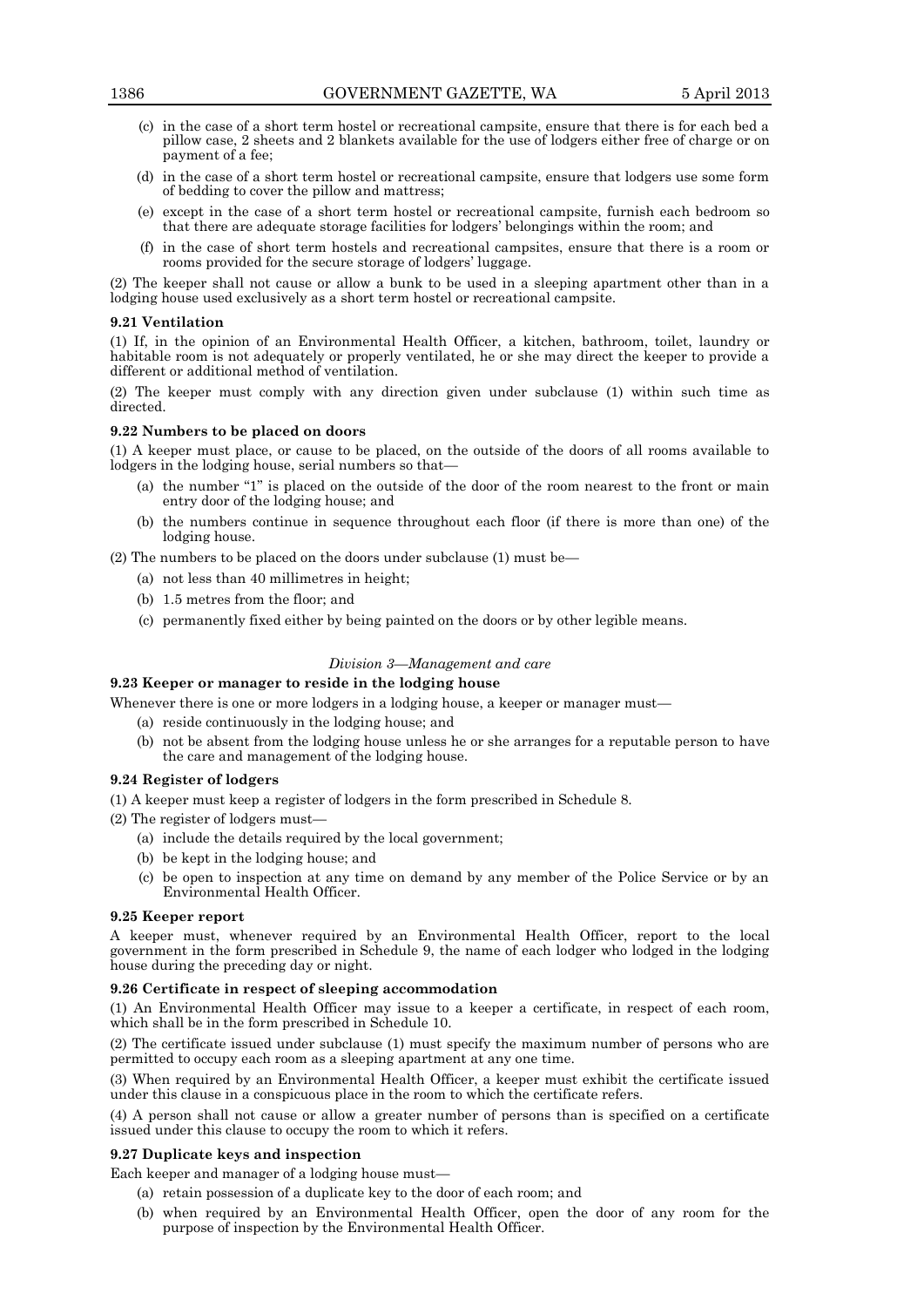#### **9.28 Room occupancy**

(1) A keeper must not—

- (a) cause or allow more than the maximum number of persons permitted by the Certificate of Registration of the lodging house to be lodged at any one time in the lodging house;
- (b) cause or allow to be placed or kept in any sleeping apartments—
	- (i) a larger number of beds; or
	- (ii) a larger quantity of bedding,

than is required to accommodate and provide for the maximum number of persons permitted to occupy the sleeping apartment at any one time; and

- (c) use or cause or allow to be used for sleeping purposes a room that—
	- (i) has not been certified for that purpose; and
	- (ii) an Environmental Health Officer or Medical Officer has forbidden to be used as a sleeping apartment.

(2) For the purpose of this clause, 2 children under 10 years of age shall be counted as one lodger.

#### **9.29 Maintenance of a room by a lodger or resident**

(1) A keeper may permit, or contract with, a lodger or resident to service, clean or maintain the room or rooms occupied by the lodger or resident.

(2) Where permission is given or a contract entered into under subclause (1), the keeper must—

- (a) inspect each room the subject of the permission or agreement at least once a week; and
- (b) ensure that each room is being maintained in a clean and sanitary condition.

(3) A lodger or resident who contracts with a keeper to service, clean or maintain a room occupied by him or her, must maintain the room in a clean and sanitary condition.

# **9.30 Cleaning and maintenance requirements**

(1) In this clause, unless the context otherwise requires—

*bed linen* includes sheets and pillow cases and, in the case of a short term hostel or recreational campsite, mattress protectors.

- (2) A keeper of a lodging house must—
	- (a) maintain in a clean, sound and undamaged condition—
		- (i) the floor, walls, ceilings, woodwork and painted surfaces;
		- (ii) the floor coverings and window treatments; and
		- (iii) the toilet seats;
	- (b) maintain in a clean condition and in good working order—
		- (i) all fixtures and fittings; and
		- (ii) windows, doors and furniture;
	- (c) ensure that the internal walls of each bathroom and toilet have a smooth impervious washable surface;
	- (d) whenever there is one or more lodgers in a lodging house, ensure that the laundry floor is cleaned daily;
	- (e) ensure that—
		- (i) all bed linen, towels, and house linen in use is washed at least once a week;
		- (ii) within a reasonable time of a bed having been vacated by a lodger or resident, the bed linen is removed and washed;
		- (iii) a person does not occupy a bed which has been used by another person unless the bed has been provided with clean bed linen;
		- (iv) all beds, bedsteads, blankets, rugs, covers, bed linen, towels and house linen are kept clean, in good repair and free from vectors of disease;
		- (v) when any vectors of disease are found in a bed, furniture, room or sleeping apartment, immediate effective action is taken to eradicate the vectors of disease; and
		- (vi) a room which is not free from vectors of disease is not used as a sleeping apartment;
	- (f) when so directed by an Environmental Health Officer, ensure that—
		- (i) a room, together with it contents, and any other part of the lodging house, is cleaned and disinfected; and
		- (ii) a bed or other article of furniture is removed from the lodging house and properly disposed of;
	- (g) ensure that the yard is kept clean at all times;
	- (h) provide all bedrooms, passages, common areas, toilets, bathrooms and laundries with adequate lighting; and
	- (i) comply with any direction, whether orally or in writing, given by an Environmental Health Officer.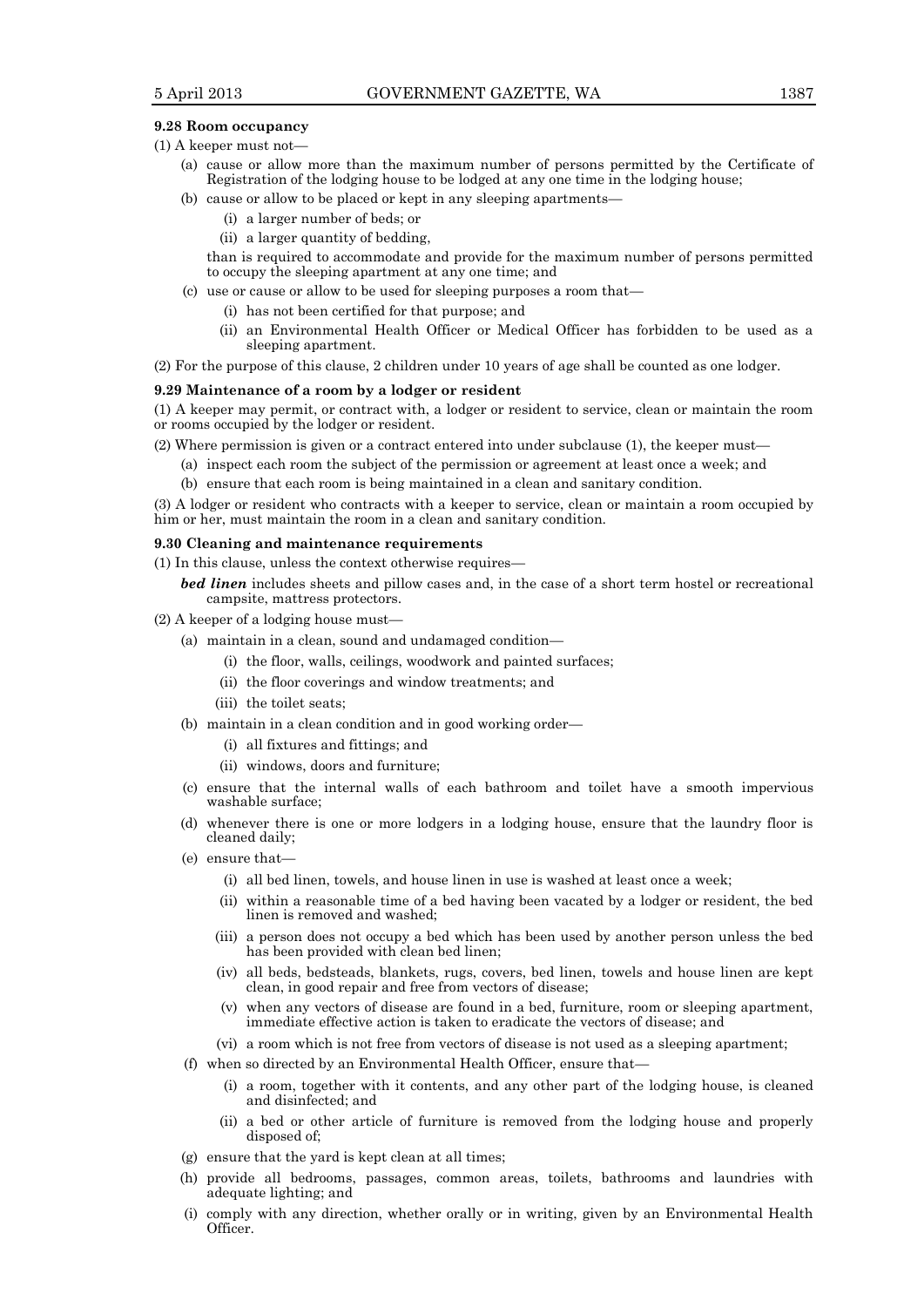# **9.31 Responsibilities of lodgers and residents**

A lodger or resident must not—

- (a) use any room available to lodgers—
	- (i) as a shop, store or factory; or
	- (ii) for manufacturing or trading services;
- (b) keep or store in or on the lodging house any goods or materials which are inflammable or offensive;
- (c) use a bath or hand wash basin other than for ablutionary purposes;
- (d) use a bathroom facility or fixture for laundry purposes;
- (e) use a sink installed in a kitchen or scullery for any purpose other than the washing and cleaning of cooking and eating utensils, other kitchenware and culinary purposes;
- (f) deposit rubbish or waste food other than into a proper rubbish receptacle;
- (g) in a kitchen or other place where food is kept—
	- (i) wash or permit the washing of clothing or bedding; or
	- (ii) keep or permit to be kept any soiled clothing or bedding;
- (h) subject to clause 9.32—
	- (i) keep, store, prepare or cook food in any sleeping apartment; or
	- (ii) unless sick or invalid and unable to leave a sleeping apartment for that reason, use a sleeping apartment for dining purposes;
- (i) place or keep, in any part of a lodging house, any luggage, clothing, bedding or furniture, that is infested with vectors of disease;
- (j) store or keep such a quantity of furniture, material or goods within the lodging house—
	- (i) in any kitchen, living or sleeping apartment so as to prevent the cleaning of the floors, walls, fittings or fixtures; or
	- (ii) in a sleeping apartment so as to decrease the air space to less than the minimum required by this Part;
- (k) obstruct or prevent the keeper or manager from inspecting or examining the room or rooms occupied by the lodger or resident; and
- (l) fix any fastener or change any lock to a door or room without the written approval of the keeper.

# **9.32 Approval for storage of food**

(1) An Environmental Health Officer may—

- (a) upon written application from a keeper, approve the storage of food within a refrigerator or sealed container in a sleeping apartment; and
- (b) withdraw the approval if a nuisance or vector of disease infestation is found to exist in the lodging house.

(2) The keeper of a serviced apartment may permit the storage and consumption of food within that apartment if suitable storage and dining facilities are provided.

# **PART 10—OFFENSIVE TRADES**

*Division 1—General*

# **10.1 Interpretation**

In this Part, unless the context otherwise requires—

*offensive trade* means any one or more of the trades, businesses or occupations usually carried on, in or connected with, the following works or establishments—

- (a) fish processing establishments (not including retail fish shops) in which whole fish are cleaned and prepared;
- (b) shellfish and crustacean establishments, not including retail fish shops;
- (c) fish curing premises;
- (d) flock factories;
- (e) laundries, dry cleaning premises and dye works; and
- (f) any offensive trade as defined by section 186 of the Health Act.

#### *Division 2—Consent and registration*

# **10.2 Interpretation**

In this Division, unless the context otherwise requires—

- *Certificate of Registration* means the certificate of registration of premises for offensive trade, issued under clause 10.6; and
- *occupier* in relation to premises includes the person registered as the occupier of the premises in the Certificate of Registration.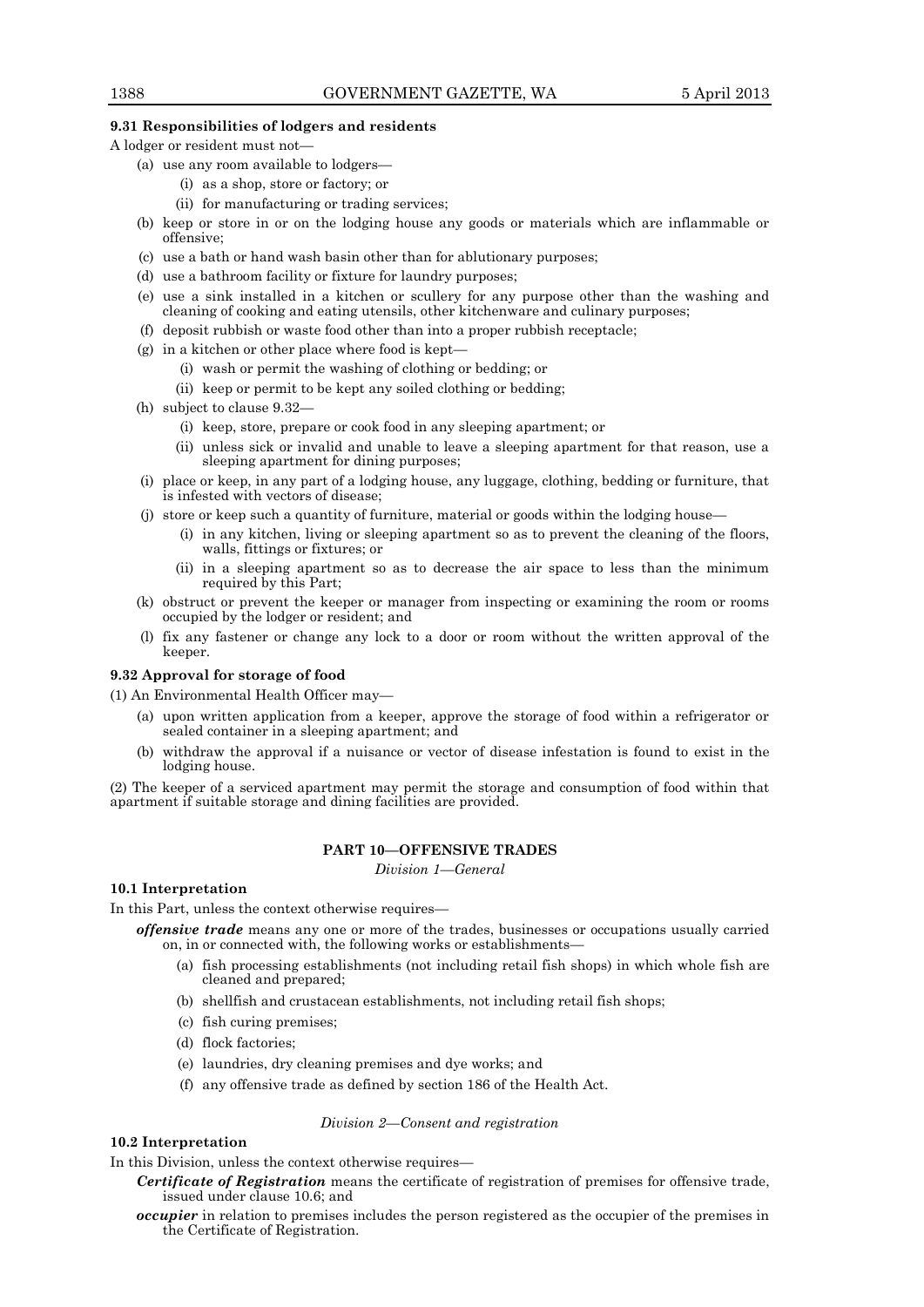## **10.3 Consent to establish an offensive trade**

(1) A person seeking the consent of the local government under section 187 of the Health Act to establish an offensive trade must—

- (a) advertise notice of his or her intention to apply for consent in accordance with clause 10.4;
- (b) give the CEO copies of the notice advertised under clause  $10.3(1)(a)$ , and the details of its advertising under clause 10.4(2); and
- (c) make application in the form prescribed in Schedule 13 and in accordance with the District Planning Scheme.
- (2) A person who makes a false statement in an application under this clause is guilty of an offence.

#### **10.4 Notice of intention to apply**

(1) A notice required under subclause 10.3(1)(a) must—

- (a) contain the name, address and telephone contact details of the person who intends to make the application;
- (b) contain a description of the nature of the offensive trade; and
- (c) contain details of the premises in or on which it is proposed to carry on the proposed trade.
- (2) Copies of the notice must be—
	- (a) given to each adjacent property owner and tenant, displayed on the premises in or on which it is proposed to carry out the proposed trade and advertised in a newspaper circulating in the district; or
	- (b) otherwise advertised as required by the Chief Executive Officer.

#### **10.5 Decision on application for consent**

(1) The local government may—

- (a) approve an application for consent unconditionally or subject to any conditions; or
- (b) refuse to approve an application for consent.

(2) If the local government approves an application for consent, it is to give the applicant written notice of its consent.

(3) If the local government refuses to approve an application for consent, it is to give the applicant written notice of that refusal.

(4) The local government may, at any time, amend a condition of approval and the amended condition takes effect when written notice of it is given to the owner or occupier of the premises on which the offensive trade is being, or is proposed to be, carried on.

#### **10.6 Registration of premises**

An application for the registration, or for the renewal of the registration, of premises pursuant to section 191 of the Health Act must be—

- (a) in the form prescribed in Schedule 14;
- (b) accompanied by the fee prescribed in the *Health (Offensive Trades Fees) Regulations 1976* as amended from time to time; and
- (c) lodged with the Chief Executive Officer.

## **10.7 Decision on application for registration**

(1) The local government may—

- (a) approve an application for the registration, or for the renewal of the registration, of premises for the carrying on of an offensive trade unconditionally or subject to any conditions; or
- (b) refuse to approve an application for the registration of premises for the carrying on of an offensive trade.

(2) If the local government approves an application for the registration, or for the renewal of the registration, of premises for the carrying on of an offensive trade, it is to issue to the applicant a Certificate of Registration which must—

- (a) be in the form prescribed in Schedule 15; and
- (b) include the conditions (if any) on which the application is approved.

(3) If the local government refuses to approve an application for the registration, or for the renewal of the registration, of premises for the carrying on of an offensive trade, it is to give written notice of that refusal to the applicant.

(4) The local government may, at any time, amend a condition of approval and the amended condition takes effect when written notice of it is given to the owner or occupier of the premises.

#### **10.8 Change of occupier**

If there is a change of occupier of the premises registered pursuant to this Division, the new occupier must forthwith notify the CEO in writing of such change.

#### **10.9 Alterations to premises**

While any premises remain registered under this Division, a person must not, without the written permission of the local government, make or permit any change or alteration to the premises.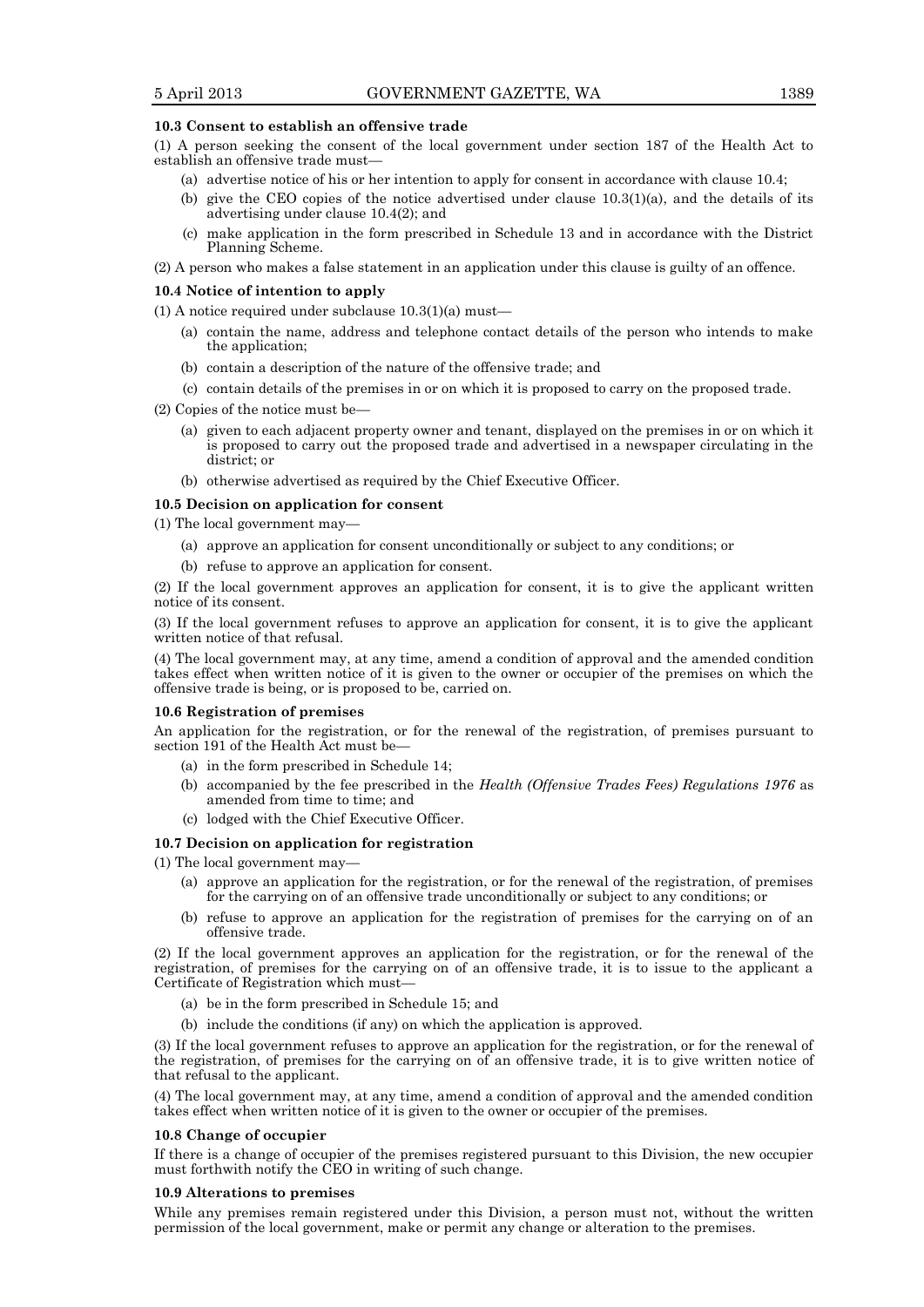# *Division 3—General duties of an occupier*

# **10.10 Interpretation**

In this Division, unless the context otherwise requires—

- *occupier* means the occupier, or where there is more than one occupier, each of the occupiers of the premises in or upon which an offensive trade is carried on; and
- *the premises* means the premises in or upon which an offensive trade is carried on.

# **10.11 Cleanliness**

The occupier must—

- (a) keep or cause to be kept in a clean and sanitary condition and in a state of good repair the floors, walls and ceilings and all other portions of the premises;
- (b) keep or cause to be kept in a clean and sanitary condition and in a state of good repair all fittings, fixtures, appliances, machinery, implements, shelves, counters, tables, benches, bins, cabinets, sinks, drain boards, drains, grease traps, tubs, vessels and other things used on or in connection with the premises;
- (c) keep the premises free from any unwholesome or offensive odour arising from the premises;
- (d) maintain in a clean and tidy condition all yards, footpaths, passage ways, paved areas, stores or outbuildings used in connection with the premises; and
- (e) clean daily and at all times keep and maintain all sanitary conveniences and all sanitary fittings and grease traps on the premises in a clean and sanitary condition.

# **10.12 Rats and other vectors of disease**

The occupier must—

- (a) take all reasonably practicable measures to ensure that the premises are kept free from rodents, cockroaches, flies and other vectors of disease; and
- (b) provide in and on the premises all effective means and methods for the eradication and prevention of rodents, cockroaches, flies and other vectors of disease.

# **10.13 Sanitary conveniences and hand wash basins**

The occupier must provide on the premises, in an approved position, sufficient sanitary conveniences and hand wash basins, each with an adequate supply of hot and cold water for use by employees and by all other persons lawfully upon the premises.

# **10.14 Painting of walls etc.**

The occupier must cause the internal surface of every wall, the underside of every ceiling or roof and all fittings as may be directed in and on the premises to be cleaned and painted when instructed by an Environmental Health Officer.

# **10.15 Effluvia, vapours, gases or dust**

The occupier must provide, use and maintain in a state of good repair and working order, appliances capable of effectively destroying or of rendering harmless all offensive effluvia, vapours, dust or gases arising in any process of his or her business or from any material, residue or other substance which may be kept or stored upon the premises.

# **10.16 Offensive material**

The occupier must-

- (a) provide on the premises impervious receptacles of sufficient capacity to receive all offensive material and trade refuse produced upon the premises in any one day;
- (b) keep air-tight covers on the receptacles, except when it is necessary to place something in or remove something from them;
- (c) cause all offensive material and trade refuse to be placed immediately in the receptacles;
- (d) cause the contents of the receptacles to be removed from the premises at least once in every working day and at such more frequent intervals as may be directed by the local government or an Environmental Health Officer; and
- (e) cause all receptacles, after being emptied, to be cleaned immediately with an efficient and approved disinfectant.

# **10.17 Storage of materials**

The occupier must cause all material on the premises to be stored so as not to be offensive or injurious to health whether by smell or otherwise and so as to prevent the creation of a nuisance.

# **10.18 Specified offensive trades**

(1) In this clause, *specified offensive trade* means one or more of the offensive trades carried on, in or connected with the following works or premises—

- (a) fat rendering premises;
- (b) fish processing, shellfish and crustacean processing premises (not including retail fish shops);
- (c) fish curing premises (not including retail fish shops); and
- (d) laundries, dry cleaning premises and dye works.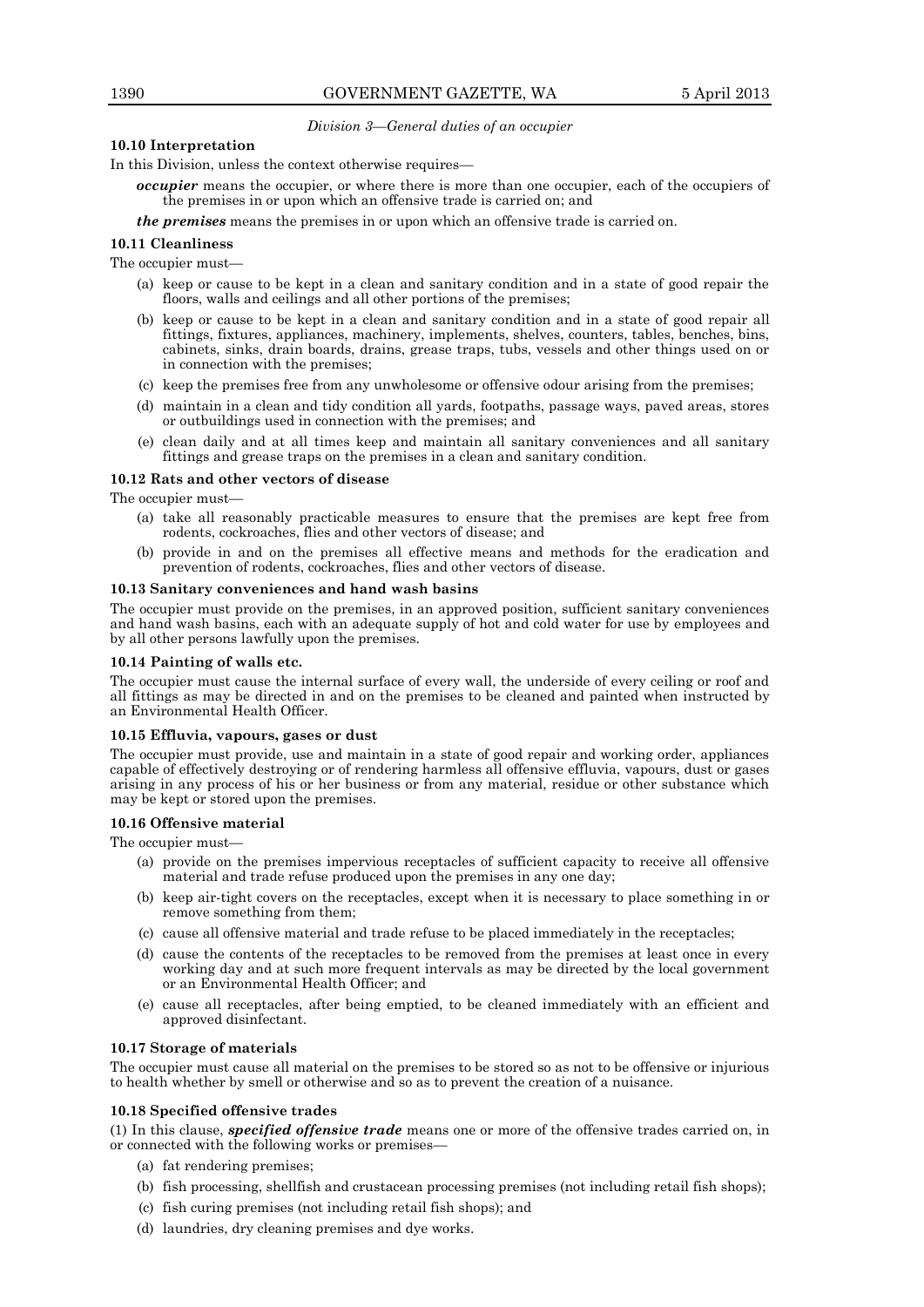# (2) Where premises are used for or in relation to a specified offensive trade, the occupier must—

- (a) cause the floor of the premises to—
	- (i) be properly drained and paved with impervious material;
	- (ii) have a smooth surface; and
	- (iii) have a fall to a bucket trap or spoon drain in such a way that all liquids falling on the floor are conducted by the trap or drain to a drain inlet situated inside the building where the floor is situated; and
- (b) cause the angles formed by the walls with any other wall, and by the wall with the floor, to be coved to a radius of not less than 25 millimetres; and
- (c) cause all liquid refuse to be—
	- (i) cooled to a temperature not exceeding 26 degrees Celsius and be in accordance with the *Metropolitan Water Supply, Sewerage and Drainage Board By-Laws 1981* before being discharged into any drain outlet from any part of the premises; and
	- (ii) directed through such screening or purifying treatment as an Environmental Health Officer may from time to time direct.

#### **10.19 Directions by an Environmental Health Officer**

(1) An Environmental Health Officer may give to the occupier directions to prevent or diminish the offensiveness of a specified offensive trade or to safeguard the public health.

(2) The occupier must comply with a direction given under this clause.

# **10.20 Other duties of occupier**

In addition to the requirements of this Division, the occupier must comply with all other requirements of this Part that apply to the particular specified offensive trade or trades conducted on the premises.

#### *Division 4—Fat rendering establishments*

#### **10.21 Interpretation**

In this Division, unless the context otherwise requires—

*fat rendering establishment* means premises where edible fats including suet, dripping or premier jus are rendered down by any heat processing method; and

*occupier* means the occupier of any premises on which the trade of fat rendering is carried on.

# **10.22 Exhaust ventilation**

The occupier must provide and maintain—

- (a) a hood which must—
	- (i) be of an approved design and construction;
	- (ii) be situated so as to arrest all effluvia, odours and smoke from the process of fat rendering; and
	- (iii) must extend a minimum of 150 millimetres beyond the length of each appliance; and
- (b) an exhaust ventilation system—
	- (i) the point of discharge of which must be at least 1 metre above the ridge of a pitched roof or 3 metres above a flat roof and must not be located within 6 metres of an adjoining property or any fresh air intake; and
	- (ii) which must discharge in such manner and in such a position that no nuisance is created.

#### **10.23 Covering of apparatus**

External parts of the fat rendering apparatus must be constructed or covered with a non-corrosive impervious material.

# **10.24 Rendering of walls**

The occupier must cause each wall within a radius of 3 metres of the rendering apparatus or machinery to be rendered with a cement plaster with a steel float finish or other approved finish to a height of 2 metres, devoid of holes, cracks and crevices.

# *Division 5—Fish premises*

# **10.25 Interpretation**

In this Division, unless the context otherwise requires—

*appliance* includes a utensil, an instrument, a cover, a container or apparatus;

- *fish* means fresh fish, frozen fish, chilled fish and cooked fish, whether cleaned, uncleaned or part cleaned and includes crustaceans and molluscs, but does not include—
	- (a) fish which has been cured, preserved, hermetically canned or treated to prevent putrefaction; or
	- (b) cleaned fish supplied in cartons or packets by a packer and sold in such cartons or packets if they are at all times kept in a deep freeze refrigeration unit at a temperature not exceeding minus 15 degrees Celsius;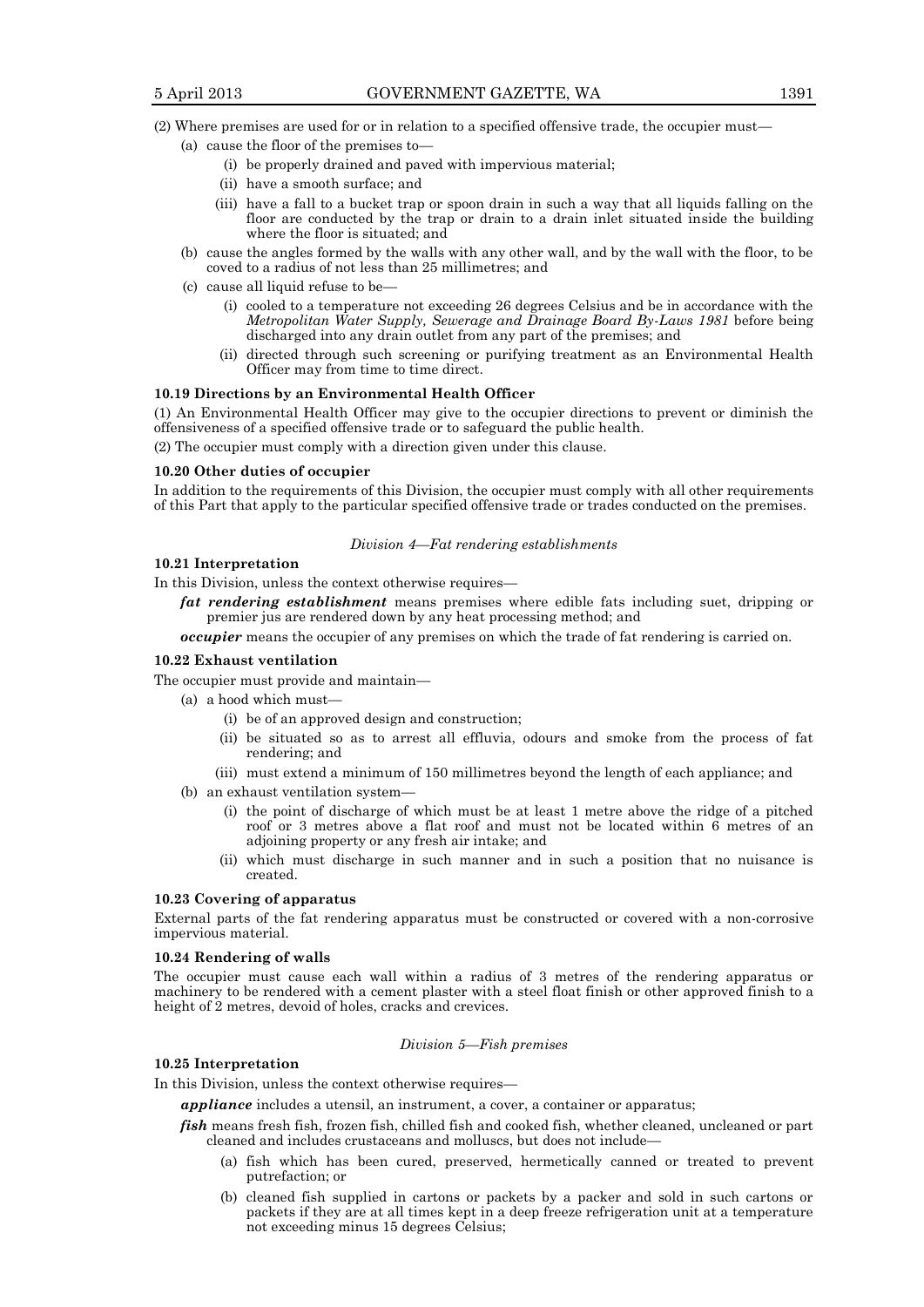- *fish curing premises* means a place where, for the purpose of sale, fish may be partly cleaned, scaled or cut up for preservation by salting, drying, smoking or other means;
- *fish processing premises* means a place where, for the purpose of trade, fish is cleaned, partly cleaned, scaled or cut up; and;

*occupier* means the occupier of fish processing premises or fish curing premises.

# **10.26 Fish preparation room**

(1) The fish preparation room of a fish processing premises or fish curing premises must have a selfclosing door.

(2) The occupier must ensure that all fish is prepared in the fish preparation room and that room is to be used solely for that purpose.

#### **10.27 Disposal of waste**

The occupier must cause all offal and wastes, all rejected and unsaleable fish and any rubbish or refuse which is likely to be offensive or a nuisance to be—

- (a) placed in the receptacles referred to in clause 10.16 and disposed of in accordance with that clause; or
- (b) kept in a frozen state in an approved enclosure before its removal from the premises.

#### **10.28 Fish containers**

The occupier must not allow any box, basket or other container used for the transport of fish to—

(a) remain on the premises longer than is necessary for it to be emptied; or

(b) be kept so as to cause a nuisance or to attract flies.

# *Division 6—Flock factories*

# **10.29 Interpretation**

In this Division, unless the context otherwise requires—

*flock factory* includes any premises or place where flock is produced wholly or partly by tearing up or teasing, wadding, kapok, rags, cotton, linters, fibre, or other material used or likely to be used for the filling of mattresses, pillows, bedding, upholstery, cushions or substances used in packaging material or the manufacture of underfelt; and

*occupier* means the occupier of a flock factory.

# **10.30 New and used material**

(1) Subject to subclause (2), the occupier must not use, for the manufacture of flock, any material other than new material.

(2) Material other than new material may be used for the manufacture of flock if, before being used, every part of that material is subjected to moist heat maintained at a temperature of 100 degrees Celsius for a least 20 minutes.

# **10.31 Collection and removal of dust**

The occupier must provide effective means to prevent the escape into the open air of all dust or other material from the premises.

# **10.32 Unclean rags**

A person must not—

- (a) collect, deliver, offer for sale or sell for the manufacture of flock;
- (b) receive, store or deliver for the manufacture of flock; or
- (c) make flock from,

rags which are unclean or which have been taken from any refuse or rubbish or from any receptacle used for the storage or collection of refuse or rubbish.

# **10.33 Bedding and upholstery**

A person must not, for the purpose of sale or in the course of any business, remake, renovate, tease, retease, fill, refill or repair any—

- (a) used bedding; or
- (b) upholstery,

which is unclean, offensive or infested with vectors of disease, unless the—

- (c) material of which the bedding is made; or
- (d) filling material of which the upholstery is made,

# has been boiled for 30 minutes or otherwise effectively disinfected and cleaned.

# *Division 7—Laundries, dry cleaning establishments and dye works*

# **10.34 Interpretation**

In this Division, unless the context otherwise requires—

- *dry cleaning premises*
	- (a) means premises where clothes or other articles are cleaned by use of solvents without using water; but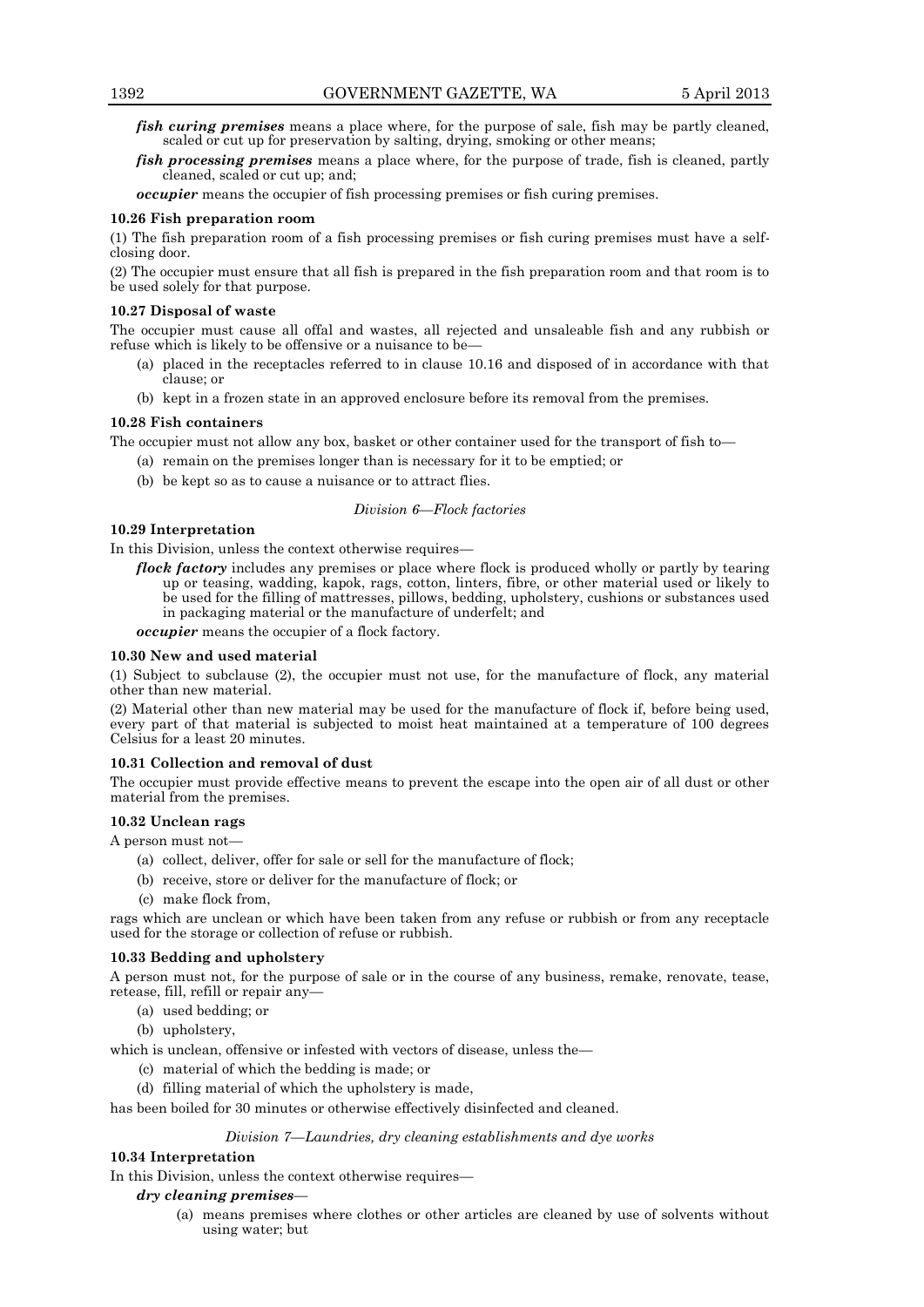(b) does not include premises in which perchlorethylene or arklone is used as dry cleaning fluid in a fully enclosed machine operating on a full cycle;

*dye works* means a place where articles are commercially dyed, but does not include dye works in which provision is made for the discharge of all liquid waste there from, into a public sewer;

- *exempt laundromat* means a premises in which—
	- (a) laundering is carried out by members of the public using, on payment of a fee, machines or equipment provided by the owners or occupiers of those premises;
	- (b) laundering is not carried out by those owners or occupiers for or on behalf of other persons; and
	- (c) provision is made for the discharge of all liquid waste from those premises into a public sewer;
- *laundromat* means a public place with coin operated washing machines, spin dryers or dry cleaning machines; and
- *laundry* means any place where articles are laundered by commercial grade machinery but does not include an exempt laundromat.

#### **10.35 Receiving depot**

An owner or occupier of premises must not use or permit the premises to be used as a receiving depot for a laundry, dry cleaning premises or dye works except with the written permission of the local government who may at any time by written notice withdraw such permission.

#### **10.36 Reception room**

(1) The occupier of a laundry or dry cleaning premises or dye works must—

- (a) provide a reception room in which all articles brought to the premises for treatment must be received and must not receive or permit to be received any such articles except in that room; and
- (b) cause such articles, as may be directed by an Environmental Health Officer, to be thoroughly disinfected to the satisfaction of the Environmental Health Officer.

(2) A person must not bring or permit food to be brought into the reception room referred to in this clause.

# **10.37 Walls and floors**

The occupier of a laundry, dry cleaning premises or dye works must cause—

- (a) the internal surfaces of all walls to be rendered with a cement plaster with a steel float finish or other approved material to a height of 2 metres and to be devoid of holes and crevices;
- (b) the floor to be impervious, constructed of concrete and finished with a smooth surface; and
- (c) every floor and wall of any building on the premises to be kept at all times in good order and repair, so as to prevent the absorption of any liquid which may be splashed or spilled or may fall or be deposited on it.

#### **10.38 Laundry floor**

The occupier of a laundry must provide in front of each washing machine a non-corrosive grating, with a width of at least 910 millimetres, so constructed as to prevent any person from standing in water on the floor.

#### **10.39 Escape of dust**

The occupier of a dry cleaning premises must provide effective means to prevent the escape into the open air of all dust or other material from the premises.

# **10.40 Precautions against combustion**

The occupier of a dry cleaning premises where volatile liquids are used must take all proper precautions against combustion and must comply with all directions given by an Environmental Health Officer for that purpose.

# **10.41 Trolleys**

The occupier of a dry cleaning premises must—

- (a) provide trolleys for the use of transporting dirty and clean linen; and
- (b) ensure that each trolley is—
	- (i) clearly designated to indicate the use for which it is intended;
	- (ii) lined internally with a smooth impervious non-absorbent material that is easily cleaned; and
	- (iii) thoroughly cleaned and disinfected on a regular basis.

#### **10.42 Sleeping on premises**

A person must not use or permit any room in a laundry, dry cleaning premises or dye works to be used for sleeping purposes.

# **PART 11—OFFENCES AND PENALTIES**

# **11.1 Offences**

A person who fails to do anything required or directed to be done under this local law, or who does anything which under this local law a person is prohibited from doing, commits an offence.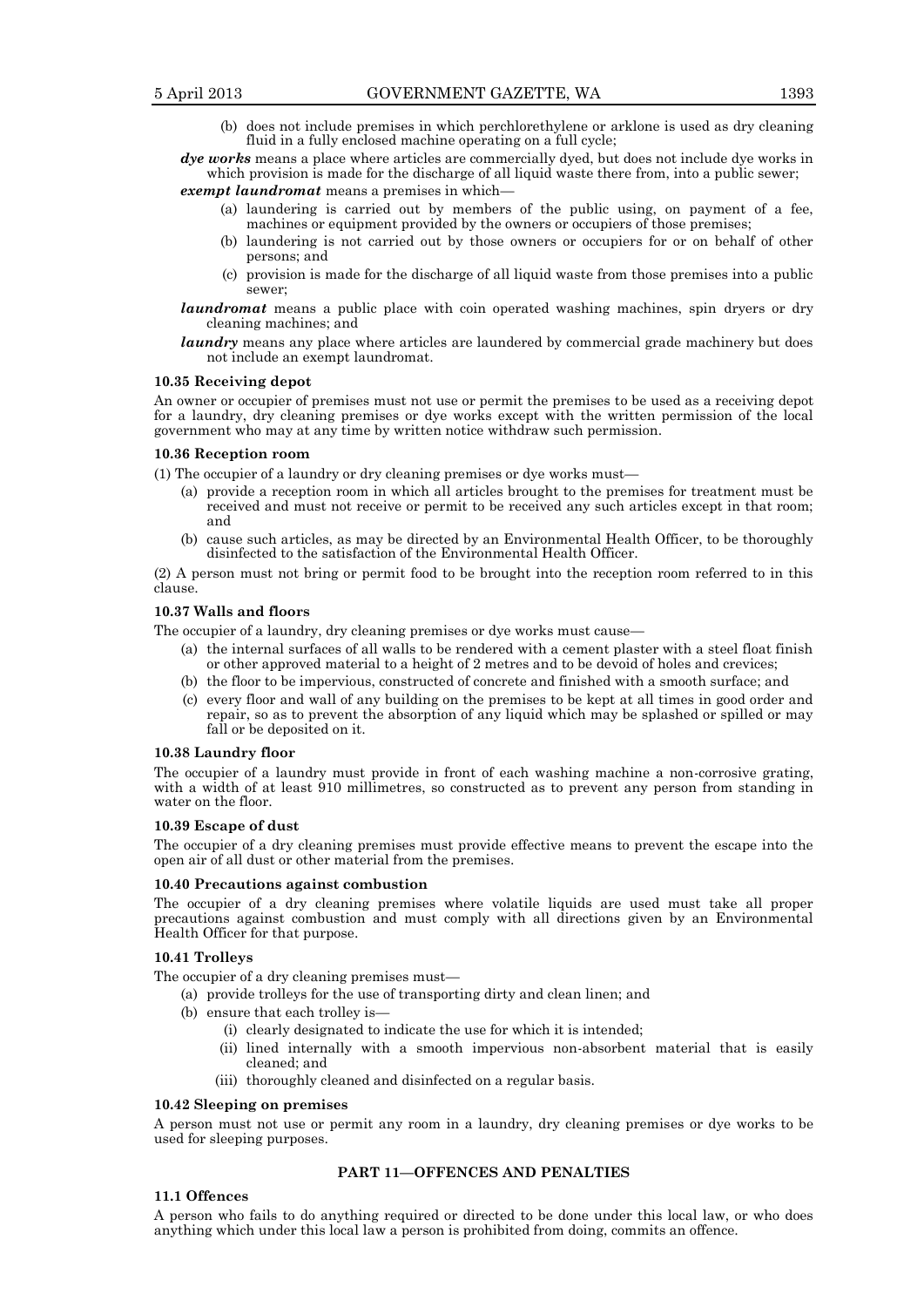# **11.2 Penalties**

A person who commits an offence under clause 11.1 is liable to—

- (a) a penalty which is not more than \$2,500 and not less than—
	- (i) in the case of a first such offence, \$250;
	- (ii) in the case of a second such offence, \$500; and
	- (iii) in the case of a third and subsequent such offence, \$1,250; and
- (b) if the offence is a continuing offence, to a daily penalty which is not more than \$250 and not less than \$125 for each day during which the offence continues.

#### **11.3 Other enforcement actions**

(1) In addition to a penalty imposed under clause 11.2, any expense incurred by the local government in consequence of a breach or non-observance of this local law, in the execution of work directed to be executed by any person and not executed by him or her, must be paid by the person committing the breach for failing to execute the work.

(2) On a breach, or successive breaches, by a licensee or a person registered under this local law, the local government may suspend or cancel the licence or registration as the case may be.

# *Schedule 1*

————

# REQUIRED BUFFER DISTANCES FOR FEEDLOTS

[clause 6.21(2)]

| <b>Buffer</b>                                                | <b>Distances</b> |
|--------------------------------------------------------------|------------------|
| Townsite boundaries                                          | 5000m            |
| Isolated rural dwellings, dairies and industries             | 1000m            |
| Public roads and recreation areas                            | 100m             |
| Neighbouring rural property boundaries                       | 50 <sub>m</sub>  |
| Major water course and water impoundments                    | 300m             |
| Bores, wells or soaks used for drinking, stock or irrigation | 300m             |
| Minor water courses                                          | 100m             |

# *Schedule 2*

# REQUIRED BUFFER DISTANCES FOR PIGGERIES

————

|                                                                   | [clause $6.24(2)$ ] |
|-------------------------------------------------------------------|---------------------|
| <b>Buffer</b>                                                     | <b>Distances</b>    |
| Townsite boundaries                                               | 5000m               |
| Isolated rural dwellings, dairies and industries                  | 1000m               |
| Public road and recreation areas                                  | 100m                |
| Neighbouring rural property boundaries                            | 50 <sub>m</sub>     |
| Major water courses and water impoundment                         | 300m                |
| Bores, wells or soak wells used for drinking, stock or irrigation | 300m                |
| Minor water courses                                               | 100m                |

# *Schedule 3*

REQUIRED BUFFER DISTANCES FOR INTENSIVE PIGGERIES

————

[clause 6.24(2) and 6.26]

|                                                      | Townsite<br><b>Boundaries</b> | Isolated<br>rural<br>dwellings,<br>dairies,<br>indust-<br>ries | Public<br>roads,<br>rec-<br>reation<br>areas | Neigh-<br>bouring<br>rural<br>property<br>bound-<br>aries | Surface<br>water<br>supply<br>catch-<br>ments | Water-<br>courses/<br>rural<br>water<br>impound-<br>ments | Bores/<br>wells<br>soaks<br>Drinking<br>water<br>supply | Stock<br>irrigation<br>supply |
|------------------------------------------------------|-------------------------------|----------------------------------------------------------------|----------------------------------------------|-----------------------------------------------------------|-----------------------------------------------|-----------------------------------------------------------|---------------------------------------------------------|-------------------------------|
| Piggeries & facilities<br>for more than 5000<br>pigs | 5000m                         | 300m                                                           | 200m                                         | 50 <sub>m</sub>                                           | Not<br>permitted                              | 300 <sub>m</sub>                                          | 300m                                                    | 100m                          |
| $500-5000$ pigs                                      | 3500m                         | 300m                                                           | 150m                                         | 50 <sub>m</sub>                                           | Not<br>permitted                              | 300 <sub>m</sub>                                          | 300m                                                    | 100m                          |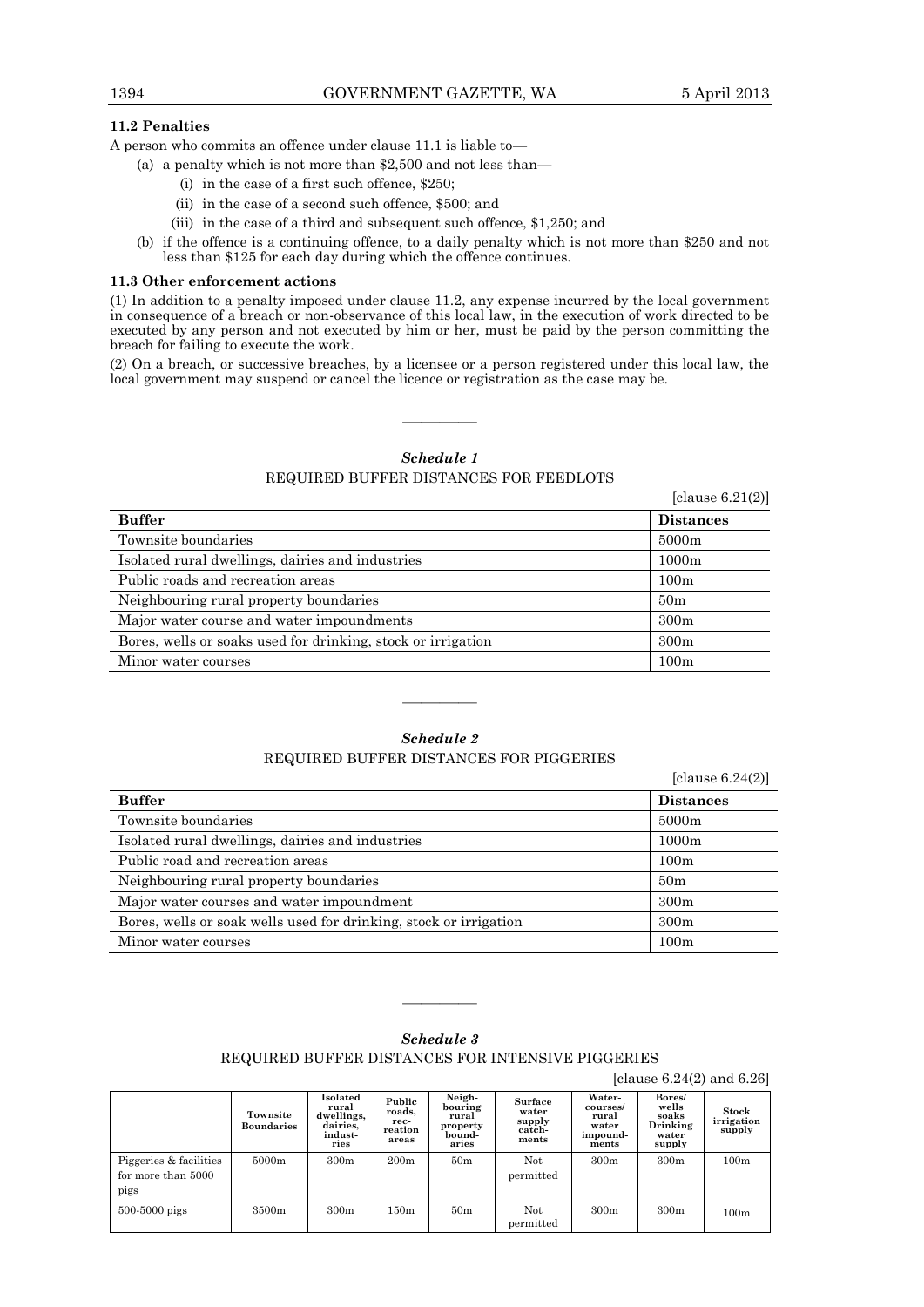# 5 April 2013 GOVERNMENT GAZETTE, WA 1395

|                                                                         | Townsite<br><b>Boundaries</b> | Isolated<br>rural<br>dwellings,<br>dairies.<br>indust-<br>ries | Public<br>roads,<br>rec-<br>reation<br>areas | Neigh-<br>bouring<br>rural<br>property<br>bound-<br>aries | <b>Surface</b><br>water<br>supply<br>catch-<br>ments | Water-<br>courses/<br>rural<br>water<br>impound-<br>ments | Bores/<br>wells<br>soaks<br>Drinking<br>water<br>supply | Stock<br>irrigation<br>supply |
|-------------------------------------------------------------------------|-------------------------------|----------------------------------------------------------------|----------------------------------------------|-----------------------------------------------------------|------------------------------------------------------|-----------------------------------------------------------|---------------------------------------------------------|-------------------------------|
| 50-499 pigs                                                             | 2000m                         | 300 <sub>m</sub>                                               | 100m                                         | 50 <sub>m</sub>                                           | Not<br>permitted                                     | 300m                                                      | 300 <sub>m</sub>                                        | 100m                          |
| Less than 50 pigs                                                       | 500m                          | 300 <sub>m</sub>                                               | 50 <sub>m</sub>                              | 50 <sub>m</sub>                                           | Not<br>permitted                                     | 200m                                                      | 300 <sub>m</sub>                                        | 100m                          |
| Land used for<br>disposing of raw<br>wastes or partly<br>treated wastes | 1000m                         | 300 <sub>m</sub>                                               | 100m                                         | 300m                                                      | Not<br>permitted                                     | 300m                                                      | 300 <sub>m</sub>                                        | 300 <sub>m</sub>              |
| Land used to<br>dispose of effectively<br>treated wastes                | 200m                          | 50 <sub>m</sub>                                                | 20 <sub>m</sub>                              | 20 <sub>m</sub>                                           | Not.<br>permitted                                    | 100m                                                      | 100m                                                    | 100m                          |

# *Schedule 4*

————

# APPLICATION FOR REGISTRATION OF A LODGING HOUSE

[clause 9.3(a)]

I/We, \_\_\_\_\_\_\_\_\_\_\_\_\_\_\_\_\_\_\_\_\_\_\_\_\_\_\_\_\_\_\_\_\_\_\_\_\_\_\_\_\_\_\_\_\_\_\_\_\_\_\_\_\_\_\_\_\_\_\_\_\_\_\_\_\_\_\_\_\_\_\_\_\_\_\_\_\_\_\_\_\_\_\_\_\_\_\_\_

(Full name of applicant/s)

Of\_\_\_\_\_\_\_\_\_\_\_\_\_\_\_\_\_\_\_\_\_\_\_\_\_\_\_\_\_\_\_\_\_\_\_\_\_\_\_\_\_\_\_\_\_\_\_\_\_\_\_\_\_\_\_\_\_\_\_\_\_\_\_\_\_\_\_\_\_\_\_\_\_\_\_\_\_\_\_\_\_\_\_\_\_\_\_\_\_\_\_

# $\Box$ (Residential Address of Applicant/s)

 $\Box$  $\Box$ 

apply for the registration of premises situated (or to be situated) at:—

as a lodging house to be classified as—

- $\Box$  a lodging house;
- a short term hostel
- $\Box$  recreational campsite

serviced apartments

and for my name to be entered in the Register as the keeper of a lodging house.

# DESCRIPTION OF LODGING HOUSE

| Number of stories                        |        |      |
|------------------------------------------|--------|------|
| Rooms for private use                    | Number | Area |
| Laundries/toilets/bathrooms              |        |      |
| <b>Bedrooms</b>                          |        |      |
| Dining Rooms                             |        |      |
| Kitchens                                 | .      |      |
| Sitting Rooms                            |        |      |
| Other Rooms (Specify)                    |        |      |
| Rooms for lodgers                        | Number | Area |
| <b>Bedrooms</b>                          | .      |      |
| Dining Rooms                             | .      |      |
| Kitchens                                 | .      |      |
| Sitting Rooms                            | .      |      |
| Other Rooms (Specify)                    |        |      |
| Sanitary conveniences for male lodgers   | Number |      |
| Toilets                                  | .      |      |
| Urinals                                  | .      |      |
| Baths                                    | .      |      |
| Showers                                  |        |      |
| Hand Wash basins                         |        |      |
| Sanitary conveniences for female lodgers | Number |      |
| Toilets                                  | .      |      |
| <b>Baths</b>                             | .      |      |
| Showers                                  |        |      |
| Hand Wash basins                         |        |      |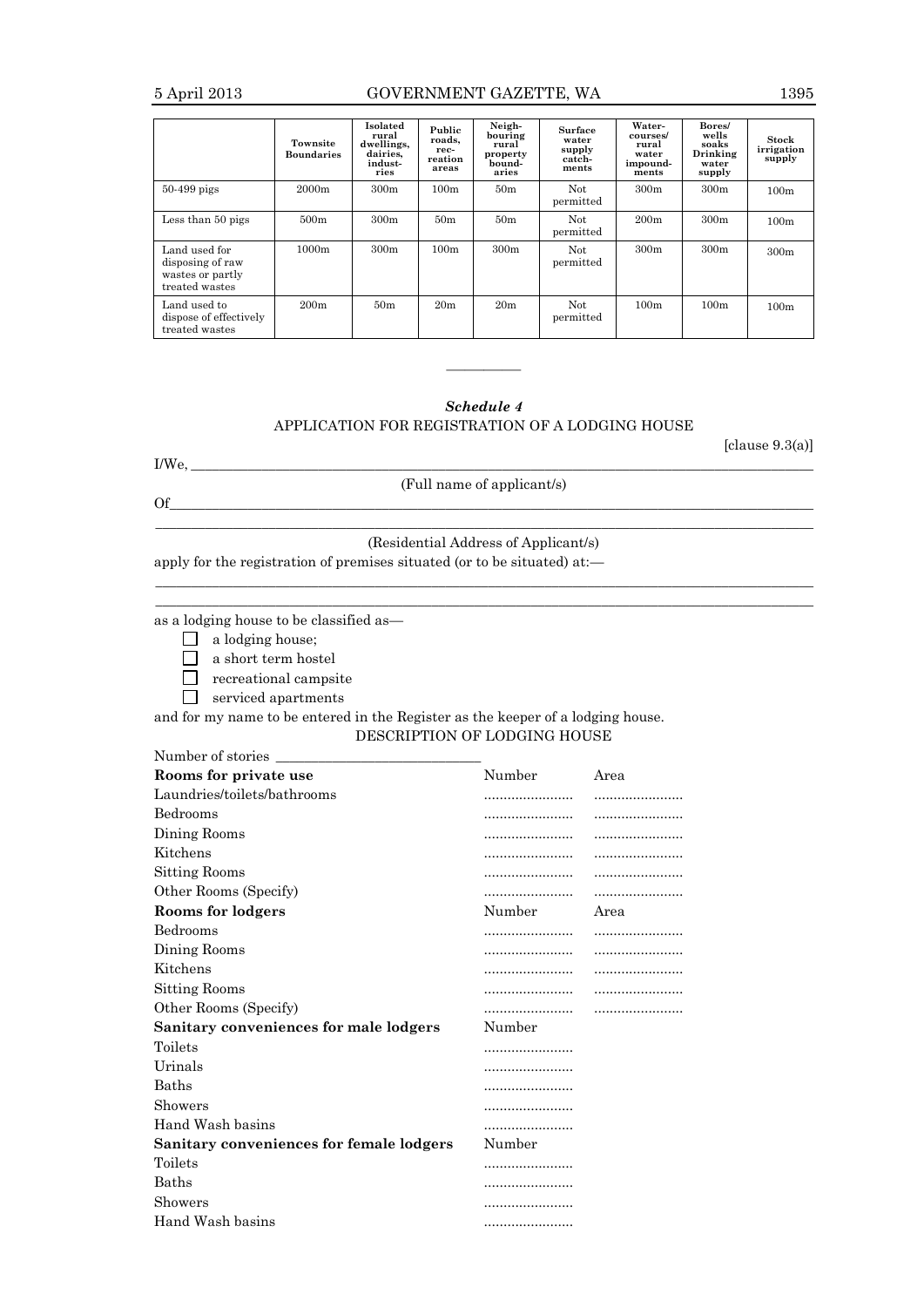[clause 9.4]

# **Laundry facilities** Number

| Wash troughs                     |  |
|----------------------------------|--|
| Washing machines                 |  |
| Drying cabinets or clothes lines |  |

# **Additional details**

- (a) Lodgers meals will/will not be provided by the manager/keeper/lodgers.
- (b) The keeper will/will not reside continuously on the premises.
- (c) Name and occupation of proposed manager if keeper resides elsewhere—

(d) There will be  $\qquad \qquad$  family members residing on the premises with the manager/keeper.

 $\_$  ,  $\_$  ,  $\_$  ,  $\_$  ,  $\_$  ,  $\_$  ,  $\_$  ,  $\_$  ,  $\_$  ,  $\_$  ,  $\_$  ,  $\_$  ,  $\_$  ,  $\_$  ,  $\_$  ,  $\_$  ,  $\_$  ,  $\_$  ,  $\_$  ,  $\_$  ,  $\_$  ,  $\_$  ,  $\_$  ,  $\_$  ,  $\_$  ,  $\_$  ,  $\_$  ,  $\_$  ,  $\_$  ,  $\_$  ,  $\_$  ,  $\_$  ,  $\_$  ,  $\_$  ,  $\_$  ,  $\_$  ,  $\_$  ,

Application fee of \$\_\_\_\_\_\_\_\_\_\_\_\_\_\_ is attached.

\_\_\_\_\_\_\_\_\_\_\_\_\_\_\_\_\_\_\_\_\_\_\_\_\_\_\_ (Signature of Applicant/s) \_\_\_\_\_\_\_\_\_\_\_\_\_\_\_\_\_\_\_\_\_\_\_\_\_\_\_

(Date)

# *Schedule 5* CERTIFICATE OF REGISTRATION OF A LODGING HOUSE

————

This is to certify that the premises situated at \_\_\_\_\_\_\_\_\_\_\_\_\_\_\_\_\_\_\_\_\_\_\_\_\_\_\_\_\_\_\_\_\_\_\_\_\_\_\_\_\_\_\_\_\_\_\_\_\_\_

 $\_$  ,  $\_$  ,  $\_$  ,  $\_$  ,  $\_$  ,  $\_$  ,  $\_$  ,  $\_$  ,  $\_$  ,  $\_$  ,  $\_$  ,  $\_$  ,  $\_$  ,  $\_$  ,  $\_$  ,  $\_$  ,  $\_$  ,  $\_$  ,  $\_$  ,  $\_$  ,  $\_$  ,  $\_$  ,  $\_$  ,  $\_$  ,  $\_$  ,  $\_$  ,  $\_$  ,  $\_$  ,  $\_$  ,  $\_$  ,  $\_$  ,  $\_$  ,  $\_$  ,  $\_$  ,  $\_$  ,  $\_$  ,  $\_$  , are registered as a lodging house and classified as—

- $\Box$  a lodging house;
- a short term hostel
- recreational campsite, or
- serviced apartments.

until 30 June \_\_\_\_\_\_\_\_\_, on the following conditions—<br>(a) That\_\_\_\_\_\_\_\_\_\_\_\_\_\_\_\_\_\_\_\_\_\_\_\_\_, whose name is enter

- (a) whose name is entered on the register of keepers of the Shire of Ashburton, continues to be the keeper of the lodging house;
- (b) That \_\_\_\_\_\_\_\_\_\_\_\_\_\_\_\_\_\_\_\_\_ appointed by the keeper to be the manager of the lodging house, continues to be the manager of the lodging house;
- (c) That the Certificate of Registration is not cancelled or revoked;
- (d) That the maximum number of rooms to be used as sleeping apartments for lodgers is\_\_\_\_\_\_\_\_\_\_\_\_\_\_\_; and
- (e) That the maximum number of lodgers on the premises shall not exceed\_\_\_\_\_\_\_\_\_\_\_\_.

This Certificate of Registration is issued subject to the *Health Act 1911* and the *Shire of Ashburton Health Local Law 2013* and is not transferable. Dated

Environmental Health Officer

\_\_\_\_\_\_\_\_\_\_\_\_\_\_\_\_\_\_\_\_\_\_\_\_\_\_\_\_\_\_\_\_\_\_\_

Fee Received: \$

*Schedule 6*

————

NOTICE OF CHANGE OF OWNER OF A LODGING HOUSE

| $T(X)$ .<br>-11 |    |
|-----------------|----|
|                 | т. |

(Full name of applicant)

[clause 9.6]

 $\overline{\text{Of}}$  $\_$  ,  $\_$  ,  $\_$  ,  $\_$  ,  $\_$  ,  $\_$  ,  $\_$  ,  $\_$  ,  $\_$  ,  $\_$  ,  $\_$  ,  $\_$  ,  $\_$  ,  $\_$  ,  $\_$  ,  $\_$  ,  $\_$  ,  $\_$  ,  $\_$  ,  $\_$  ,  $\_$  ,  $\_$  ,  $\_$  ,  $\_$  ,  $\_$  ,  $\_$  ,  $\_$  ,  $\_$  ,  $\_$  ,  $\_$  ,  $\_$  ,  $\_$  ,  $\_$  ,  $\_$  ,  $\_$  ,  $\_$  ,  $\_$  ,

(Residential address of applicant)

 $\_$  ,  $\_$  ,  $\_$  ,  $\_$  ,  $\_$  ,  $\_$  ,  $\_$  ,  $\_$  ,  $\_$  ,  $\_$  ,  $\_$  ,  $\_$  ,  $\_$  ,  $\_$  ,  $\_$  ,  $\_$  ,  $\_$  ,  $\_$  ,  $\_$  ,  $\_$  ,  $\_$  ,  $\_$  ,  $\_$  ,  $\_$  ,  $\_$  ,  $\_$  ,  $\_$  ,  $\_$  ,  $\_$  ,  $\_$  ,  $\_$  ,  $\_$  ,  $\_$  ,  $\_$  ,  $\_$  ,  $\_$  ,  $\_$  ,  $\_$  ,  $\_$  ,  $\_$  ,  $\_$  ,  $\_$  ,  $\_$  ,  $\_$  ,  $\_$  ,  $\_$  ,  $\_$  ,  $\_$  ,  $\_$  ,  $\_$  ,  $\_$  ,  $\_$  ,  $\_$  ,  $\_$  ,  $\_$  ,  $\_$  ,  $\_$  ,  $\_$  ,  $\_$  ,  $\_$  ,  $\_$  ,  $\_$  ,  $\_$  ,  $\_$  ,  $\_$  ,  $\_$  ,  $\_$  ,  $\_$  ,  $\_$  ,  $\_$  ,  $\_$  ,  $\_$  ,  $\_$  ,  $\_$  ,

am/are the new owner/s of premises situated at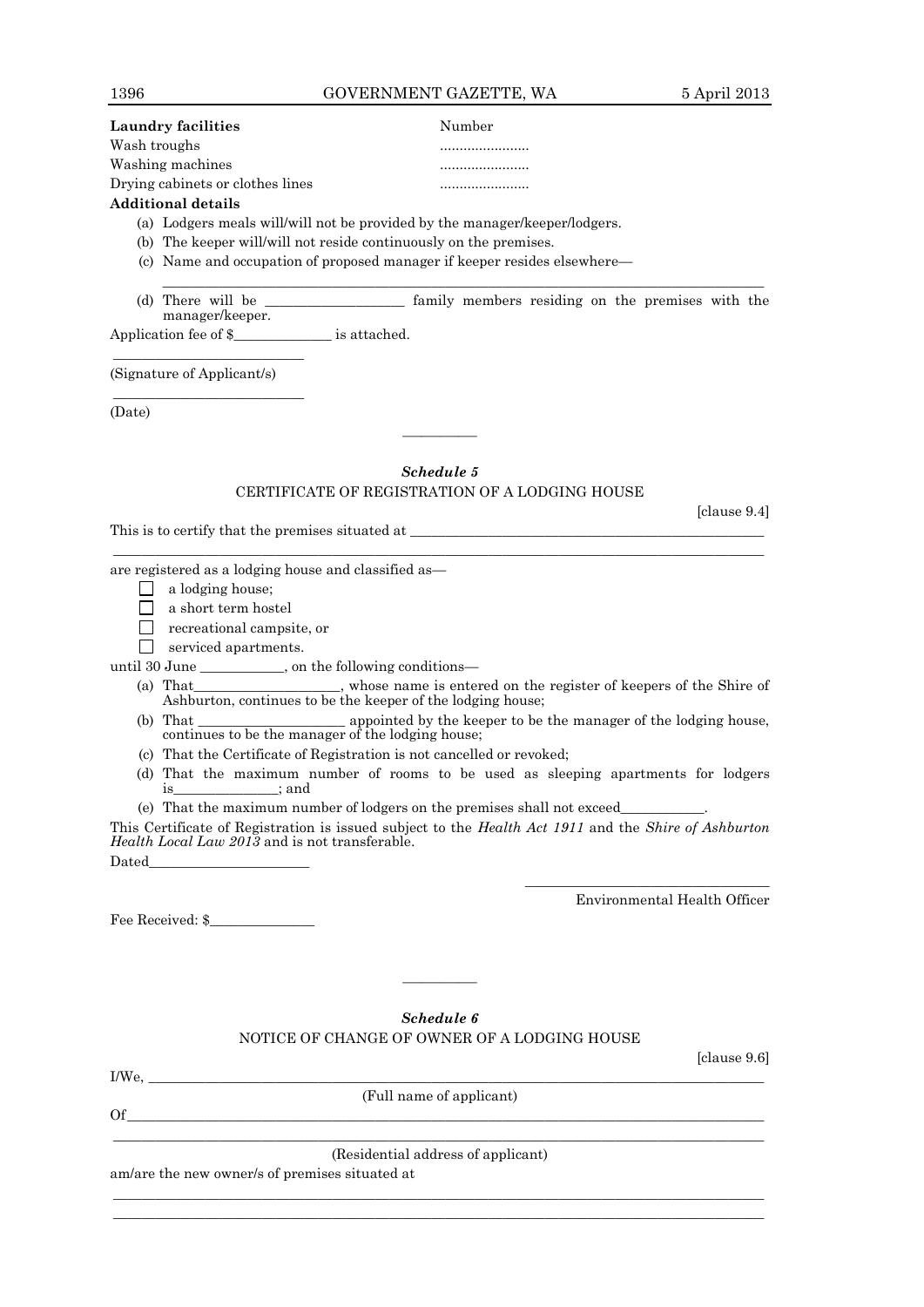$\_$  ,  $\_$  ,  $\_$  ,  $\_$  ,  $\_$  ,  $\_$  ,  $\_$  ,  $\_$  ,  $\_$  ,  $\_$  ,  $\_$  ,  $\_$  ,  $\_$  ,  $\_$  ,  $\_$  ,  $\_$  ,  $\_$  ,  $\_$  ,  $\_$  ,  $\_$  ,  $\_$  ,  $\_$  ,  $\_$  ,  $\_$  ,  $\_$  ,  $\_$  ,  $\_$  ,  $\_$  ,  $\_$  ,  $\_$  ,  $\_$  ,  $\_$  ,  $\_$  ,  $\_$  ,  $\_$  ,  $\_$  ,  $\_$  ,

which are registered in the name of  $\_\_$ 

for the carrying on of the lodging house business.

(Signature of applicant/s)

\_\_\_\_\_\_\_\_\_\_\_\_\_\_\_\_\_\_\_\_\_\_\_\_\_\_\_

\_\_\_\_\_\_\_\_\_\_\_\_\_\_\_\_\_\_\_\_\_\_\_\_\_\_\_

(Date)

# *Schedule 7* REQUIRED COOKING FACILITIES

————

|                |       | [clause $9.10(1)$ ]                           |
|----------------|-------|-----------------------------------------------|
| No. of Lodgers | Ovens | <b>4 Burner Stoves</b>                        |
| $1 - 15$       |       |                                               |
| $16 - 30$      |       |                                               |
| $31 - 45$      |       |                                               |
| $46 - 60$      |       |                                               |
| Over 60        |       | 4+1 for each additional<br>15 lodgers over 60 |

# *Schedule 8* REGISTER OF LODGERS

 $\Box$ 

————

Location of Lodging House

 $\Box$ **Date of Arrival Room Previous Address Signature Room Number Date of Departure**

[clause 9.24(1)]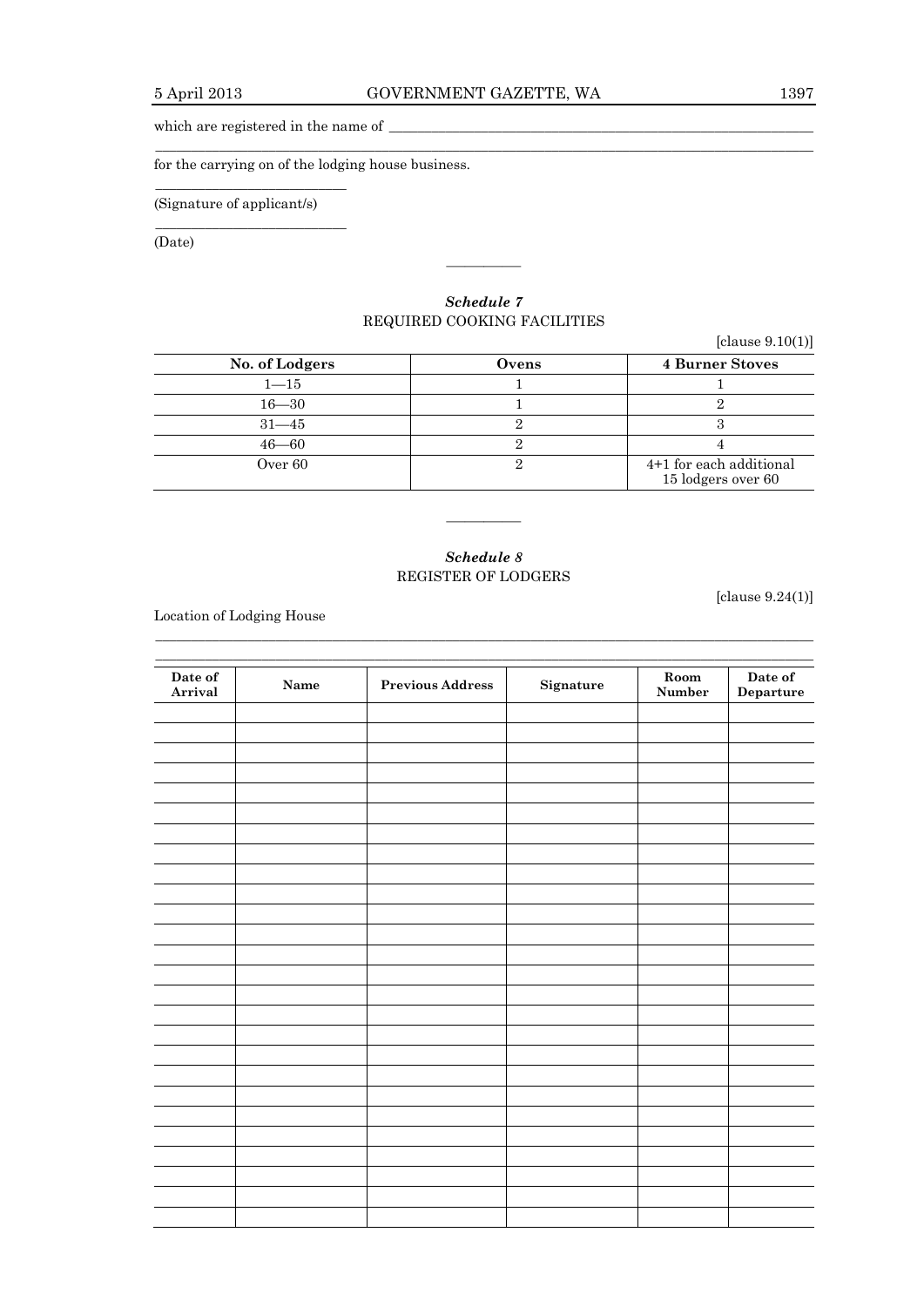# 1398 GOVERNMENT GAZETTE, WA 5 April 2013

[clause 9.25]

# *Schedule 9* LIST OF LODGERS

 $\_$  ,  $\_$  ,  $\_$  ,  $\_$  ,  $\_$  ,  $\_$  ,  $\_$  ,  $\_$  ,  $\_$  ,  $\_$  ,  $\_$  ,  $\_$  ,  $\_$  ,  $\_$  ,  $\_$  ,  $\_$  ,  $\_$  ,  $\_$  ,  $\_$  ,  $\_$  ,  $\_$  ,  $\_$  ,  $\_$  ,  $\_$  ,  $\_$  ,  $\_$  ,  $\_$  ,  $\_$  ,  $\_$  ,  $\_$  ,  $\_$  ,  $\_$  ,  $\_$  ,  $\_$  ,  $\_$  ,  $\_$  ,  $\_$  ,  $\_$  ,  $\_$  ,  $\_$  ,  $\_$  ,  $\_$  ,  $\_$  ,  $\_$  ,  $\_$  ,  $\_$  ,  $\_$  ,  $\_$  ,  $\_$  ,  $\_$  ,  $\_$  ,  $\_$  ,  $\_$  ,  $\_$  ,  $\_$  ,  $\_$  ,  $\_$  ,  $\_$  ,  $\_$  ,  $\_$  ,  $\_$  ,  $\_$  ,  $\_$  ,  $\_$  ,  $\_$  ,  $\_$  ,  $\_$  ,  $\_$  ,  $\_$  ,  $\_$  ,  $\_$  ,  $\_$  ,  $\_$  ,  $\_$  ,

TO: The Chief Executive Officer Shire of Ashburton

The following is the name of every person who resided in the lodging house at:

on the \_\_\_\_\_\_\_\_\_\_\_\_\_\_\_\_ day of \_\_\_\_\_\_\_\_\_\_\_\_\_\_\_\_\_\_\_\_\_\_\_\_\_\_\_\_\_\_\_\_\_\_.

(Signed Keeper)

\_\_\_\_\_\_\_\_\_\_\_\_\_\_\_\_\_\_\_\_\_\_\_\_\_\_\_\_

\_\_\_\_\_\_\_\_\_\_\_\_\_\_\_\_\_\_\_\_\_\_\_\_\_\_\_\_

Date

# *Schedule 10*

————

# CERTIFICATE OF SLEEPING ACCOMMODATION FOR A LODGING HOUSE [clause 9.26(1)]

To\_\_\_\_\_\_\_\_\_\_\_\_\_\_\_\_\_\_\_\_\_\_\_\_\_\_\_\_\_\_\_\_\_\_\_\_\_\_\_\_\_\_\_\_\_\_\_\_\_\_\_\_\_\_\_\_\_\_\_\_\_\_\_\_\_\_\_\_\_\_\_\_\_\_\_\_\_\_\_\_\_\_\_\_\_\_\_\_\_\_

(Name of Keeper)

 $\chi_{\rm{off}}$ 

(Address of Keeper)

For the registered lodging house situated at—

 $\_$  ,  $\_$  ,  $\_$  ,  $\_$  ,  $\_$  ,  $\_$  ,  $\_$  ,  $\_$  ,  $\_$  ,  $\_$  ,  $\_$  ,  $\_$  ,  $\_$  ,  $\_$  ,  $\_$  ,  $\_$  ,  $\_$  ,  $\_$  ,  $\_$  ,  $\_$  ,  $\_$  ,  $\_$  ,  $\_$  ,  $\_$  ,  $\_$  ,  $\_$  ,  $\_$  ,  $\_$  ,  $\_$  ,  $\_$  ,  $\_$  ,  $\_$  ,  $\_$  ,  $\_$  ,  $\_$  ,  $\_$  ,  $\_$  , The rooms listed below are not to be occupied by more than the number of lodgers or residents indicated below.

 $\_$  ,  $\_$  ,  $\_$  ,  $\_$  ,  $\_$  ,  $\_$  ,  $\_$  ,  $\_$  ,  $\_$  ,  $\_$  ,  $\_$  ,  $\_$  ,  $\_$  ,  $\_$  ,  $\_$  ,  $\_$  ,  $\_$  ,  $\_$  ,  $\_$  ,  $\_$  ,  $\_$  ,  $\_$  ,  $\_$  ,  $\_$  ,  $\_$  ,  $\_$  ,  $\_$  ,  $\_$  ,  $\_$  ,  $\_$  ,  $\_$  ,  $\_$  ,  $\_$  ,  $\_$  ,  $\_$  ,  $\_$  ,  $\_$  ,

| <b>Room Number</b> | <b>Maximum Occupancy</b> |
|--------------------|--------------------------|
|                    |                          |
|                    |                          |
|                    |                          |
|                    |                          |
|                    |                          |
|                    |                          |
|                    |                          |
|                    |                          |
|                    |                          |
|                    |                          |
|                    |                          |
|                    |                          |
|                    |                          |
|                    |                          |
|                    |                          |
|                    |                          |
|                    |                          |
|                    |                          |
|                    |                          |
|                    |                          |
|                    |                          |
|                    |                          |
|                    |                          |

 $\overline{\phantom{a}}$  , which is a set of the set of the set of the set of the set of the set of the set of the set of the set of the set of the set of the set of the set of the set of the set of the set of the set of the set of th Environmental Health Officer \_\_\_\_\_\_\_\_\_\_\_\_\_\_\_\_\_\_\_\_\_\_\_\_\_\_\_\_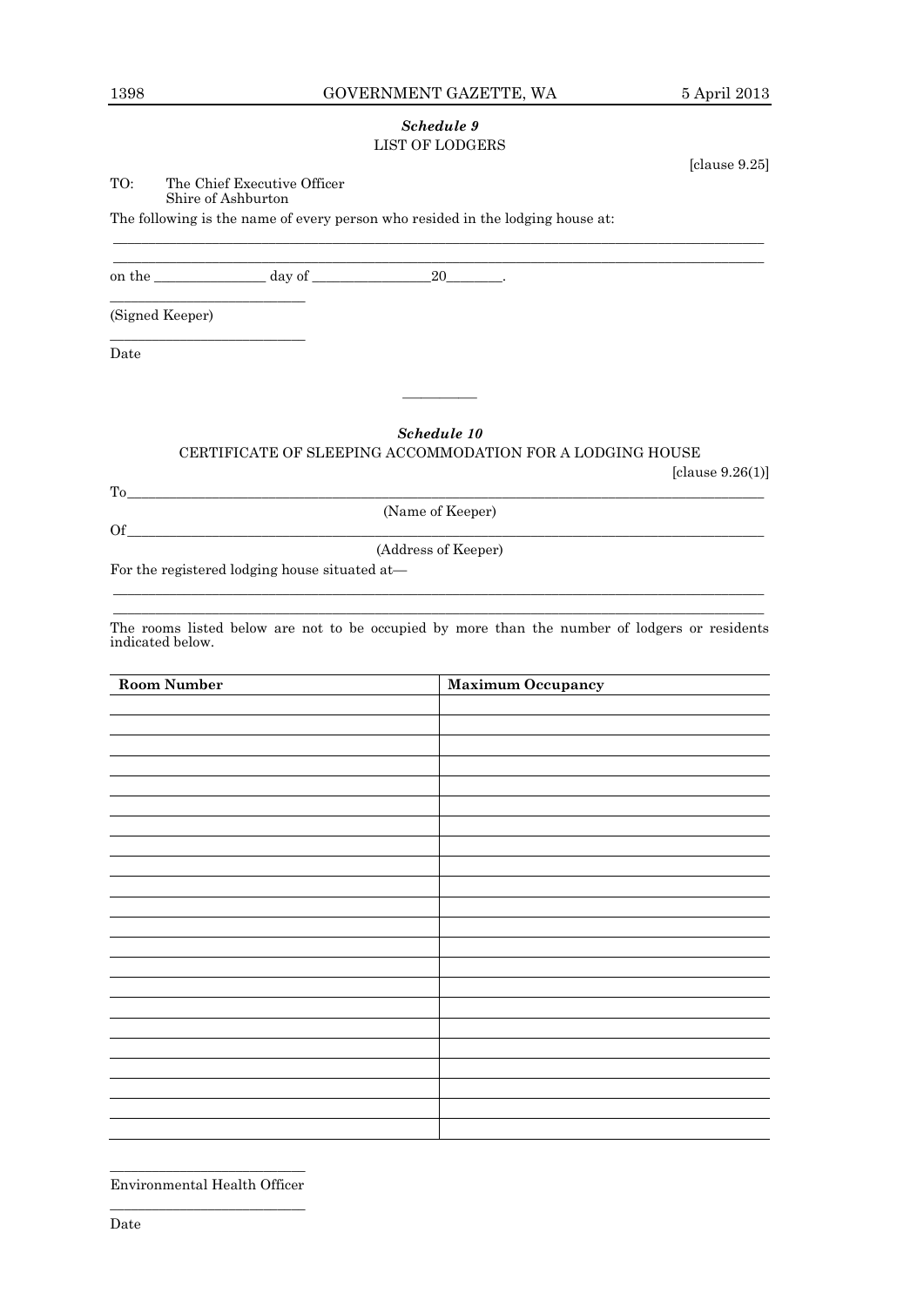# *Schedule 11* APPLICATION FOR LICENCE OF A MORGUE

| [clause $3.14(2)(a)$ ]                                                                                                                                                                         |                     |
|------------------------------------------------------------------------------------------------------------------------------------------------------------------------------------------------|---------------------|
| (Full name in block letters)<br>Of                                                                                                                                                             |                     |
| (Residential Address)<br>apply to licence the premises listed below as a Morgue<br>Address of premises:                                                                                        |                     |
| Name of premises:                                                                                                                                                                              |                     |
| Dated this ____________ day of ______________ 20________.                                                                                                                                      |                     |
| Signature of Applicant                                                                                                                                                                         |                     |
| Date                                                                                                                                                                                           |                     |
| Schedule 12<br>CERTIFICATE OF LICENCE OF A MORGUE                                                                                                                                              |                     |
| This is to certify the following premises is licensed as a Morgue from the ____________ day of<br>20 until 30 June _______.<br>Address of premises:                                            | [clause $3.15(3)$ ] |
| Name of Premises:                                                                                                                                                                              |                     |
| the control of the control of the control of the control of the control of the control of                                                                                                      |                     |
| Environmental Health Officer                                                                                                                                                                   |                     |
| Schedule 13<br>APPLICATION FOR CONSENT TO ESTABLISH AN OFFENSIVE TRADE<br>[clause $10.3(1)(c)$ ]                                                                                               |                     |
| I/We<br>(Full Name of Applicant/s)                                                                                                                                                             |                     |
| <b>Of</b><br>(Residential Address of Applicant/s)<br>apply for consent to establish an offensive trade being                                                                                   |                     |
| (Description of Offensive Trade)<br>in or upon                                                                                                                                                 |                     |
| (Location of the House or Premises)<br>Notice of my/our intention to make this application was advertised in:—                                                                                 |                     |
| (Name of Newspaper)                                                                                                                                                                            |                     |
| 0 <sub>n</sub><br>(Date of Advertisement)<br>Plans and specifications of the buildings proposed to be used or erected in connection with the<br>proposed offensive trade are <b>attached</b> . |                     |

Signature of Applicant/s

\_\_\_\_\_\_\_\_\_\_\_\_\_\_\_\_\_\_\_\_\_\_\_\_\_\_\_\_

Date